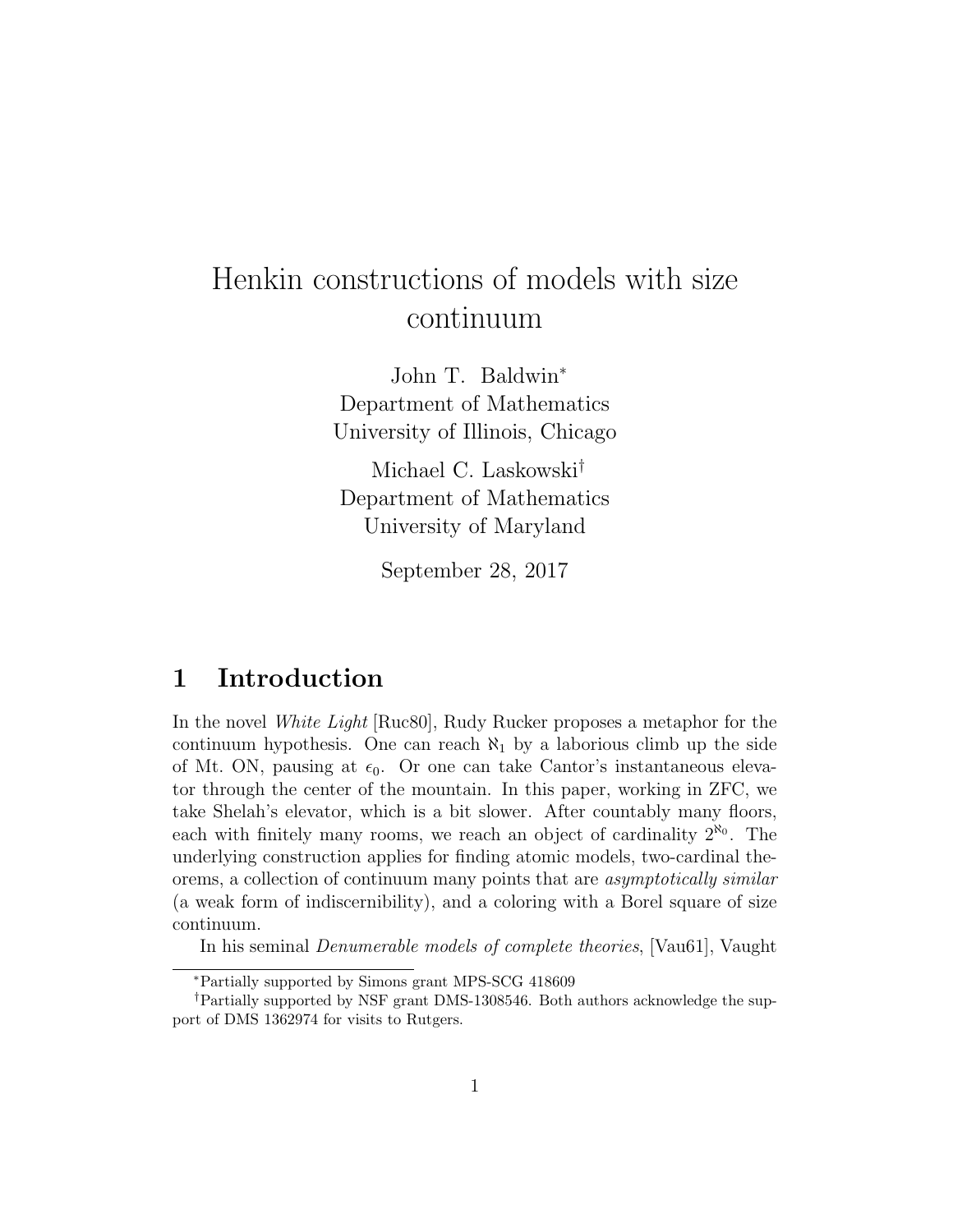introduced the notion of an atomic model<sup>1</sup>. He showed that if the isolated types were dense<sup>2</sup> in  $S(T)$  then T has an atomic model. Interestingly, [HSS09] show that this central model theoretic theorem is not equivalent to any of the so-called 'big five' standard systems of reverse mathematics. Vaught further showed that a countable atomic model of a complete theory T could be elementarily embedded in every other model; that is, it is prime.

The construction of uncountable atomic models begins with Vaught's proof [Vau61] that if a countable atomic model has a proper atomic elementary extension then it has an atomic elementary extension of cardinality  $\aleph_1$ . He constructs a continuous, increasing sequence of  $\omega_1$  countable atomic models and, using the facts that unions of atomic models are atomic and elementarily equivalent countable atomic models are isomorphic, deduces the union of the chain is atomic. However the construction of atomic models in cardinals beyond  $\aleph_1$  is a long standing problem. The study of atomic models of complete first order theories translates to the study of complete (decides every  $L_{\omega_1,\omega}$ -sentence) sentences of  $L_{\omega_1,\omega}$  sentences. (See, e.g., Subsection 3.3 of this paper or Chapter 6 of [Bal09].).

Knight [Kni77] showed that construction could stop at  $\aleph_1$ ; there is a first order theory with no atomic model of cardinality greater than  $\aleph_1$ . A series of works ([Kue78, LS93]) culminating in Hjorth [Hjo02] show that for each countable ordinal  $\alpha$  there is a complete sentence of  $L_{\omega_1,\omega}$  that has a model in  $\aleph_{\alpha}$  but no larger. Thus, it is consistent that these sentences have no model in the continuum.

Given an atomic model M of cardinality  $\aleph_1$  in a countable vocabulary, we describe simple sufficient conditions to construct an elementarily equivalent model N of cardinality  $2^{\aleph_0}$ , which is atomic and Borel. We modify Henkin's construction to build a complete diagram on a family of  $2^{\aleph_0}$  variables. The traditional two steps in a Henkin construction, completeness, which ensures that each sentence is decided and *Henkin witnesses*, which ensures that each existential commitment is met, are supplemented by a crucial *splitting* stage which guarantees the final model has the cardinality of the continuum.

<sup>&</sup>lt;sup>1</sup>Recall that a formula  $\varphi(\overline{w})$ , where  $\lg(\overline{w}) = n$ , is *complete* for T if for every formula  $\psi(\overline{w}), \varphi(\overline{w})$  decides  $\psi(\overline{w})$  in T. I.e.  $T \vdash \forall \overline{w}[\varphi(\overline{w}) \to \psi(\overline{w})]$  or  $T \vdash \forall \overline{w}[\varphi(\overline{w}) \to \neg \psi(\overline{w})]$ . A model M is atomic if every finite tuple from A satisfies a complete formula. Here, atomic means  $\varphi$  is an atom in the Boolean algebra  $F_n(T)$  and has nothing to do with the quantifier rank of the formula  $\varphi$ .

<sup>&</sup>lt;sup>2</sup>For every formula  $\varphi(\overline{x})$  consistent with T there is a complete formula  $\psi(\overline{x})$  such that  $T \vdash \forall \overline{x}[\psi(\overline{x}) \to \varphi(\overline{x})].$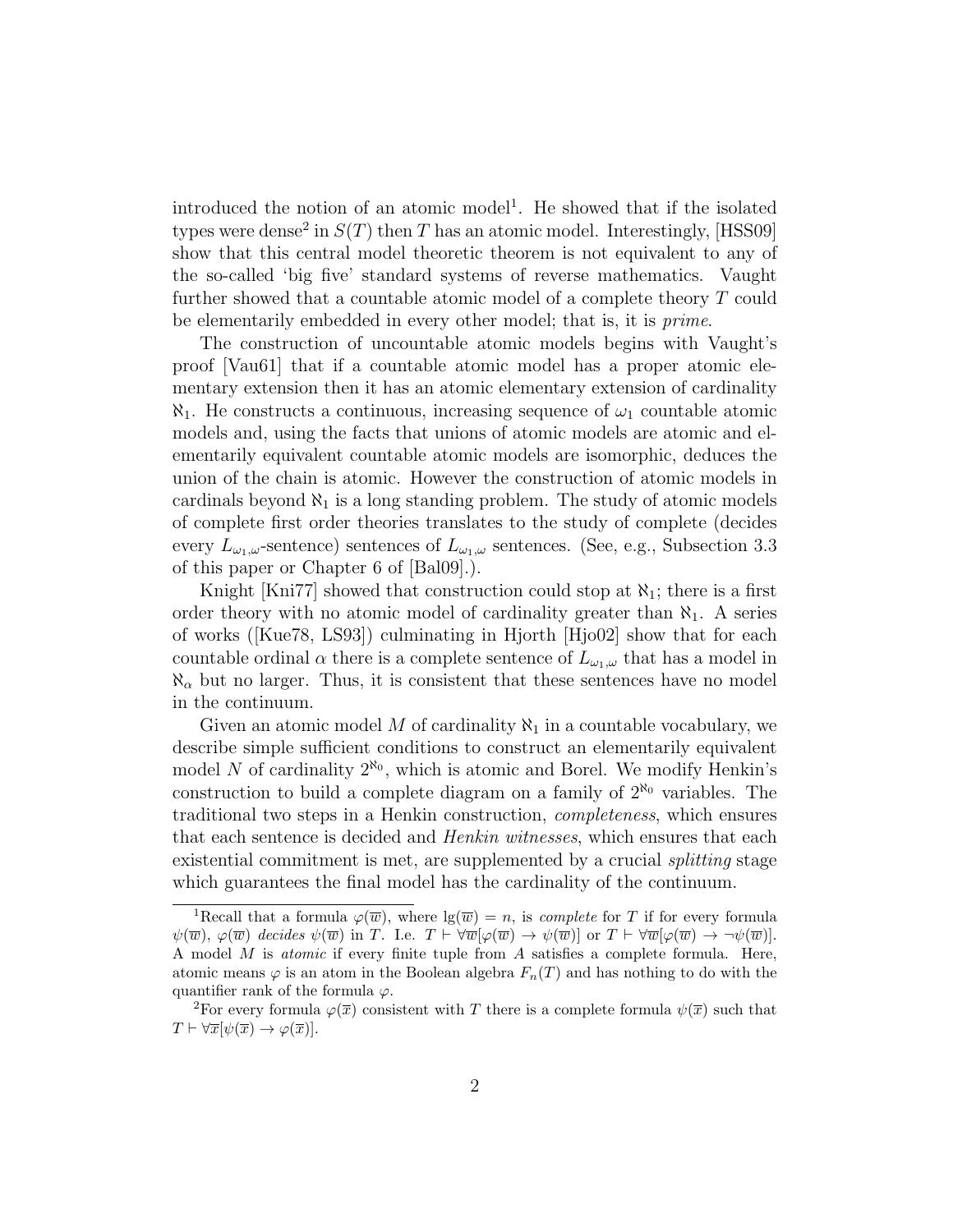This method generalizes Shelah's construction of a kind of 'tree indiscernibility', which we call 'asymptotic similarity' to give a unified treatment of results in several areas of model theory. While we stressed atomic models in the first two paragraphs, the method applies as well to transfer cardinals in which a type is omitted and for two cardinal transfers.

We begin by describing the general method in the first five sections. Section 2 is an overview of both the classical Henkin construction and hints at the new construction. Section 3 lists a number of desirable properties we might wish the final model satisfied. Section 4 gives considerably more detail. There we define finite maximal antichains (fmacs)  $A$  of  $2<sup>{\omega}</sup>$ ,  $A$ -commitments, and generating sequences. Theorem 5.4 of Section 5 is the main result of the paper.

The second half of the paper discusses applications of this technique. Most of the results are known, but Theorem 6.3.4 is new. Our first application in Subsection 6.1 constructs highly controlled models of theories with trivial definable closure, which is a notion studied by Ackerman, Freer, and Patel in [AFP16]. In Subsection 6.2 we introduce the notion of a *sufficient* pregeometry and prove, e.g., if M is uncountable and atomic and  $(M, cl)$  is a sufficient pregeometry, then there is an atomic model  $N$  of size continuum elementarily equivalent to  $M$ . This result immediately entails the new theorem that a pseudominimal theory has an atomic model of size continuum. In Subsection 6.4 we show that old results of Hrushovski and Shelah from [HS91] fit nicely into our rubric. In particular, if a superstable theory T has an atomic model of size  $\aleph_1$ , it has an atomic model of size  $\beth_1$  (i.e. the continuum).

Section 7 is devoted to streamlining our method under the additional assumption that the theory  $T$  has Skolem functions. In Subsection 7.1 we show that Shelah's celebrated two-cardinal transfer theorem  $(\aleph_{\omega}, \aleph_0) \rightarrow (2^{\aleph_0}, \aleph_0)$ from [She75b, She76] fits this framework. In Subsection 7.2, we discuss results of Shelah from [She99] that describe a cardinal  $\lambda_{\omega_1}(\aleph_0)$  that is large enough so that any structure  $M$  of at least this size can witness arbitrarily long splittings. As one application, we expound Shelah's proof of the consistency with  $ZFC + 2^{\aleph_0} > \aleph_{\omega_1}$  of the statement: 'A sentence of  $L_{\omega_1,\omega}$  that has a model in  $\aleph_{\omega_1}$  has one in the continuum.'

This analysis also connects with the philosophical discussion of the nature of mathematical explanation. Hafner and Mancosu [HM05] criticized the Resnik and Kushner [RK87] assertion that Henkin's proof [Hen49] of the completeness theorem for first order logic and type theory is explanatory.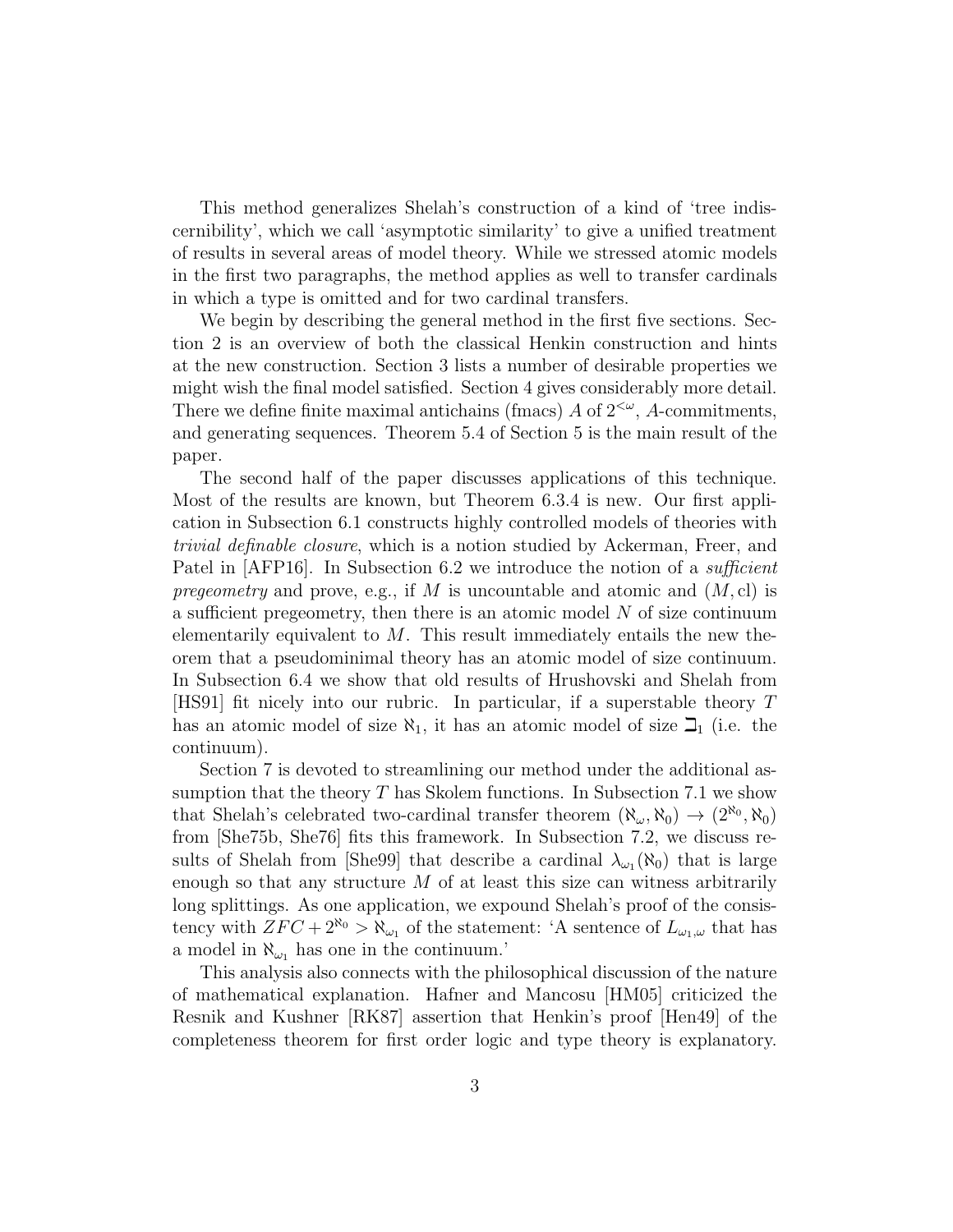They asked 'what the explanatory features of this proof are supposed to consist of?'. By its explicit connections with the deductive system Henkin's original proof was more explanatory of first order completeness than Gödel's reduction to propositional logic [Bal17]. This paper broadens that debate by noting that the Henkin construction extends from a transfer from a syntactic hypothesis to a semantic conclusion to a transformation from one model to another. That is, Henkin's essential contribution is to explain the ingredients to construct a model. So the significance of the method is seen in a larger context than the original proof.

### 2 General strategy

We suppose throughout that we are working with a countable language  $L$ with equality. Our objective will be to describe techniques, which are highly analogous to a Henkin construction of a countable model, for constructing a model M of size continuum.

Classically, the key notion is that of a Henkin set of formulas, whose definition is rather tedious, but provides the bridge between proof systems and structures. In their proofs of the completeness theorem both Henkin and Gödel worked in a framework in which equality was just another relation symbol. And each added an addendum that the proof transferred to the situation where equality was required to be interpreted as identity. This weakened (e.g. Henkin's) conclusion that the model constructed for a vocabulary of size  $\kappa$  had cardinal  $\kappa$  to 'at most  $\kappa$ ' or Gödel version for countable languages allowed finite models. Because in our inductive construction we will introduce distinct variables that are later forced to be equal, we assume predicate logic includes the equality axioms, so all witness sets will satisfy the usual equality axioms. We are not giving a proof of the completeness theorem but transferring the existence of a model with specified properties to a model with the same properties but having cardinality  $2^{\aleph_0}$ .

Henkin's most fundamental innovation (e.g., [Bal17]) was to replace the Skolem functions in Gödel's proof by carefully described constants. This allowed the transformation from Gödel's universal vocabulary with relation symbols of all arities to a vocabulary tailored for the topic at hand.

**Definition 2.1.** Let L be any countable language. Let Z be a distinguished set of indexed variable symbols. After Henkin, Z was viewed as a countably infinite set of constant symbols. Here we treat the witnesses as variables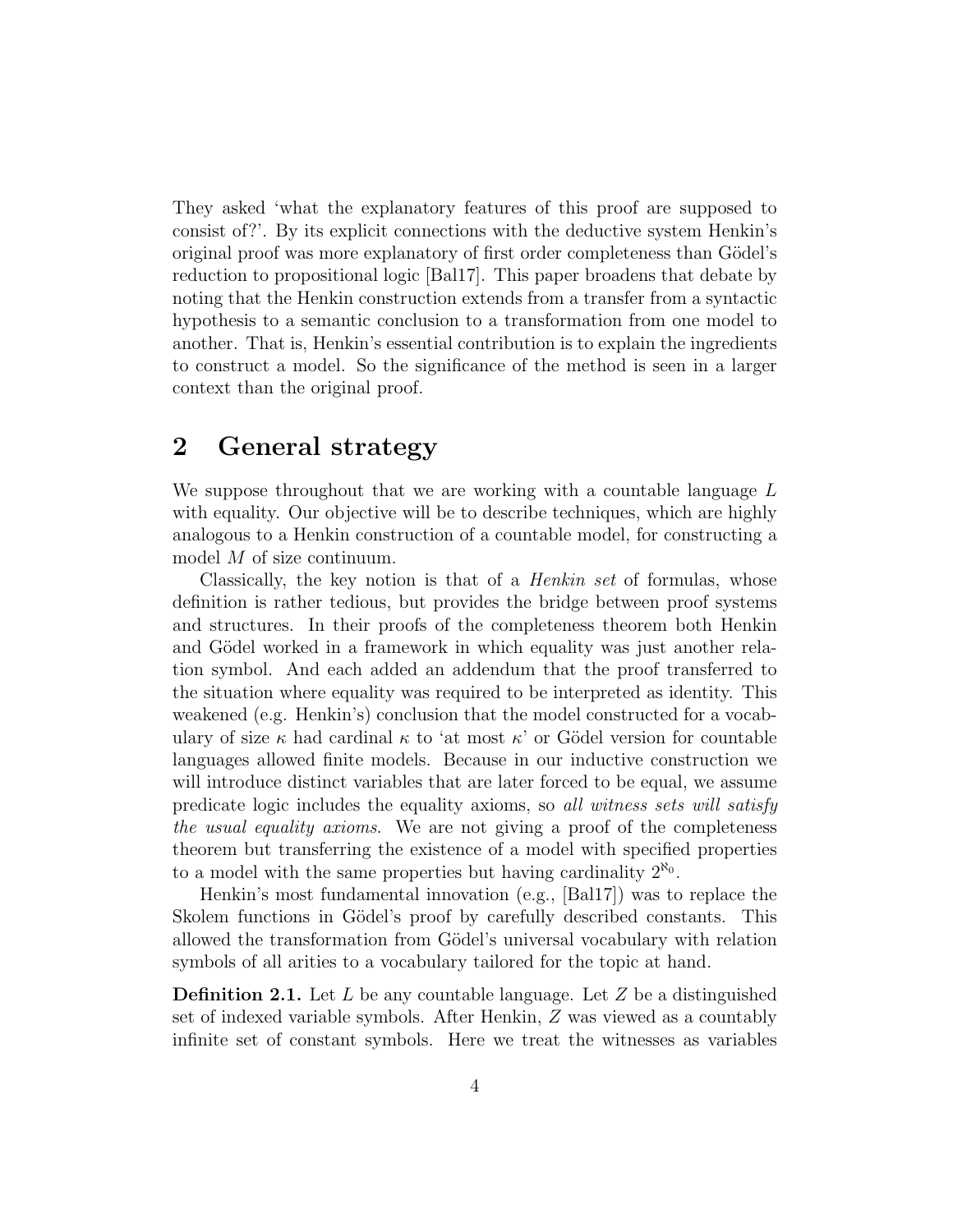so as to encode restrictions on the relations among variables introduced at different levels as transparent validities.

For any L-formula  $\varphi$  with at most k free variables and for any set of variables  $V$ , we introduce the notion of a  $V$ -instantiated formula. For any  $(v_1, \ldots, v_k) \in V^k$ , let  $\varphi(v_1, \ldots, v_k)$  be the result of substituting the variable symbol  $v_j$  for the j<sup>th</sup> free variable for each j. We call  $\varphi(v_1, \ldots, v_k)$  a V*instantiated formula*;  $Fm(V)$  denotes the set of all formulas obtained by this procedure.

A witnessed Henkin set is a subset  $\mathcal{H} \subseteq Fm(Z)$  such that:

- Satisfiable: If  $\varphi(z_1,\ldots,z_k) \in \mathcal{H}$ , then there is some *L*-structure N and  $(a_1, \ldots, a_k) \in N^k$  such that  $N \models \varphi(a_1, \ldots, a_k)$ .
- Completeness: For every  $\varphi \in Fm(Z)$ , exactly one of  $\varphi, \neg \varphi \in \mathcal{H}$ ; and
- Henkin witnesses: If  $\exists w \varphi \in Fm(Z)$ , then either  $\neg \exists w \varphi(w) \in \mathcal{H}$  or  $\varphi(z^*) \in \mathcal{H}$  for some  $z^* \in Z$ .

It is routine to see that for any witnessed Henkin set  $\mathcal{H} \subseteq Fm(Z)$ , the binary relation  $z \sim z'$  iff  $(z = z') \in \mathcal{H}$  is an equivalence relation. As notation, for each  $z \in Z$ , let  $[z]$  denote the image of z under the canonical projection  $\pi: Z \to Z/\sim$ . The following proposition is proved by a routine induction on the complexity of formulas; the 'Henkin witnesses' clause is precisely what is needed to allow quantifiers to be interpreted correctly.

**Proposition 2.2.** If  $\mathcal{H} \subseteq Fm(Z)$  is a witnessed Henkin set, then there is a unique L-structure M with universe  $Z/\sim$  that satisfies

$$
M\models\varphi([z_1],\ldots,[z_k])\qquad\iff\qquad \varphi(z_1,\ldots,z_k)\in\mathcal{H}.
$$

In particular, the relation  $\sim$  induced by the equality symbol in H is a congruence on Z.

Moreover, if T is any L-theory and every  $\varphi(z_1,\ldots,z_k) \in \mathcal{H}$  is satisfied by some model N of T (i.e.,  $N \models \varphi(a_1, \ldots, a_k)$  for some  $(a_1, \ldots, a_k) \in N^k$ ), then  $M$  is a model of  $T$ .

Note that the whole of the discussion so far does not depend on the size of  $Z!$  In the classical construction of a Henkin set,  $Z$  is countably infinite, and H is generated by an  $\omega$  sequence of formulas  $\langle \varphi_n(\bar{z}_n) : n \in \omega \rangle$ , where, for each n,  $\bar{z}_n$  is a subsequence of  $\bar{z}_{n+1}$  and  $\varphi_{n+1}(\bar{z}_{n+1}) \vdash \varphi_n(\bar{z}_n)$ . In particular,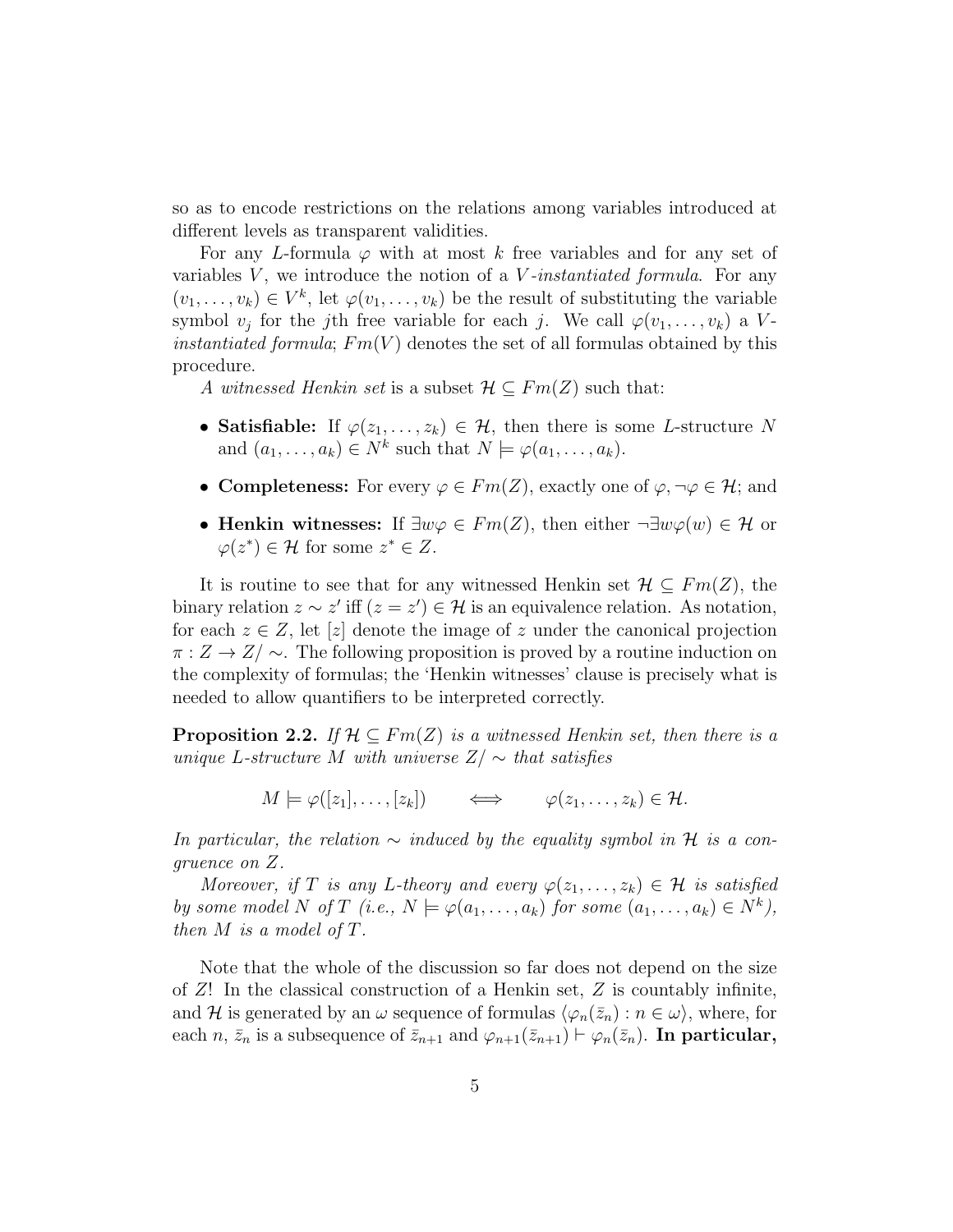at each finite stage and for each finite  $\bar{z} \in Z^k$  only 'finitely much information' about  $H$  is determined.

In analogy with this construction, we want to create a template which can be customized to create a model of size  $2^{\aleph_0}$  with desirable properties. We begin with an indexed set  $Z$  of variable symbols of cardinality  $2^{\aleph_0}$ , which are subdivided as

$$
Z = \bigcup \{Z_s : s \text{ a non-empty finite subset of } 2^{\omega}\}\
$$

where each  $Z_s$  is countably infinite and  $Z_t \subseteq Z_s$  whenever  $t \subseteq s$ .

We will construct a witnessed Henkin set  $\mathcal{H} \subseteq Fm(Z)$  in  $\omega$  steps. Our subdivision of Z gives rise to sets  $Fm(Z_s)$  of instantiated formulas, whose intersection with H yields a family  $\{\mathcal{H}(Z_s): s \text{ a non-empty finite subset of }\}$  $2^{\omega}$  of *countable* witnessed Henkin sets. The restrictions of the congruence  $\sim$  on Z naturally induce congruences on each  $Z_s$ . Thus, exactly as in the classical case outlined above, each of the Henkin sets  $\mathcal{H}(Z_s)$  gives rise to a canonical countable L-structure  $M(s)$  with universe  $Z_s/\sim$ . Our construction will ensure that  $M(t)$  is an elementary submodel of  $M(s)$  whenever  $t \subseteq s$ .

Additionally, the entire Henkin set  $\mathcal{H}(Z)$  determines a canonical L-structure M with universe  $Z/\sim$ . Since any finite tuple  $\bar{z}$  from Z is contained in some  $Z_s$ , M can be identified with

$$
M = \bigcup \{ M(s) : s \text{ a non-empty finite subset of } 2^{\omega} \}
$$

In particular, any 'finitary information' about  $M$  will be inherited from the directed family  $\{M(s)\}\$  of countable models. As examples,

- $M(s) \preceq M$  for each finite  $s \subseteq 2^\omega$ , hence for any  $T, M \models T$  if and only if some (equivalently, every)  $M(s) \models T;$
- For  $\Delta$  any partial type, M omits  $\Delta$  if and only if every  $M(s)$  omits  $\Delta$ ; so
- M is atomic (Subsection 3.2) if and only if every  $M(s)$  is atomic.

Obviously, if we want to conclude that M has size  $2^{\aleph_0}$ , we need some additional mechanism to ensure the construction is non-degenerate. In particular, as each  $M(s)$  is countable, it would be very unfortunate if  $M(s) = M(t)$  for all finite subsets  $s, t!$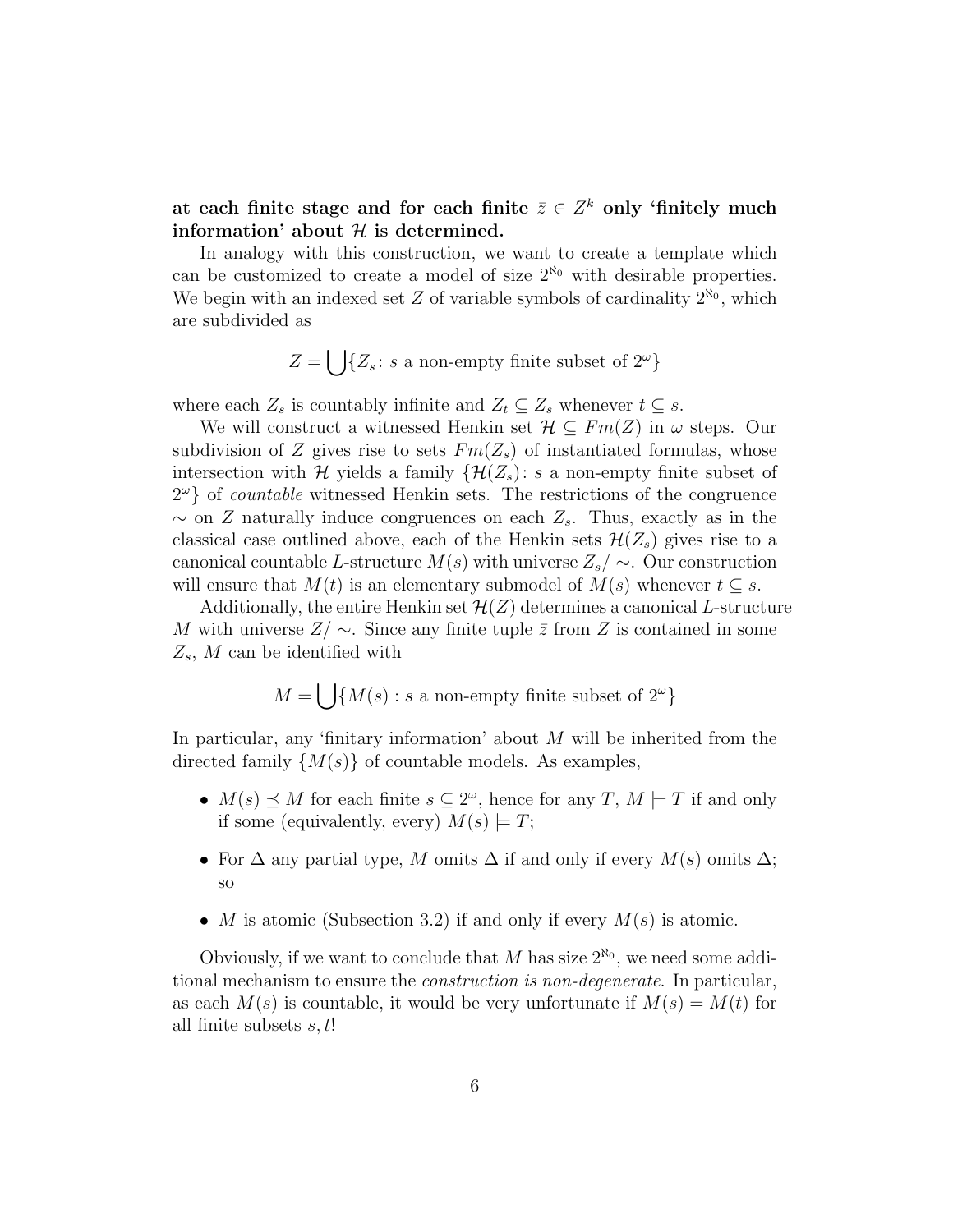To ensure this, we now introduce the actual set of variable symbols used in the construction. We will write  $Z = X \cup Y$ , where, X is indexed as  $\{x_{\eta} : \eta \in 2^{\omega}\}\)$  or sometimes we must doubly index X as  $\{x_{\eta,i} : \eta \in 2^{\omega}, i \in \omega\}.$ 

The intent is that the elements of  $X$  are 'independent' in some sense; but at a minimum, we will require that for distinct  $\eta, \eta', x_{\eta} \neq x_{\eta'} \in \mathcal{H}^3$ . This will be enough to guarantee that the model  $M$  we produce from  $\mathcal H$  will have power continuum. The Y-symbols are indexed as  ${y_{s,i}: s \text{ a non-empty finite}}$ subset of  $2^{\omega}$ ,  $i \in \omega$  and should be interpreted as collectively being 'material needed to close X into a model.' For each non-empty finite subset s of  $2^{\omega}$ , put  $X_s := \{x_n : \eta \in s\}$  (or  $\{x_{n,i}, \eta \in s, i \in \omega\}$ ) in the doubly-indexed case); put  $Y_s := \{y_{t,i} : t \subseteq s, i \in \omega\}$ , and  $Z_s := X_s \cup Y_s$ . Visibly, each  $Z_s$  is countable and  $Z_t \subseteq Z_s$  whenever  $t \subseteq s$ .

As examples, consider the models  $M_{\{\eta\}}$ ,  $M_{\{\eta'\}}$  and  $M_s$ , where  $s = \{\eta, \eta'\}.$ Each of these is a countable, elementary substructure of  $M$ . Thus, in particular, for every constant symbol  $c \in L$ , there will be natural numbers i, j such that the Z-instantiated formulas  $y_{\eta,i} = c$  and  $y_{\eta',j} = c$  are both in  $\mathcal{H}$ . Consequently,  $y_{\eta,i} = y_{\eta',j}$  will also be in  $\mathcal{H}$ , so  $y_{\eta,i} \sim y_{\eta',j}$ . That is, these two variable symbols are identified in both  $M$  and  $M(s)$ .

For  $s = \{\eta, \eta'\},$  the variables for  $M(s)$  are the union of the variables of  $M(\eta)$ ,  $M(\eta')$  and  $\{y_{s,i}\}\)$  for  $i < \omega$ . The additional variables  $\{y_{s,i}\}\$  will close  $M(s)$  to be a model. For example, if we are constructing a group, then for some  $i \in \omega$ , H would include the Z-instantiated formula  $x_{\eta} + x_{\eta'} = y_{\{\eta,\eta'\},i}$ .

### 3 Desirable properties of models

As we are working in a countable language, the existence of structures, or even models of a consistent first order theory, of size continuum is not surprising. Our aim is to identify other desirable properties of models that do not so obviously have uncountable models but that can be dovetailed with our construction of a witnessed Henkin set. Here, we describe some such properties, and the next section will outline sufficient conditions for a generating sequence and hence a witnessed Henkin set to admit these properties.

<sup>&</sup>lt;sup>3</sup>Or  $x_{\eta,0} \neq x_{\eta',0} \in \mathcal{H}$  in the doubly indexed case.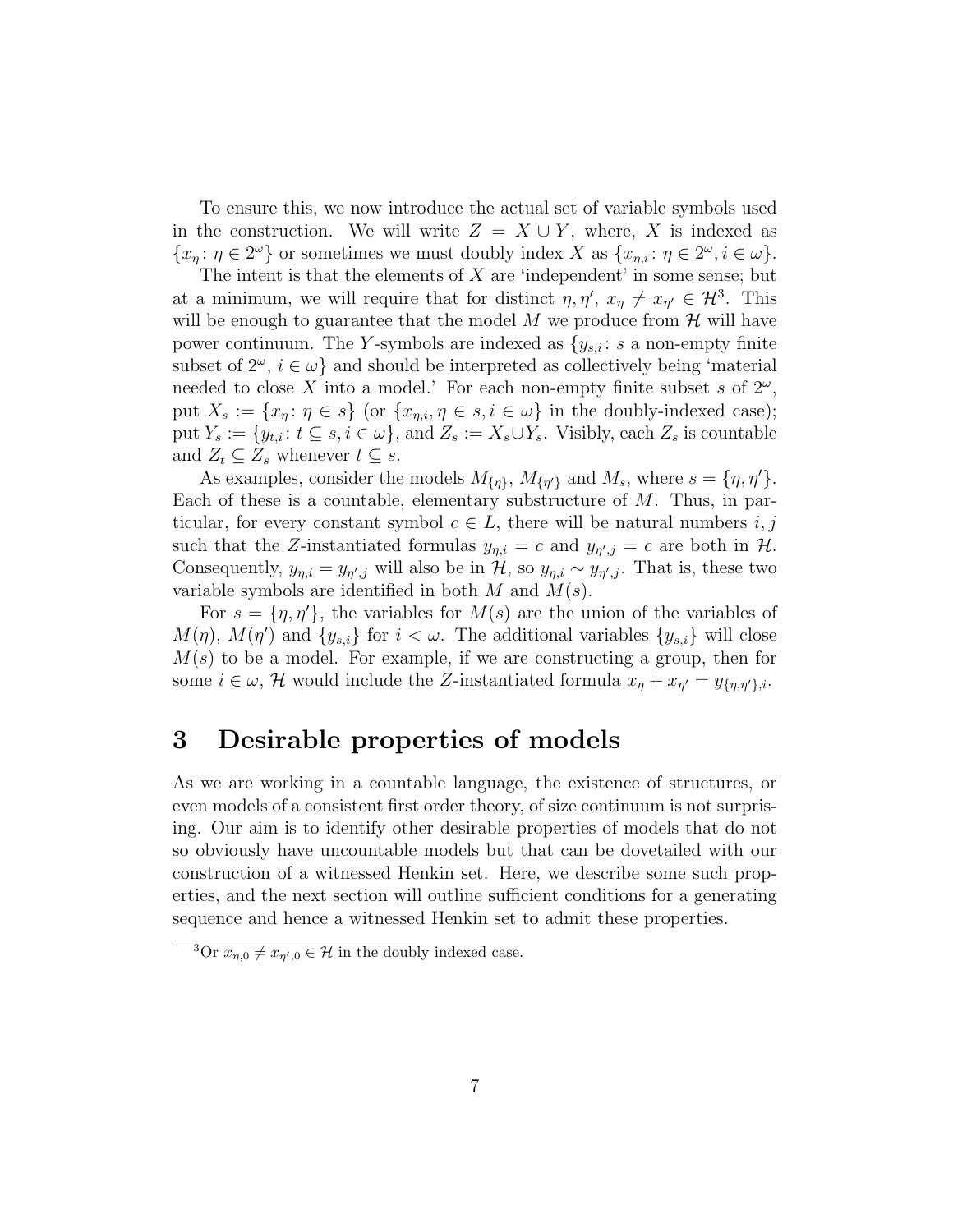### 3.1 Modeling  $T$  and omitting types

We list here the goals of certain conditions on a construction that will guarantee it yields a model of a given theory  $T$  that has the properties we are after. In Definition 5.3, we specify how these goals are met in our situation.

**Modeling**  $T$ : As  $L$ -sentences are themselves  $L$ -formulas, if we require every  $\varphi(\bar{z}) \in \mathcal{H}$  to be satisfiable in some model of T, then the **Completeness** condition, each L-formula  $\varphi$  or its negation is in  $\mathcal{H}$ , on a witnessed Henkin set will ensure that the canonical model M built from  $\mathcal H$  is a model of T.

**Omitting**  $\Delta$ : If we want M to omit a single partial type  $\Delta$  we need to require that for any  $\bar{z} \in Z^k$ , there is some  $\delta \in \Delta$  with  $\neg \varphi(\bar{z}) \in \mathcal{H}$ . So, if H is going to be produced in  $\omega$  steps, we need to ensure that every  $\bar{z} \in Z^k$ is 'handled' along the way. Note that, in general, a condition such as 'every  $\varphi \in \mathcal{H}$  is realized in some model that omits  $\Delta'$  might not be sufficient to guarantee that M omits  $\Delta$ .

**Omitting**  $\{\Delta_m : m \in \omega\}$ : Similarly, if we are given a countable set  $\{\Delta_m\}$ of partial types, in order to ensure that M omits each  $\Delta_m$ , we need to ensure that for each pair  $(\bar{z}, m)$ , there is a  $\delta \in \Delta_m$  for which we enforce that  $\neg \delta(\bar{z}) \in \mathcal{H}$ .

### 3.2 Atomic models and complete formulas

For a complete theory T, an L-formula  $\varphi(\overline{x})$  is *complete with respect to* T if:

- $T \models \exists \overline{x} \varphi(\overline{x})$  and;
- for every L-formula  $\delta(\overline{x})$ ,  $\varphi$  decides  $\delta$ ,

- either 
$$
T \models \forall \overline{x}(\varphi(\overline{x}) \to \delta(\overline{x}));
$$

– or  $T \models \forall \overline{x}(\varphi(\overline{x}) \to \neg \delta(\overline{x})).$ 

Equivalently,  $\varphi(\overline{x})$  is complete with respect to T if and only if there is a unique complete type extending  $\varphi(\overline{x})$ .

A model M of T is *atomic* if, for every  $n \geq 1$ , every tuple  $\bar{a} \in M^n$  realizes a complete formula with respect to  $T$ . Not every countable theory  $T$  admits an atomic model, but Vaught proved that any two countable, atomic models are isomorphic. It is easy to see that any elementary submodel of an atomic model is atomic, but the Upward Löwenheim-Skolem theorem can fail badly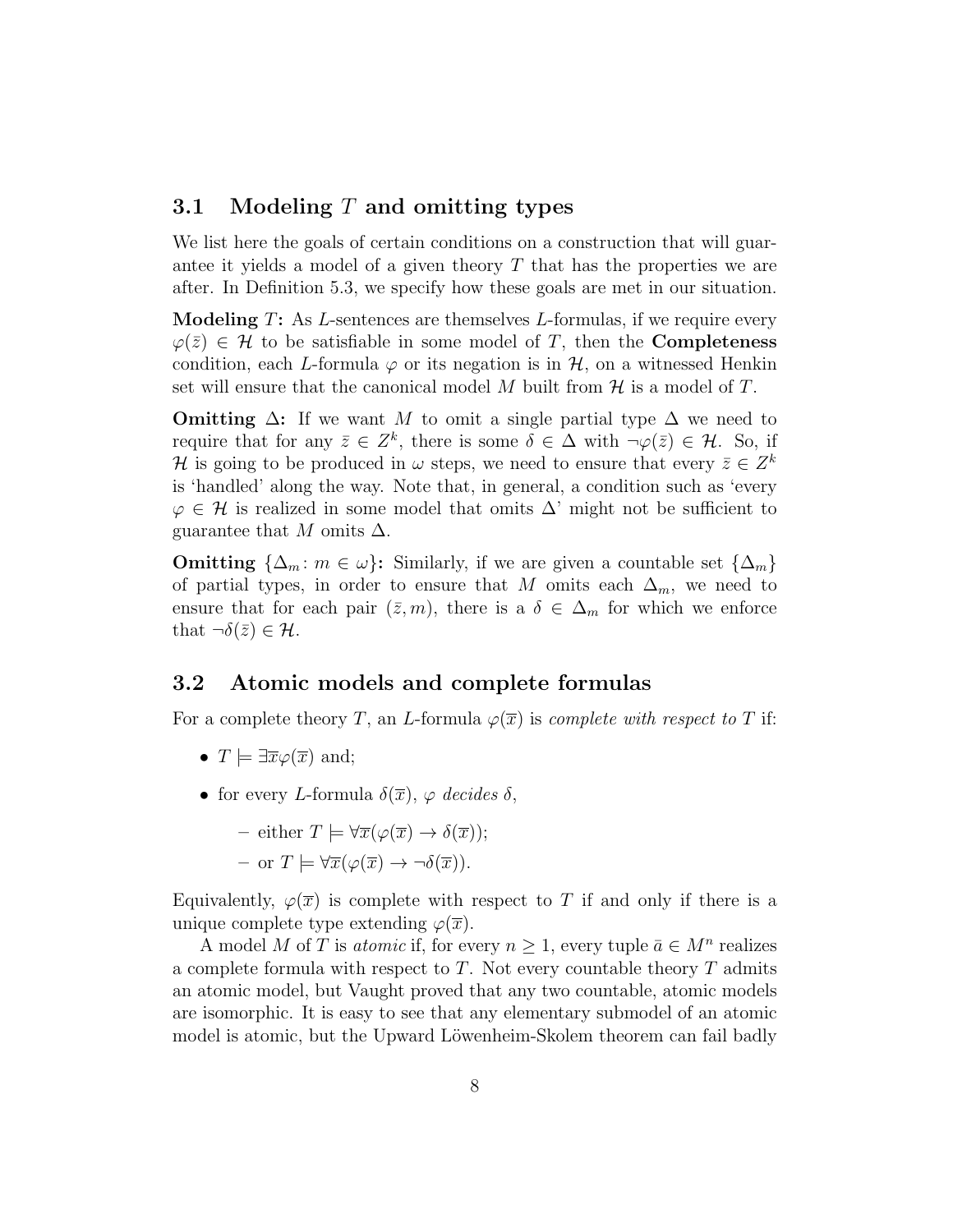– Hjorth [Hjo07] proved that for any  $\alpha < \omega_1$ , there are complete theories  $T_{\alpha}$ that have atomic models of size  $\aleph_{\alpha}$ , but no larger. As it is consistent with  $ZFC$  for the continuum to be arbitrarily large in the N-hierarchy, we know that we cannot hope to construct an atomic model of size continuum for any of these theories  $T_{\alpha}$ . So we must impose some additional hypotheses on T for it to have an atomic model in the continuum.

### 3.3  $L_{\omega_1,\omega}$ -sentences, omitting types, atomic models

We will see that in many cases, the Henkin method will provide sufficient conditions for building a model of size continuum that is atomic, or, in other cases, omits a given countable family of types. This dual consequence stems from a fundamental link, discovered independently by Chang and Lopez-Escobar, between sentences<sup>4</sup>  $\Phi$  of  $L_{\omega_1,\omega}$  and the omitting of types, which Shelah extended to atomic models.

Given any sentence  $\Phi'$  of  $L_{\omega_1,\omega}$  there is a countable language  $L' \supseteq$ L, a first-order L'-theory T, and a partial L'-type  $\Delta(w)$  such that the class of models of  $\Phi'$  is precisely the class of L-reducts of models of T that omit  $\Delta(w)$ .

To see the idea suppose a subformula  $\Phi(\overline{w})$  of the sentence  $\Phi'$  is a countable conjunction of formulas  $\varphi_i(\overline{w})$ . Add a new predicate symbol  $R_{\Phi}(\overline{w})$ . Let T assert for each i,  $\forall \overline{w}[R_{\Phi}(\overline{w}) \rightarrow \varphi_i(\overline{w})]$  and let  $\Delta(\overline{w})$  be the type  ${\lbrace \neg R_{\Phi}(\overline{w}) \rbrace \cup \lbrace \varphi_i(\overline{w}) : i < \omega \rbrace}$ . Now a model M satisfies  $\Phi(\overline{w}) \leftrightarrow R_{\Phi}(\overline{w})$  if and only if M omits  $\Delta(w)$ . Now hire a secretary who translates the inductive structure of arbitrary sentence  $\Phi'$  into an iteration of extensions of this sort.

To make the connection with atomic models, we need some further terminology.

**Definition 3.3.1.** An  $L_{\omega_1,\omega}$ -sentence  $\Phi$  is *complete* if it has a model and if it decides every  $L_{\omega_1,\omega}$ -sentence Ψ. An L-structure M is small if it realizes only countably many distinct  $L_{\infty,\omega}$ -types over the empty set.

Recall that each countable model  $M$  (in a countable vocabulary) has a Scott sentence, an  $L_{\omega_1,\omega}$ -sentence  $\Phi_M$ , whose only model is M. By the Löwenheim Skolem theorem  $\Phi_M$  is complete. Examining the proof of Scott's

<sup>&</sup>lt;sup>4</sup>Recall that the logic  $L_{\kappa,\omega}$  allows conjunctions of length less than  $\kappa$  but only finite quantifications;  $L_{\infty,\omega} = \cup_{\kappa} L_{\kappa,\omega}$ .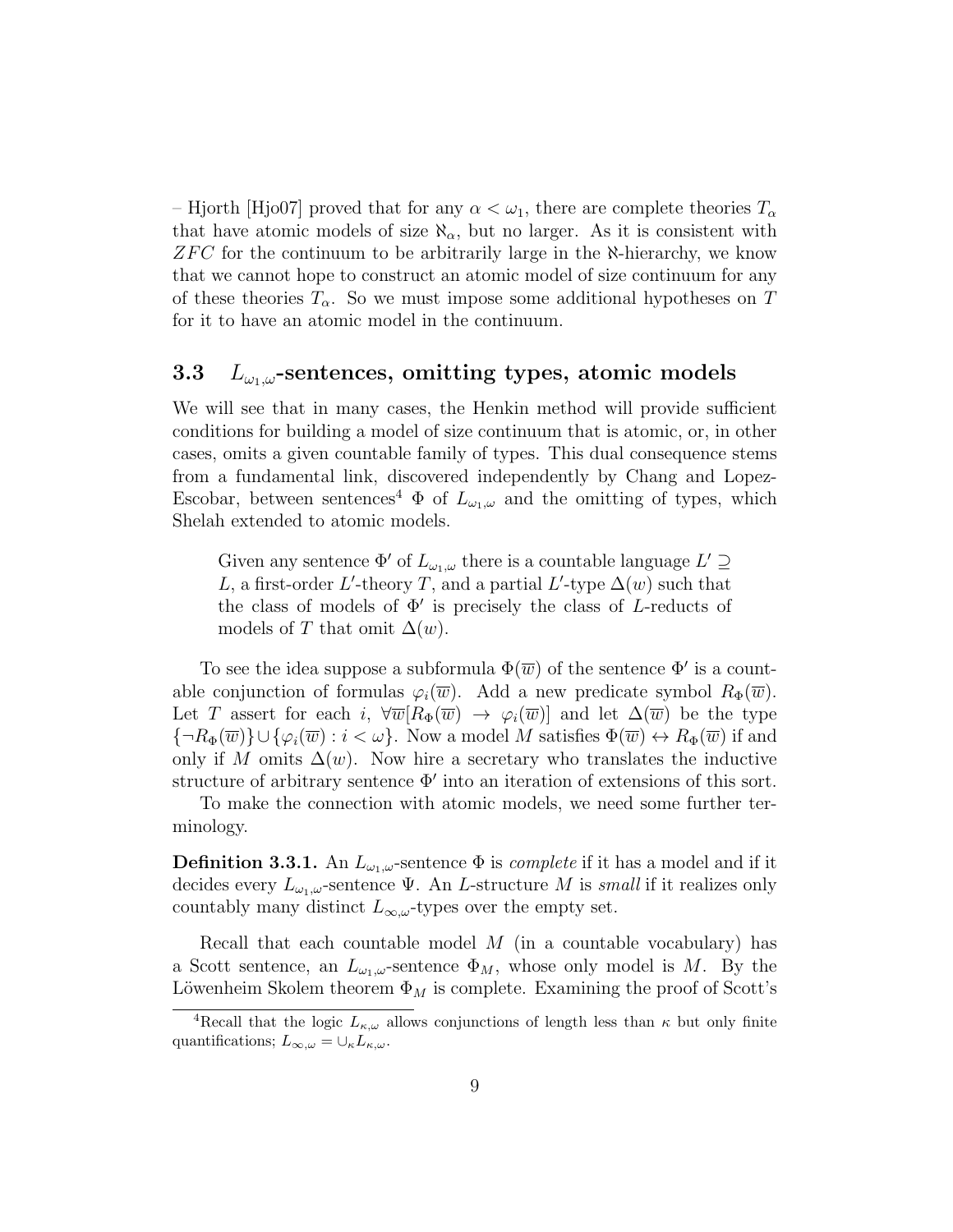theorem ([Kei71]) one sees several equivalent statements (see e.g., Chapter 6 of [Bal09]): an  $L_{\omega_1,\omega}$ -sentence  $\Phi$  is complete if and only if  $\Phi$  is  $\aleph_0$ -categorical if and only if  $\Phi$  is a Scott sentence of a countable L-structure. Similar arguments show that an L-structure  $M$  is small if and only if it satisfies a complete sentence  $\Phi$  if and only if it has a countable  $L_{\infty,\omega}$ -elementary substructure if and only if it has a countable  $L_{\omega_1,\omega}$ -elementary substructure.

Shelah [She75a] observed:

**Remark 3.3.2.** If  $\Phi$  is a complete  $L_{\omega_1,\omega}$ -sentence, then there is a countable language  $L' \supseteq L$  and an L'-structure M' such that the class of models of  $\Phi$  is precisely the class of L-reducts of atomic models of  $T = Th(M')$ . Conversely, given any complete theory  $T$  in a countable language, there is a complete sentence  $\Phi$  of  $L_{\omega_1,\omega}$  whose models are precisely the atomic models of T.

**Proof.** Let M be any countable model of  $\Phi$ . For each  $k \geq 1$ , define an equivalence relation  $\sim_k$  on  $M^k$  by  $\bar{a} \sim_k \bar{b}$  if and only if they have the same  $L_{\infty,\omega}$ -type over the empty set. For each k and  $\sim_k$ -class E, add a new, k-ary predicate symbol  $R_E^k$  to  $L'$  and let  $M'$  be the natural expansion of  $M$ , i.e.,  $M' \models R_E^k(\bar{a})$  if and only if  $\bar{a} \in E$ . Let  $T = Th(M')$ .

Conversely, given a complete, first order theory T, for every n let  $\Delta_n(\overline{x})$ be the partial type asserting the negation of every complete formula with respect to T. Let  $\Phi$  be the  $L_{\omega_1,\omega}$ -sentence

$$
\bigwedge T \wedge \bigwedge_n \forall \overline{x} \left( \neg \bigwedge \Delta_n(\overline{x}) \right)
$$

The models of  $\Phi$  are precisely the atomic models of T. The completeness of  $\Phi$  follows from the uniqueness of countable, atomic models of T.

Because of these observations, the entire subfield of 'atomic model theory' can be considered to be a study of the classes of models of complete sentences of  $L_{\omega_1,\omega}$ . Shelah exploited this identification by studying atomic models to generalize Morley's categoricity theorem to  $L_{\omega_1,\omega}$  in [She83a, She83b].

#### 3.4 Borel structures

Following [MN13], we say that a structure M is Borel if there is a standard Borel space Z, a Borel subset  $D \subseteq Z$ , and a congruence  $E \subseteq Z^2$  such that

1. E is a Borel subset of  $Z^2$ ;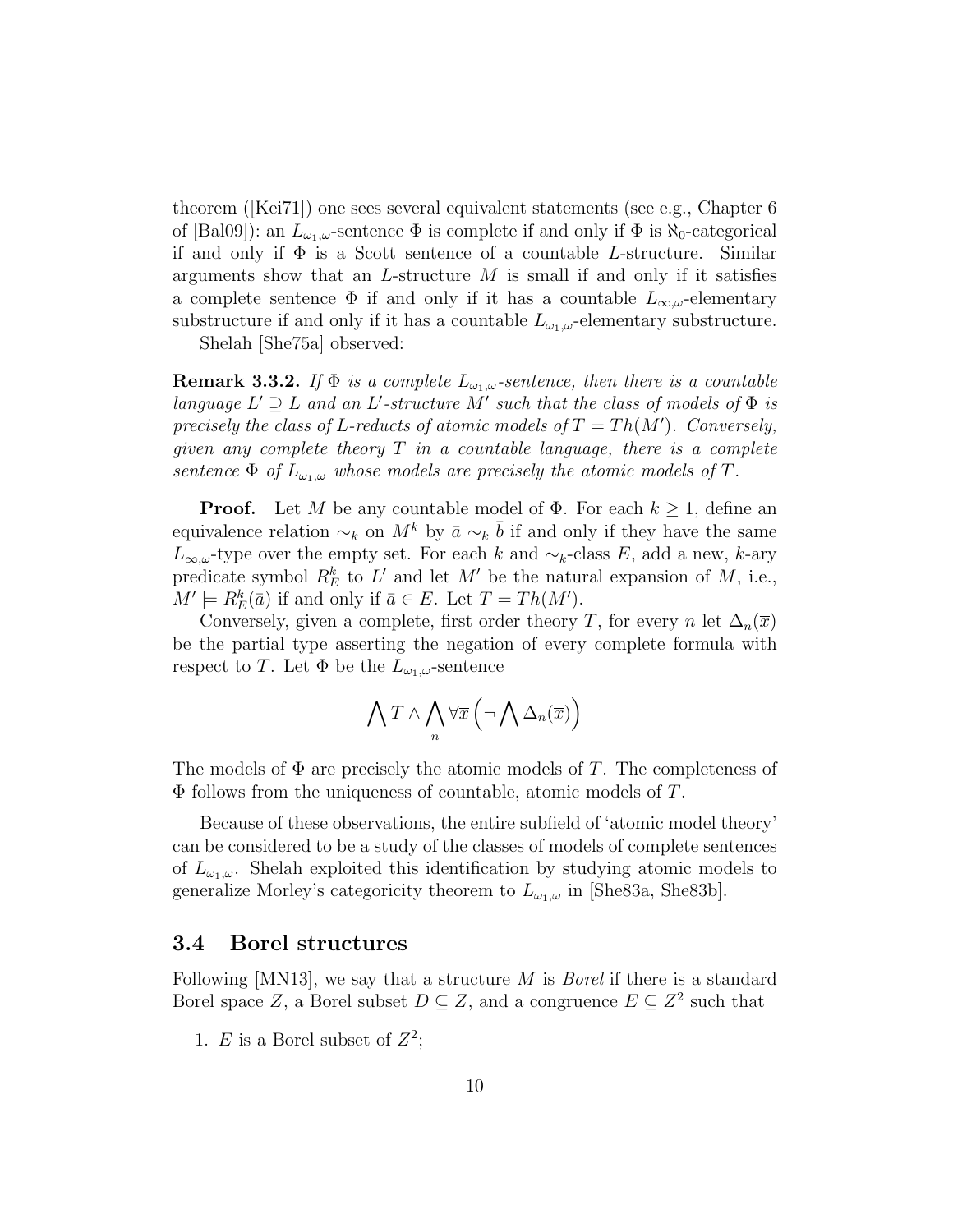- 2. The universe of M is  $D/E$ ; and
- 3. The pre-image of every subset of  $M^k$  defined by an atomic formula is a Borel subset of Z.

If the congruence is the identity, we say that  $M$  has an *injective presentation*.

In all cases we consider, the set Z of variable symbols can be presented as a standard Borel space. As we construct the witnessed Henkin set  $\mathcal H$ (which yields the entire elementary diagram of  $Z$ ) in  $\omega$  steps, it will follow automatically that the associated model  $M$  is a Borel structure, where, moreover  $D = Z$ . Typically, however, our methods do not give an injective presentation of  $M$ . The one exception to this is in Section 6.1, where we exploit strong hypotheses (trivial definable closure) about the theory that yield an injective presentation. In that case, we additionally show that every definable subset of  $M^k$  is a finite Boolean combination of open sets.

### 3.5 Asymptotic similarity

Throughout his career, Saharon Shelah defined and reaped the benefits from a weakish notion of indiscernibility, that he used in many varied contexts, including two cardinal transfer theorems in [She75b, She76], obtaining perfect squares of colorings as in [She99], and constructing many models in small, superstable, non- $\aleph_0$ -stable theories. Until now, this notion was unnamed; we give it a belated baptism as asymptotic similarity.

In order to describe this notion we fix some notation for dealing with sequences from  $2^{\omega}$ 

#### **Definition 3.5.1.** Fix an integer  $\ell$ .

- A k-tuple  $(\eta_0, \ldots, \eta_{k-1})$  of distinct elements from  $2^{\omega}$  splits by  $\ell$  if the restrictions  $\{\eta_i\}_{\ell}:i\lt k\}$  to  $2^{\ell}$  are distinct.
- Two k-tuples  $(\eta_0 \ldots, \eta_{k-1})$  and  $(\tau_0, \ldots, \tau_{k-1})$  of distinct elements from  $2^{\omega}$  are similar (mod  $\ell$ ) if  $(\eta_0, \ldots, \eta_{k-1})$  splits by  $\ell$  and  $\eta_i|_{\ell} = \tau_i|_{\ell}$  for each  $i < k$ .

Clearly, every k-tuple of distinct elements from  $2^{\omega}$  splits by some  $\ell$ , and consequently splits by every  $\ell' \geq \ell$ ; and similarity (mod  $\ell$ ) is an equivalence relation on the set of k-tuples from  $2^{\omega}$  that split by  $\ell$ .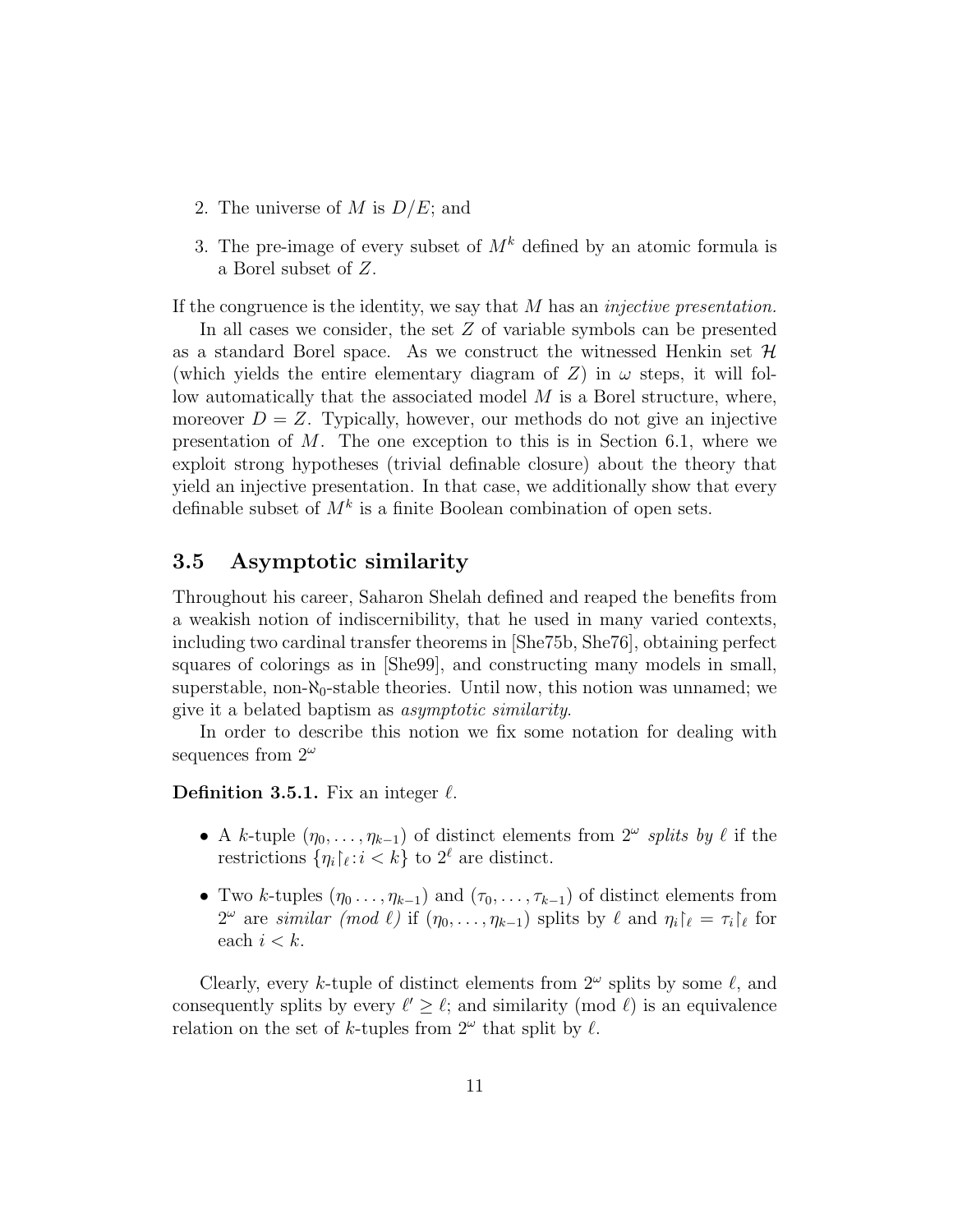**Definition 3.5.2.** Fix an *L*-structure M. A subset of M, indexed by  $\{a_n:$  $\eta \in 2^{\omega}$ , is asymptotically similar if, for every k-ary L-formula  $\theta$ , there is an integer  $N_{\theta}$  such that for every  $\ell \geq N_{\theta}$ ,

$$
M \models \theta(a_{\eta_0}, \dots, a_{\eta_{k-1}}) \leftrightarrow \theta(a_{\tau_0}, \dots, a_{\tau_{k-1}})
$$

whenever  $(\eta_0, \ldots, \eta_{k-1})$  and  $(\tau_0, \ldots, \tau_{k-1})$  are similar (mod  $\ell$ ).

Remark 3.5.3. Although asymptotic similarity should be thought of as a type of indiscernibility, the indiscernibility is only formula by formula. For example, consider the structure  $M = (2^{\omega}, U_a)_{a \in 2^{<\omega}}$ , where each  $U_a$  is a unary predicate interpreted as the cone above a, i.e.,  $U_a(M) = \{ \eta \in 2^{\omega} : a \triangleleft \eta \}.$ Then, in M, the entire universe  $\{\eta : \eta \in 2^{\omega}\}\$ is asymptotically similar, despite the fact that no two elements have the same 1-type.

This notion of indiscernibles should not be confused with the 'tree-indexed indiscernibles' (which are indiscernible for all formulas in the vocabulary) in [KKS14] which arise from non-superstable theories and Theorem 3.6 of [She78].

### 4 Partitions of  $Z$  via finite antichains

A cursory inspection shows that the set  $2^{\omega}$  is involved in the indexing of elements from Z. We employ the standard topology placed on the space  $2^{\omega}$ to describe families of partitions of Z. As notation, for any  $a \in 2^{<\omega}$ , let  $U_a = \{ \eta \in 2^\omega : a \triangleleft \eta \}$  and  $\mathcal{U} = \{ U_a : a \in 2^{< \omega} \}$ . The standard topology on  $2^\omega$ is the topology formed by positing that  $\mathcal U$  is a base of open sets.

### Throughout this paper, we will denote elements of  $2^{<\omega}$  by lower case roman letters,  $a, b, c, \ldots$ , and we reserve lower case Greek letters  $\eta, \nu, \ldots$  for elements of  $2^{\omega}$ .

Note that if two elements  $a, b \in 2^{\lt \omega}$  are *incomparable*, i.e.,  $a \not\leq b$  and  $b \not\supseteq a$ , then the sets  $U_a$  and  $U_b$  are disjoint. A *finite*, *maximal antichain*, abbreviated fmac is a finite set  $A \subseteq 2^{< \omega}$  in which any two elements are incomparable, and every  $b \in 2^{\lt \omega}$  is comparable to some  $a \in A$ . It is easily seen that if A is an fmac, then the sets  $\{U_a : a \in A\}$  form a partition of  $2^{\omega}$ . As notation, let  $\pi_A : 2^{\omega} \to A$  denote the projection map, i.e.,  $\pi_A(\eta)$  is the unique element of A lying below  $\eta$ . Curiously, the restriction that A is finite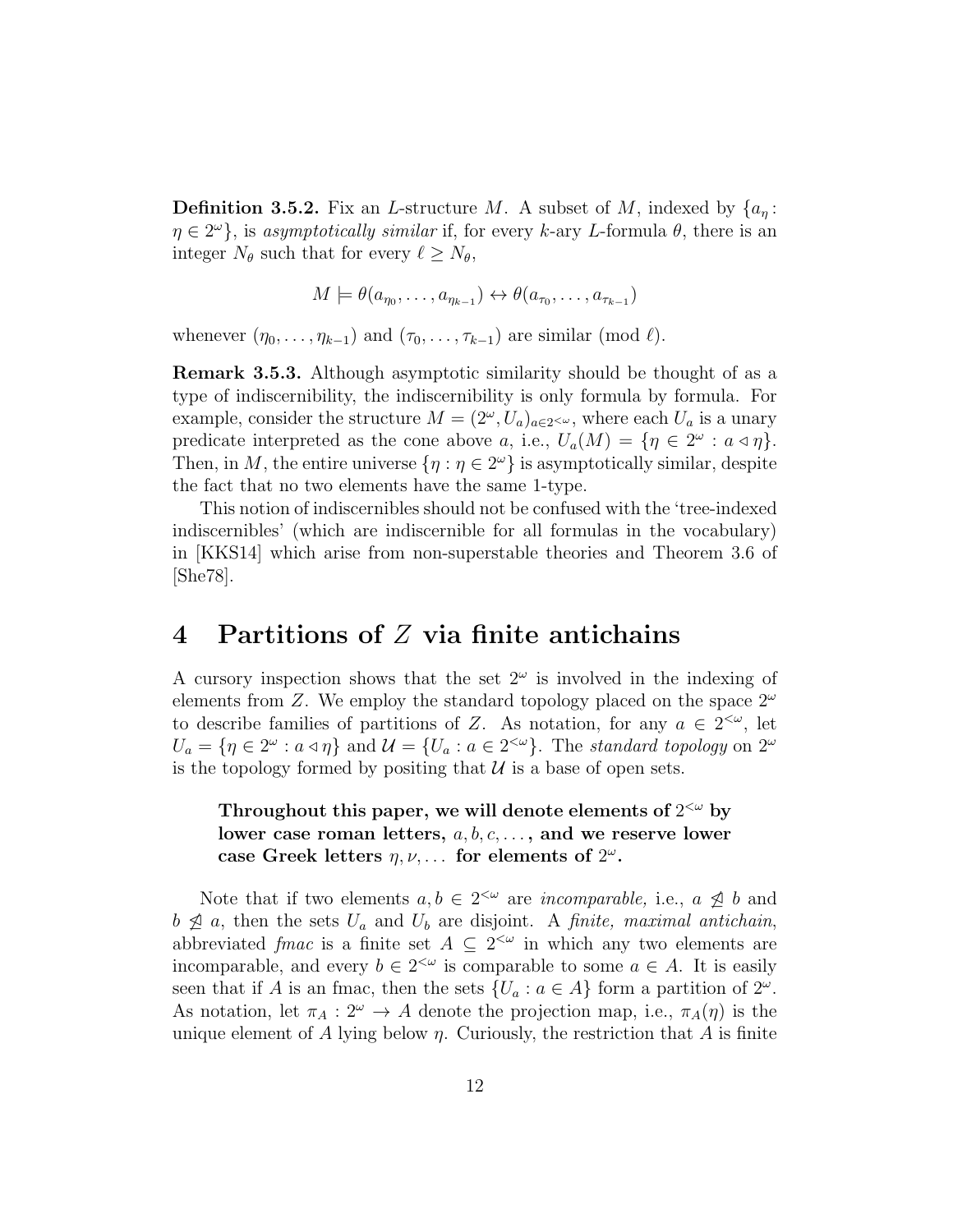is crucial to obtain a partition of  $2^{\omega}$ . Indeed, if A is any *infinite* antichain, then as  $2^{\omega}$  is compact and each of the sets  $U_a$  are clopen,  $\{U_a : a \in A\}$  cannot cover  $2^{\omega}$ . Paradigms of fmacs are the sets  $2^{n}$ , consisting of all sequences of length  $n$ , but many other fmacs exist. Our constructions could be done using only the sets  $2^n$  but at the cost of suppressing intermediate steps which are fmacs; it is more convenient to do various inductions in the general setting.

We now introduce a second system of variables. Given any fmac  $A \subseteq 2^{<\omega}$ , let  $Z_A$  be the following set of variable symbols that are *disjoint from* Z. The indexing on  $Z_A$  will parallel that for Z. In particular,  $Z_A$  is partitioned into  $X_A \cup Y_A$ ,  $X_A$  is either indexed as  $\{x_a : a \in A\}$  or doubly indexed as  ${x_{a,i}: a \in A, i \in \omega}$ , and  $Y_A = {y_{t,i}: t \subseteq A, i \in \omega}$ . For a subset  $s \subseteq A$ , the sets  $X_s$  and  $Y_s$  are defined analogously. Note that in the definition that follows, we build in both the Satisfiable condition, as well as a 'nondegeneracy' condition that will imply that the Henkin model we construct has size continuum.

**Definition 4.1.** Let  $A \subseteq 2^{\lt \omega}$  be any fmac. Define an A-commitment to be a  $Z_A$ -instantiated formula

$$
\varphi(\overline{x}, \overline{y})
$$
, where  $\overline{x} = \langle x_a : a \in A \rangle$  and  $\overline{y} \subseteq Y_A$ 

that is satisfiable in some L-structure and with the additional property that for each  $a, a' \in A$ ,  $\varphi \vdash x_a \neq x_{a'}$  (or  $x_{a,0} \neq x_{a',0}$  when  $X_A$  is doubly indexed).

To understand the relevance of an A-commitment to a Henkin set  $\mathcal H$  we are constructing, we need the notion of a *lifting*  $h^*$ :  $A \to 2^{\omega}$  of the fmac A to  $2^{\omega}$ , which is any (necessarily injective) mapping satisfying  $a \triangleleft h^*(a)$  for every  $a \in A$ . Note that any lifting  $h^*$  naturally induces an injection, which we also dub  $h^*$ ,

$$
h^*: Fm(Z_A) \to Fm(Z)
$$

given by replacing each  $x_a$  by  $x_{h^*(a)}$  and replacing each  $y_{s,i}$  by  $y_{h^*(s),i}$ , where  $h^*(s) = \{h(a) : a \in s\}.$ 

Our intent is that if, at some stage of our construction of  $\mathcal H$  we include the A-commitment  $\varphi$ , we commit ourselves to eventually making

$$
{h^*(\varphi)}
$$
: all liftings  $h^*: A \to 2^{\omega}$ 

a subset of  $H$ . More precisely, we define: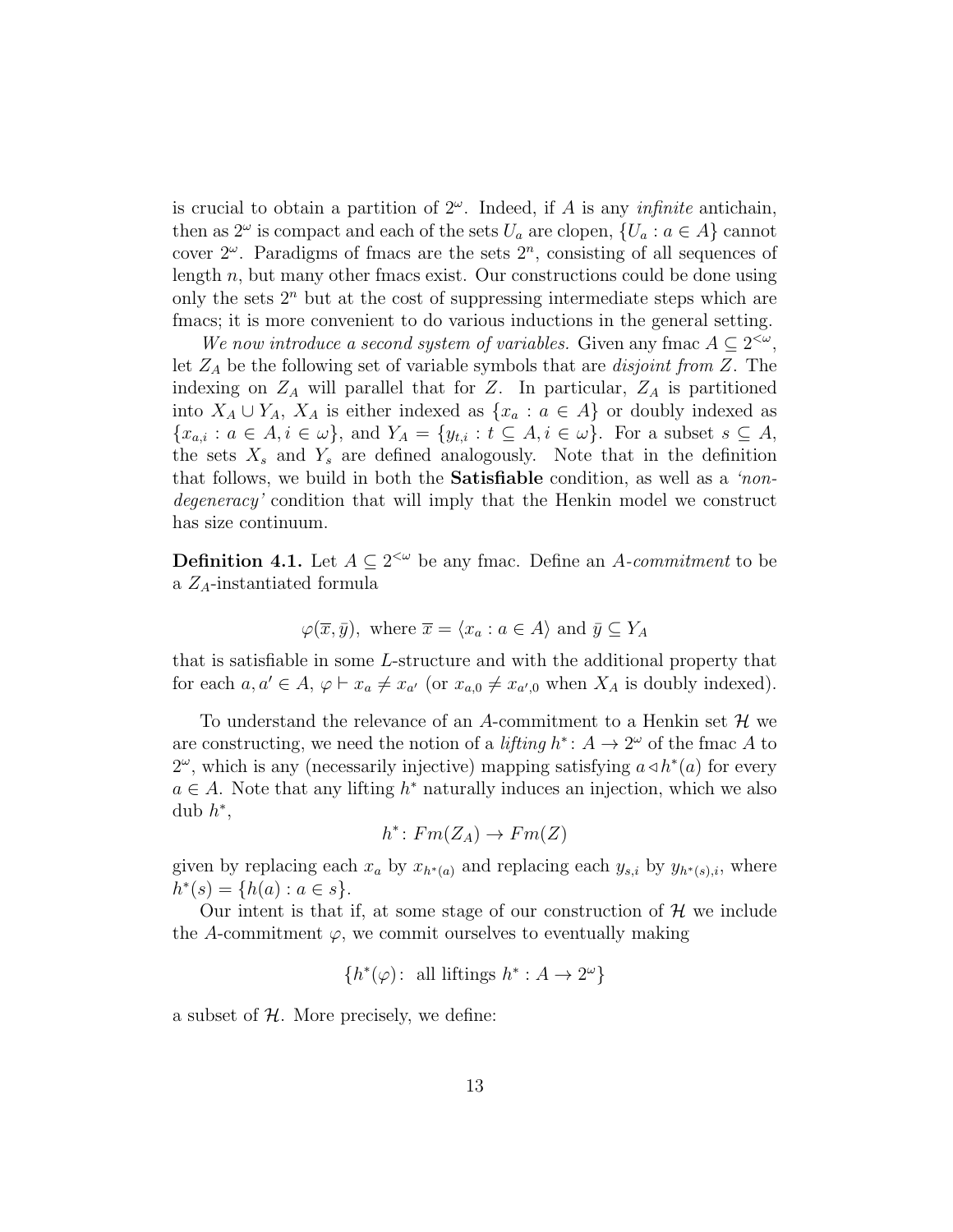**Notation 4.2.** A *commitment* is a pair  $(A, \varphi)$ , where A is an fmac and  $\varphi$  is an A-commitment. Each construction will choose a particular set of A-commitments (for enough A) to determine the diagram of Z.

Given two fmacs A and B, we say that B covers A, written  $A \leq B$ , if, for every  $a \in A$  there is at least one  $b \in B$  such that  $a \leq b$ . For example, if  $n \leq m$ , then  $2^m$  is a cover of  $2^n$ .

If  $A \leq B$ , then a *lifting to B* is a (necessarily injective) map  $h: A \rightarrow B$ satisfying  $a \leq h(a)$  for each  $a \in A$ . Note that if  $A \leq B$ , then any lifting  $h^*$ : A → 2<sup>ω</sup> factors through B. That is, given any lifting  $h^*$ : A → 2<sup>ω</sup>, define  $h_B: A \to B$  by  $h_B(a) = \pi_B(h^*(a))$  (where  $\pi_B$  is the natural projection from  $2^{\omega}$  onto B). Any such  $h_B$  is a lifting to B, and there is a natural lifting  $h' : B \to 2^{\omega}$  satisfying  $h^* = h' \circ h_B$ .

With this in mind, we partially order the set of commitments by:

 $(A, \varphi) \leq (B, \psi)$  if and only if B covers A and<sup>5</sup>  $\psi \vdash h(\varphi)$  for every lifting  $h : A \rightarrow B$ .

We say  $(B, \psi)$  extends  $(A, \varphi)$  when  $(A, \varphi) \le (B, \psi)$ . Because of our comments about compositions of liftings, it is evident that whenever  $(B, \psi)$ extends  $(A, \varphi)$ , what  $\psi$  commits us to about the H we will construct is consistent with, and typically extends what  $\varphi$  commits us to about  $\mathcal{H}$ . Thus, if we have an  $\omega$ -sequence  $A = \langle (A_n, \varphi_n): n \in \omega \rangle$  of commitments such that  $(A_n, \varphi_n) \leq (A_{n+1}, \varphi_{n+1})$  for each n, then let

 $\mathcal{D}_{\overline{A}} := \{Z\text{-instantiated formulas } \theta(\overline{z})\colon \text{ for some } n \text{ (equivalently, } \overline{z}\})$ for all sufficiently large *n*) there is some lifting  $h^* : A_n \to 2^{\omega}$  such that  $h^*(\varphi_n) \vdash \theta(\bar{z})$ .

Visibly, any such set  $D_{\overline{A}}$  is closed under logical consequence. It is natural to ask for sufficient conditions for a sequence of commitments to determine a witnessed Henkin set. More formally:

**Definition 4.3.** A generating sequence is a  $\leq$ -increasing  $\omega$ -sequence  $A =$  $\langle (A_n, \varphi_n) : n \in \omega \rangle$  of commitments such that  $\mathcal{D}_{\overline{A}}$  is a witnessed Henkin set.

By coupling the discussion in this section with Proposition 2.2, we see that if  $\overline{A} = \langle (A_n, \varphi_n) : n \in \omega \rangle$  is a generating sequence, then  $\mathcal{D}_{\overline{A}}$  uniquely describes a model M of size  $2^{\aleph_0}$ .

<sup>&</sup>lt;sup>5</sup>The  $\vdash$  means that  $(\forall \bar{z})[\psi \rightarrow h(\varphi)]$ , where  $\bar{z}$  lists the free variables of the formula, is a theorem of the predicate calculus; it is to state this clearly that we work with variables rather than constants.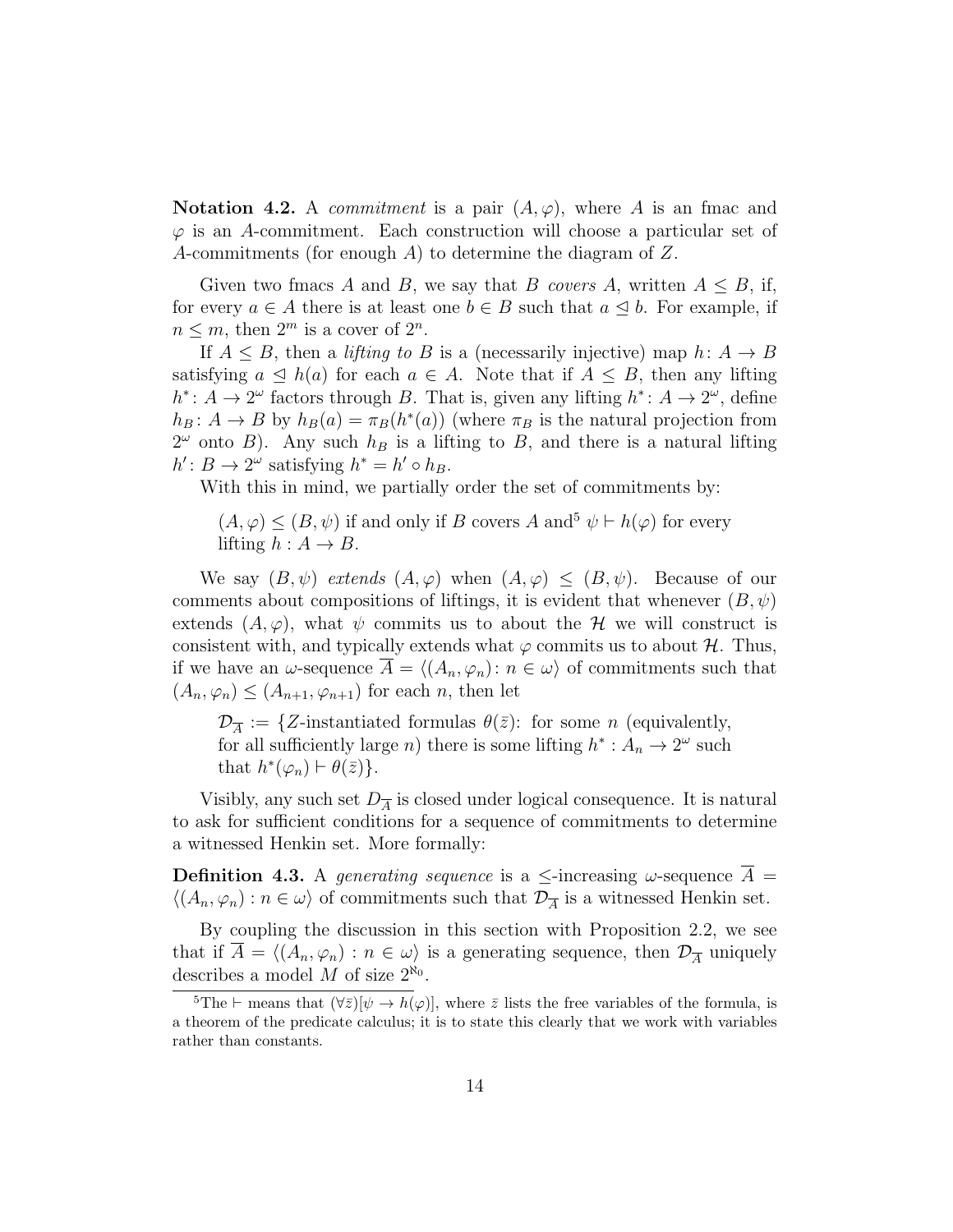## 5 Sufficient conditions for producing Henkin models of size continuum

We now describe the machinery for constructing a generating sequence. Even though our construction is in ZFC, cognoscenti will recognize the affinity of our nomenclature with that of forcing. We begin by discussing properties of partially ordered sets  $(\mathbb{P}, \leq)$  of commitments. Note that the 'classical Henkin constraints', laid down in the definition of a witnessed Henkin set, of Completeness and Henkin witnesses can be phrased in terms of showing that certain subsets of  $\mathbb P$  are dense and open<sup>6</sup> in  $(\mathbb P, \le)$ . Additionally, the Satisfiable condition is built into the definition of an A-commitment. The additional density condition we need to allow us to simultaneously construct the family  $\{M(s): s \text{ a non-empty finite subset of } 2^{\omega}\}\$  of countable models is Splitting.

**Definition 5.1.** Given any fmac A and any  $a \in A$ , the *splitting of A at a* is the fmac  $A^{*a} = A \setminus \{a\} \cup \{a^0, a^1\}$ . Clearly,  $A^{*a}$  covers A, and there are two liftings  $h_0, h_1 : A \to A^{*a}$ , distinguished by  $h_i(a) = a^i i$  for  $i = 0, 1$ . Thus, by the definition of extension, if an  $A^{*a}$ -commitment  $\varphi^*$  extends an A-commitment  $\varphi$  then  $\varphi^* \vdash h_0(\varphi) \land h_1(\varphi) \land x_{a^0} \neq x_{a^0}$ .

It is an easy exercise to verify that whenever an fmac  $B$  covers  $A$ , then B can be obtained by a sequence of splittings at points. Indeed, the fmac  $2^{n+1}$  can be obtained from  $2^n$  by a sequence of  $2^n$  splittings, one at each  $a \in 2^n$ . The following notation will be used to ensure that appropriate Henkin witnesses are put into a Henkin set.

**Definition 5.2.** Given any fmac A and any finite tuple  $\bar{z}$  from  $Z_A$ , let  $t(\bar{z})$ denote the smallest subset of A for which  $\bar{z} \in Z_{t(\bar{z})}$ .

Unpacking the definitions,  $t(\bar{z})$  is the smallest subset of A that satisfies (1) If  $x_a \in \overline{z}$ , then  $a \in t(\overline{z})$ ; and (2) if  $y_{s,i} \in \overline{z}$ , then  $s \subseteq t(\overline{z})$ .

**Definition 5.3.** A set  $(\mathbb{P}, \leq)$  of commitments, ordered by extension, is sufficiently dense if, for every fmac A and every A-commitment  $\varphi \in \mathbb{P}$  we have:

<sup>&</sup>lt;sup>6</sup>We use Shelah's convention that 'more information' puts you 'higher up' in  $(\mathbb{P}, \leq)$ . Thus, X is dense in  $(\mathbb{P}, \leq)$  if for every  $q \in \mathbb{P}$ , there is an  $x \in X$  with  $p \leq x$ . X is open if  $q \in X$  whenever  $q \geq x$  for some  $x \in X$ .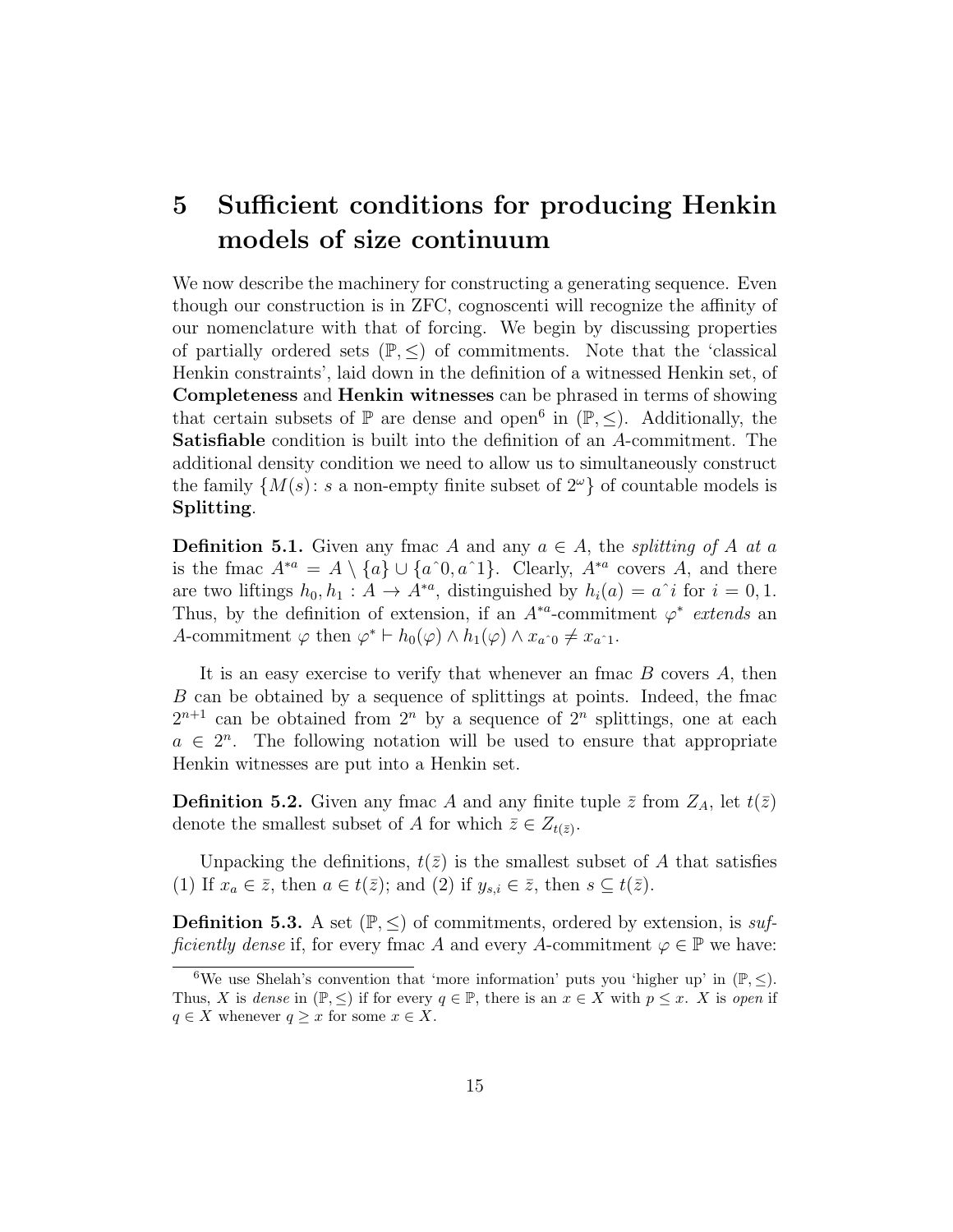- Completeness: For every  $Z_A$ -formula  $\psi$ , there is an A-commitment  $\varphi^* \in \mathbb{P}$  extending  $\varphi$  that decides  $\psi$ . By 'decides', we mean **either**  $\varphi^* \vdash \psi \text{ or } \varphi^* \vdash \neg \psi;$
- Henkin Witnesses: For every  $\theta(u,\overline{w})$  and every  $\overline{z} \in (Z_A)^{\lg(\overline{w})}$ , there is an A-commitment  $\varphi^* \in \mathbb{P}$  extending  $\varphi$  such that either  $\varphi^* \vdash$  $\forall u \neg \theta(u, \bar{z}) \text{ or } \varphi^* \vdash \theta(z^*, \bar{z}) \text{ for some } z^* \in Z_{t(\bar{z})}.$
- Splitting: For every  $a \in A$  there is an  $A^{*a}$ -commitment  $\varphi^* \in \mathbb{P}$  extending  $\varphi$ . [In particular,  $\varphi^* \vdash h_0(\varphi) \wedge h_1(\varphi) \wedge x_{a^0} \neq x_{a^0}$ .]

Before stating the main theorem, we specify in our context the properties ensuring the goals laid out at the beginning of Section 3.1. They may or may not hold of a particular  $(\mathbb{P}, \leq)$ :

- Modeling T: Given a theory T, if a condition  $(A, \varphi) \in \mathbb{P}$ , then  $\varphi$  is satisfiable in some model of T.
- Omitting a type  $\Delta(\overline{w})$ : For every A-commitment  $\varphi \in \mathbb{P}$  and every  $\overline{z}$ from  $Z_A$ , there is a some  $\delta \in \Delta$  and an A-commitment  $\varphi^*$  extending  $\varphi$ with  $\varphi^* \vdash \neg \delta(\bar{z})$ .
- Atomic model: Given a complete theory T, whenever  $(A, \varphi) \in \mathbb{P}$ ,  $\varphi$ is a complete formula (in its free variables) with respect to T.

**Theorem 5.4.** Let  $T$  be any theory in a countable language. If there is a sufficiently dense, partially ordered set  $(\mathbb{P}, \leq)$  of commitments that are each satisfied in a model of  $T$ , then there is a Borel model M of  $T$  of size continuum with an asymptotically similar subset  $\{a_{\eta} : \eta \in 2^{\omega}\}\$ . Moreover:

- 1. If  $\{\Delta_m : m \in \omega\}$  is a countable set of partial types<sup>7</sup> and if  $(\mathbb{P}, \leq)$  satisfies **Omitting**  $\Delta_m$  for each m, then such an M can be chosen to omit each  $\Delta_m$ ; and
- 2. If T is complete and if  $(\mathbb{P}, \leq)$  satisfies the **Atomic model** condition, then such an M can be chosen to be an atomic model of T.

<sup>&</sup>lt;sup>7</sup>So the  $\Delta_m$  each exemplify a  $\Delta(\overline{w})$  in Definition 5.3.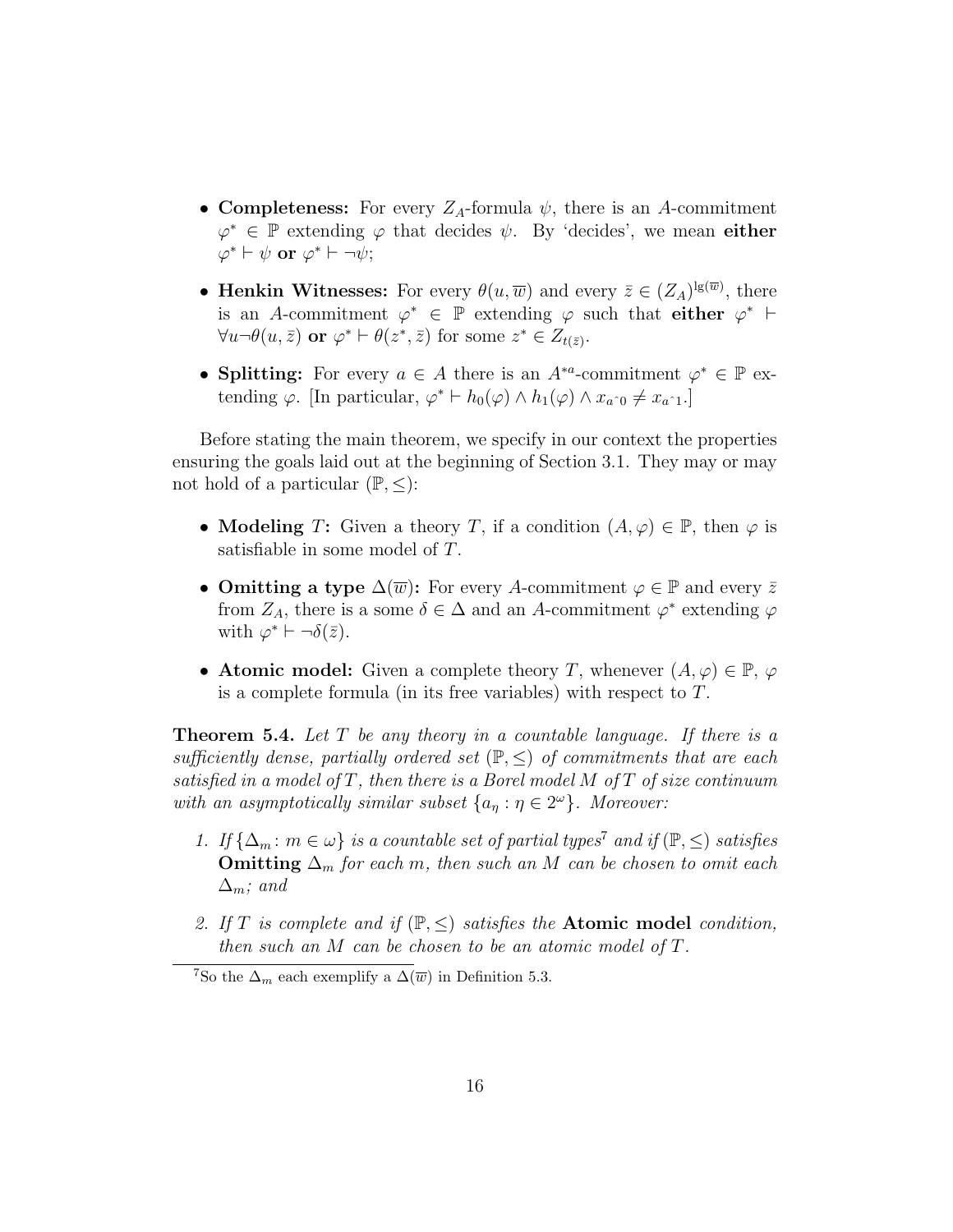**Proof.** Fix a distinguished set  $Z = X \cup Y$  of variable symbols, for definiteness<sup>8</sup>, say  $X = \{x_{\eta,i} : \eta \in 2^\omega, i \in \omega\}$  and  $Y = \{y_{t,i} : t \text{ a finite subset}\}$ of  $2^{\omega}$  and  $i \in \omega$ .

The following notation will be helpful. For a fixed  $\ell \in \omega$ , consider the 'standard fmac'  $2^{\ell}$ . In order to consider only finitely many Y-variables at each stage, we distinguish a sufficiently large, finite subset of symbols in  $Z_{(2^{\ell})}$ . Let

$$
W_{\ell} := \{ x_{a,i} : a \in 2^{\ell}, i < \ell \} \cup \{ y_{t,i} : t \subseteq 2^{\ell}, i < \ell \}.
$$

Note that  $W_{\ell}$  is a finite subset of  $Z_{(2^{\ell})}$  and, whenever  $\ell \leq m$ ,  $h(W_{\ell}) \subseteq W_m$ for every lifting  $h: 2^{\ell} \to 2^m$ . We will construct a generating sequence  $\overline{A} = \langle (A_n, \varphi_n) : n \in \omega \rangle$  from P in  $\omega$  steps. We will dovetail these extensions to obtain the following goals:

- (i) All but finitely many of the 'standard fmacs'  $2^{\ell}$  will appear as  $A_n$ 's in our generating sequence;
- (ii) To obtain asymptotic similarity, for every formula  $\psi(\overline{w})$  there is a number  $N_{\psi}$  such that for all  $\ell \geq N_{\psi}$  there is an n such that  $A_n = 2^{\ell}$  and, for every  $\bar{z}$  from  $W_{\ell}$ ,  $\varphi_n$  decides  $\psi(\bar{z});$
- (iii) To show that each of the countable models  $M(s) \preceq M$ , we require that for every formula  $\theta(u,\overline{w})$  there is a number  $N_{\theta}$  such that for all  $\ell \geq N_{\theta}$  there is an n such that  $A_n = 2^{\ell}$  and, for every  $\bar{z}$  from  $W_{\ell}$ , either  $\varphi_n \vdash \neg \exists u \theta(u,\bar{z})$  or  $\varphi_n \vdash \theta(y_{t(\bar{z}),i^*}, \bar{z})$  for some  $i^* \in \omega$  (recall Definition 5.2);
- (iv) Depending on whether we are verifying 1) or 2) there are two further conditions.
	- (a) For each partial type  $\Delta_m(\overline{w})$  we are asked to omit, there will be some  $N(m)$  such that for every  $\ell \geq N(m)$ , there is an n such that  $A_n = 2^{\ell}$  and, for every  $\bar{z}$  from  $W_{\ell}$  (of length  $\lg(\bar{w})$ ) there is  $\delta \in \Delta_m$ such that  $\varphi_n \vdash \neg \delta(\bar{z});$
	- (b) Finally, if we are asked to produce an atomic model, we require either that every element of  $\mathbb P$  be a complete formula, or that for all but finitely many  $\ell$ , there is an n such that  $A_n = 2^{\ell}$  and, for every  $\bar{z}$  from  $W_{\ell}$ ,  $\varphi_n$  entails some complete formula  $\eta(\bar{z})$ .

<sup>&</sup>lt;sup>8</sup>The  $a_{\eta}$  will be the interpretations of the  $x_{\eta,0}$  for  $\eta \in 2^{\omega}$ .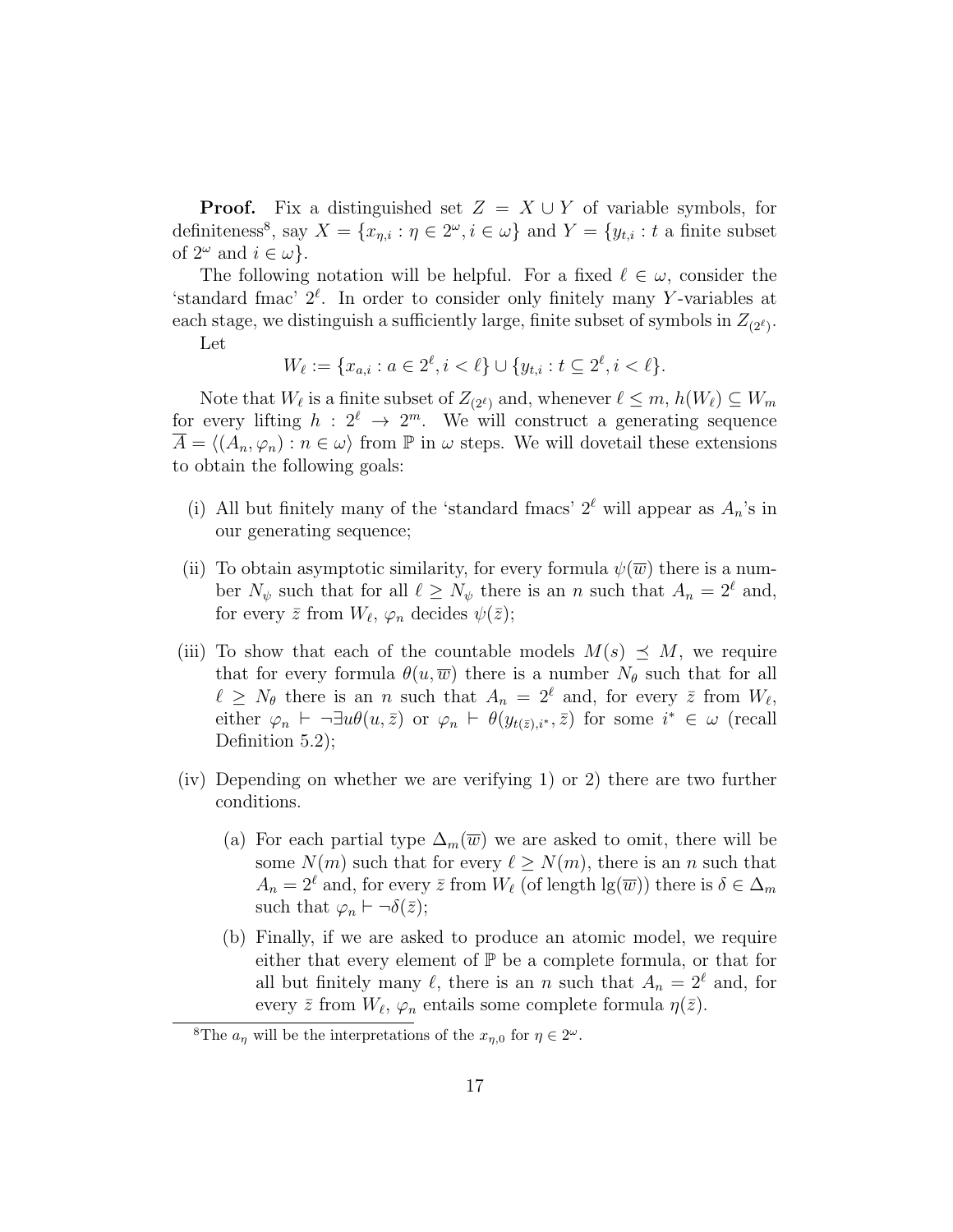How can we construct such a generating sequence? We systematically extend an arbitrary fmac to an A of the form  $2^{\ell}$  that satisfies the appropriate condition. Satisfying (i) is straightforward. Indeed, given any  $(A, \varphi) \in \mathbb{P}$ , choose any  $\ell$  such that  $2^{\ell}$  covers A. Then, as noted in the discussion above,  $2^{\ell}$  can be obtained from A by a sequence of splittings at points. So, it follows from a finite number of applications of Splitting that there is some sequence  $\langle (B_0, \varphi_0), \ldots (B_n, \varphi_n) \rangle$  from P with  $B_0 = A, B_n = 2^{\ell}$ , and  $(B_{i+1}, \varphi_{i+1})$  extends  $(B_i, \varphi_i)$  for each  $i < n$ .

To handle (ii) and (iii), fix an enumeration of L-formulas  $\{\psi_i(\overline{w}) : i < \omega\}$ and  $\{\theta_i(u,\overline{w}) : i < \omega\}$ . For (ii), observe that as each  $W_{\ell}$  is finite, there are only finitely many instantiations  $\psi_i(\bar{z})$  with both  $i < \ell$  and  $\bar{z}$  from  $W_{\ell}$ . Thus, using the **Completeness** condition on  $(\mathbb{P}, \leq)$  finitely many times, given any  $(A_n, \varphi_n)$  with  $A_n = 2^{\ell}$ , there is an extension  $(2^{\ell}, \varphi_{n+1}) \geq (2^{\ell}, \varphi_n)$  in which  $\varphi_{n+1}$  decides every  $\psi_i(\bar{z})$  with  $i < \ell$  and  $\bar{z}$  from  $W_{\ell}$ .

Similar remarks concern clause (iii). Here, the formulas  $\{\theta_i(u, \bar{z}) : i < \ell\}$ apply, where we use the Henkin witnesses condition finitely often. Continuing, again because  $W_{\ell}$  is finite, we can use **Omitting**  $\Delta_m$  or **Atomic** to further extend to some  $(2^{\ell}, \varphi_j) \in \mathbb{P}$  with  $j \geq n$  that satisfy iv(a) or iv(b).

Now, once we have handled all of our requirements for the fmac  $2^{\ell}$ , note that  $2^{\ell+1}$  covers  $2^{\ell}$ , so by finitely many applications of **Splitting** we get an extension  $(A_{n+1}, \varphi_{n+1})$  with  $A_{n+1} = 2^{\ell+1}$ , thus completing (i) for the next step. We repeat the discussion above, but now with the larger  $A_{n+1} = B_{\ell+1}$ and a larger (finite) set of formulas  $\psi_i(\overline{w}) \in W_{\ell+1}$  and  $\theta_i(u, \overline{w})$ , for  $i < (\ell+1)$ .

Continuing this for  $\omega$  steps gives us a generating sequence  $A = \langle (A_n, \varphi_n) :$  $n \in \omega$  from P. As cofinally many of the  $A_n$ 's are  $2^{\ell}$  for increasing  $\ell$ 's, it follows that  $\mathcal{D}_{\overline{A}}$  describes a complete type in the variables Z. The nondegeneracy condition in the definition of a commitment will imply that  ${x_{n,0}}$ :  $\eta \in 2^{\omega}$  are pairwise distinct. Also, by (ii), this set is easily seen to be asymptotically similar.

In the construction above, for any witnessed existential formula, for all but finitely many  $\ell$ , a witness was placed in  $Z_{(2^{\ell})}$ . Thus, one can check that if s is a finite subset of  $2^{\omega}$ , then  $M(s) := \{ [z] : z \in Z_s \}$  is a countable model and  $M(s) \preceq M$ . As well, Clause iv(a) will imply that  $M(s)$  omits each  $\Delta_m$ , and, in the atomic case, iv(b) ensures that  $M(s)$  is atomic. As noted in Section 2, knowing that each  $M(s)$  omits each  $\Delta_m$  or is atomic is enough to conclude that M omits each  $\Delta_m$  or is atomic.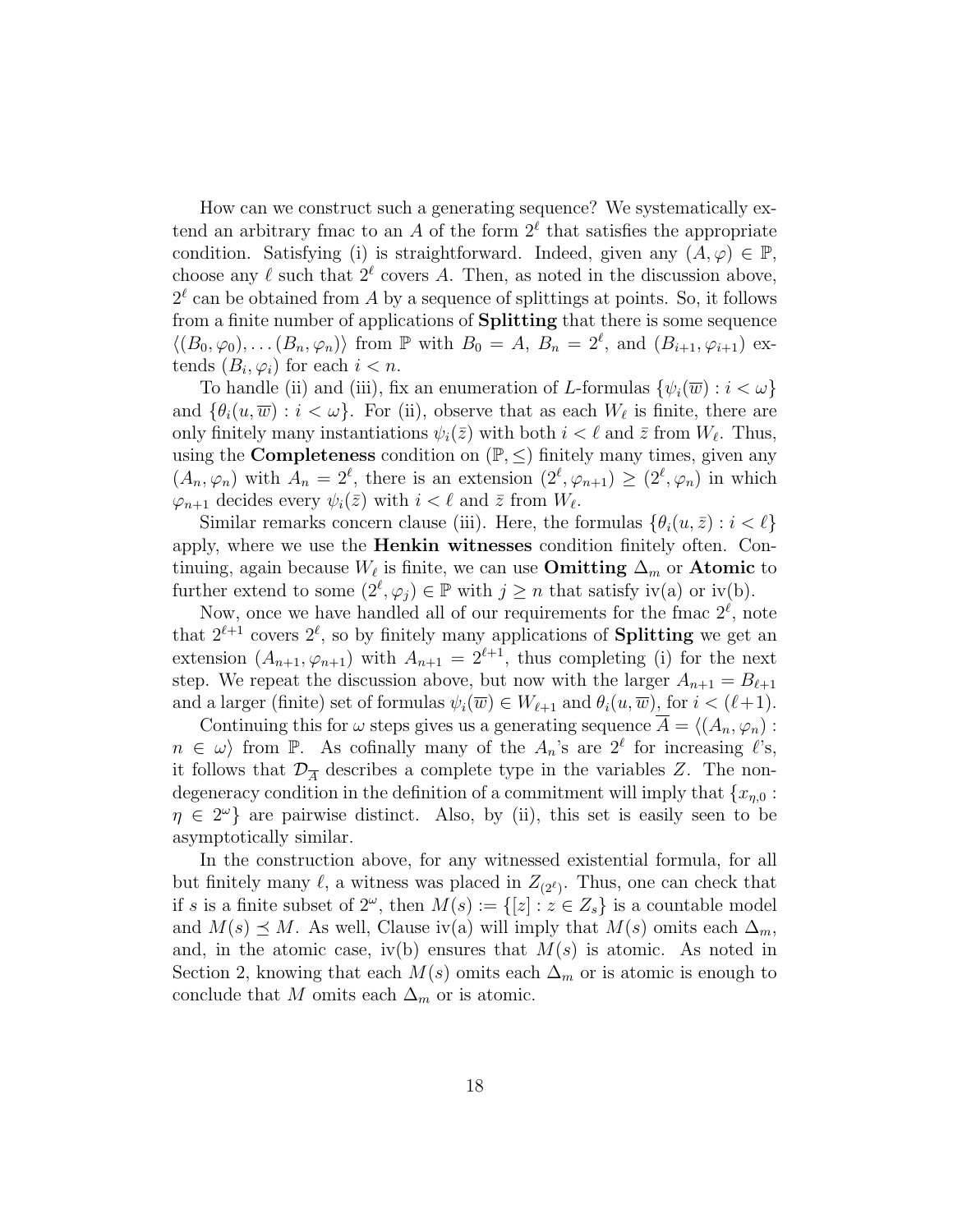## 6 Applications I - When does an atomic model of size  $\aleph_1$  imply one of  $\beth_1$ ?

In this section, we use the generalized Henkin method to find a number of sufficient conditions on  $T$  for which the existence of an atomic model of size  $\aleph_1$  implies the existence of an atomic model of size  $\beth_1$ . In the first subsection, we show that if every set is definably closed, a very straightforward argument leads from a *countable*<sup>9</sup> model to one in the continuum. In particular, there is no need for the Y -variables from our general formulation. In the second and third subsections we formalize the conditions used in the first in terms of combinatorial geometry and get a general result which specializes to the goal which motivated this project: In pseudo-minimal theories [BLS16], the existence of an uncountable, atomic model implies one of size continuum. Then, in the fourth subsection, we move to material that requires much more background and show how the arguments of Hrushovski and Shelah in [HS91] can be put into our framework. There, they prove that if a countable, superstable theory T has an atomic model of size  $\aleph_1$ , then it has an atomic model of size  $\mathbb{Z}_1$ .

### 6.1 Theories with trivial dcl

In a series of papers, e.g., [AFP16], Ackerman, Freer, and Patel found that classes of models of theories with trivial definable closure have some very desirable properties. Here we note that such theories behave exceptionally well with respect to the Henkin constructions described in this paper. In particular, we will see that the Henkin and Splitting conditions will be easily satisfied in any model of such a theory.

We begin with a pair of classical definitions.

**Definition 6.1.1.** Given an L-structure M and subset  $A \subseteq M$ , an element  $b \in M$  is A-definable if there is a formula  $\varphi(x, \bar{a})$  with  $\bar{a}$  from A for which b is the only solution in M. The definable closure of A, dcl(A) is the set of A-definable elements of M.

Similarly,  $b \in M$  is A-algebraic if there is an integer k and a formula  $\varphi(x,\bar{a})$  such that  $M \models \varphi(b,\bar{a})$  and  $M \models \exists^{=k} x \varphi(x,\bar{a})$ . The algebraic closure of A, acl(A), is the set of A-algebraic elements of M.

<sup>9</sup>Using Theorem 6.3.2, it is easy to see any structure with trivial definable closure is  $L_{\omega_1,\omega}$ -equivalent to an uncountable structure.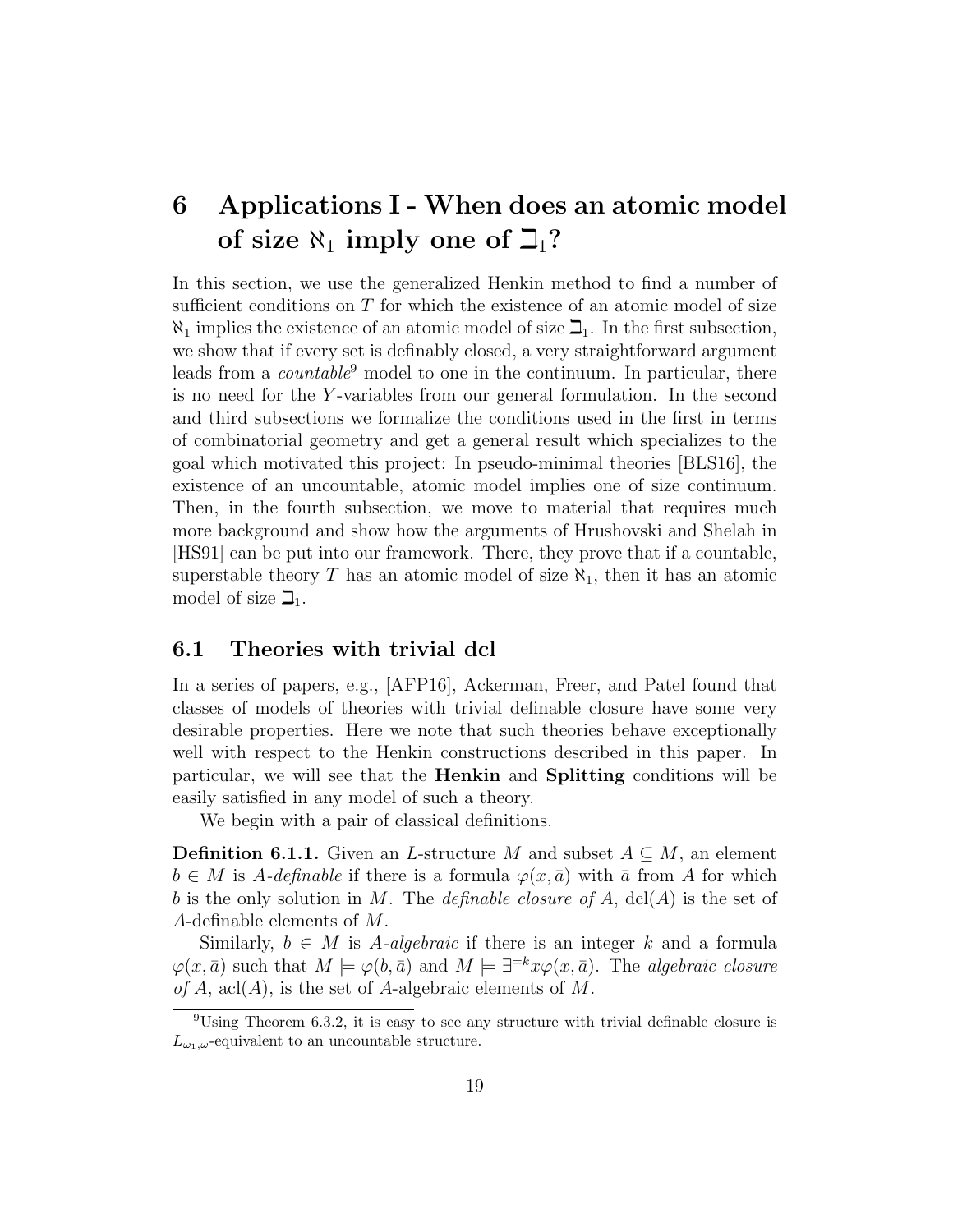Clearly,  $A \subseteq \text{dcl}(A) \subseteq \text{acl}(A)$  for any subset  $A \subseteq M$ . We distinguish structures for which both of these closures are trivial.

**Definition 6.1.2.** Fix a countable language L. An L-structure M has trivial definable closure (is dcl-trivial) if  $dcl(A) = A$  for every subset  $A \subseteq M$ .

Note that this is very different notion from the usual usage of a trivial closure relation in combinatorial geometry. Note also that dcl-triviality is distinct from atomicity. In particular, the theory of countably many independent unary relations is dcl-trivial but has no atomic models.

It is clear that any dcl-trivial structure is infinite, and that dcl-triviality is a property of the theory of M, i.e., if N is elementarily equivalent to  $M$ , then  $N$  is dcl-trivial if and only if  $M$  is.

The key property of a dcl-trivial structure M is easy to see: if  $M \models$  $\exists u \varphi(u, \bar{c}) \wedge u \notin \bar{c}$ , then  $\varphi(u, \bar{c})$  has infinitely many solutions in M. From the key property it is easily seen that dcl-triviality of M is equivalent to  $\text{acl}(A) =$ A for every  $A \subseteq M$ . In what follows, we will see that dcl-triviality has many equivalent formulations. A roster of equivalents is given in Fact 7.2.9.

Constructing models of theories with trivial dcl is by far the most straightforward example of our technique, which justifies our considering it first. The simplicity comes from the fact that we do not require any  $Y$ -variables! But, we must doubly index the x's as  $x_{n,i}$ .

**Definition 6.1.3.** Let N be any L-structure. Suppose  $\psi(\overline{x}, \overline{y})$  is an Lformula with  $\lg(\overline{x}) = k$ . For any  $\overline{b}$  from N, call the definable subset  $\psi(N^k, \overline{b})$ of  $N^k$  non-degenerate if there exists some  $\bar{a} \in \psi(N^k, \bar{b})$  with  $\{a_1, \ldots, a_k\}$ pairwise distinct and disjoint from  $\bar{b}$ .

**Theorem 6.1.4.** Suppose M is a dcl-trivial structure in a countable language L. There is a model N elementarily equivalent to M of size continuum that satisfies:

- 1. The universe of N is indexed as  $2^{\omega} \times \omega$ ;
- 2. The universe of N can be partitioned as  $N = \bigcup_{i \in \omega} A_i$ , where, for each i,  $A_i = \{a_{\eta,i} : \eta \in 2^{\omega}\}\$ is an asymptotically similar subset;  $^{10}$

<sup>&</sup>lt;sup>10</sup>In fact, for every finite, strictly increasing sequence  $t = (i_1, i_2, \ldots, i_k)$  from  $\omega$ , the sequences  $\{\bar{a}_{\eta,t} : \eta \in 2^{\omega}\}\$  (where  $\bar{a}_{\eta,t} = (a_{\eta,i_1},\ldots,a_{\eta_{i_k}})\$ ) is an asymptotically similar set of k-tuples.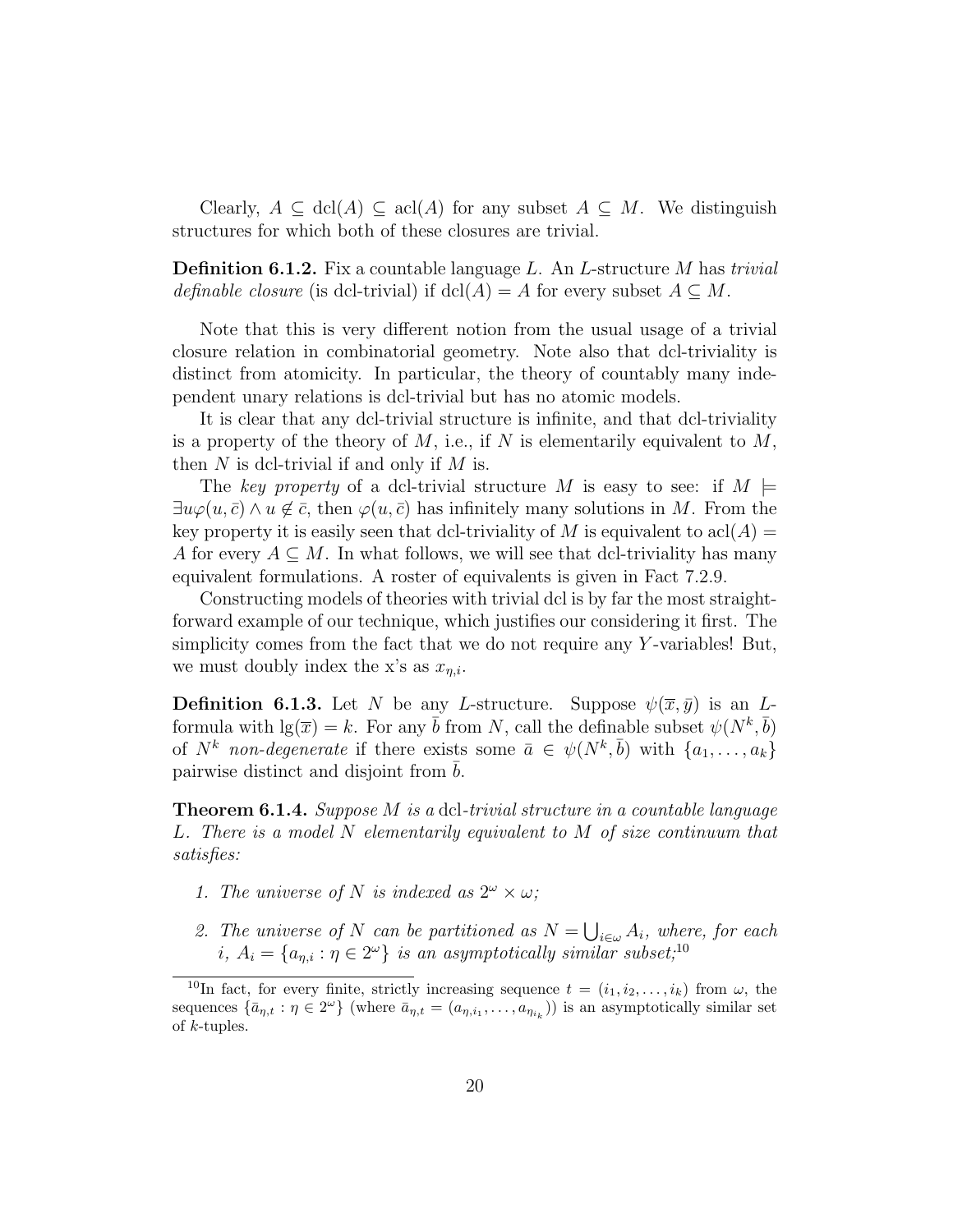- 3. With respect to the natural Polish topology<sup>11</sup> on  $2^{\omega} \times \omega$ , for every k, every definable subset of  $N^k$  is a finite boolean combination of open sets of  $(2^{\omega} \times \omega)^k$ , with the product topology.
- 4. If we place the usual measure<sup>12</sup> on  $2^{\omega} \times \omega$ , then for every k, every nondegenerate definable subset of  $N^k$  has positive measure (with respect to the product measure on  $(2^{\omega} \times \omega)^k$ .
- 5. If, in addition, M is atomic, then we can insist that N be atomic as well;
- 6. More generally, if  $\{\Delta_m : m \in \omega\}$  is a countable set of types omitted by M, then we can insist that N omits each  $\Delta_m$  as well.

**Remark 6.1.5.** In fact, in (3) we can say more – the bound on the size of the boolean combination depends only on  $k$ , and not on either the language L or the choice of L-structure. That is, there is a function  $k \mapsto n(k)$  with the property that for every countable L and every dcl-trivial L-structure  $M$ , the associated N has the property that every definable subset of  $N^k$  is a boolean combination of at most  $n(k)$  open subsets.

**Proof of Theorem 6.1.4:** Fix a dcl-trivial M. We take  $Z = X$ , where X is doubly indexed as  $\{x_{\eta,i} : \eta \in 2^{\omega}, i \in \omega\}$ . To define our set of commitments, first let  $\mathcal{D}_0$  consist of all *L*-formulas  $\varphi(\overline{w})$  that imply  $w_j \neq w_{j'}$  for distinct  $j \neq j'$  that are consistent with  $T = Th(M)$ . For each fmac A of  $2<sup>{\omega}</sup>$ , let  $Z_A = \{x_{a,i} : a \in A, i \in \omega\}$ . Then, for each such A, let the set of Acommitments  $\mathbb{P}_A$  consist of all  $Z_A$ -instantiations of formulas  $\varphi(\overline{w}) \in \mathcal{D}_0$  by a tuple  $\bar{z}$  of *distinct* elements of  $Z_A$ .

Let  $(\mathbb{P}, \leq)$  be the poset with universe  $\mathbb{P} = \bigcup \{ \mathbb{P}_A : A \text{ an frac of } 2^{<\omega} \}$ and where  $\leq$  is the extension relation from Section 5. We show that **Com**pleteness, Henkin witnesses, and Splitting conditions follow easily: Fix any fmac A and any A-commitment<sup>13</sup>  $\varphi(\overline{x}) \in \mathbb{P}_A$ . As  $\varphi(\overline{x})$  is consistent with  $Th(M)$ , choose  $\bar{c}$  from M such that  $M \models \varphi(\bar{c})$ .

<sup>&</sup>lt;sup>11</sup>The basis consists of sets of the form  $U_a \times \{i\}$  where  $U_a$  are as in Section 4.

<sup>&</sup>lt;sup>12</sup>For any basic open  $U_a \subseteq 2^{\omega}$  with  $|a| = n$  let  $\mu(U_a) = \frac{1}{2^n}$  and then extend to  $2^{\omega} \times \omega$ by letting  $\mu(U_a \times \{i\}) = \frac{1}{2^{n+i+1}}$ . In fact, if we regard the base set as the locally compact group given by pointwise addition on  $\omega$  copies of  $Z_2^{\omega}$ , this is a Haar measure.

<sup>&</sup>lt;sup>13</sup>We sometimes abuse notation by identifying  $\mathbb{P}_A$  with the formulas that occur as second coordinates of the pairs.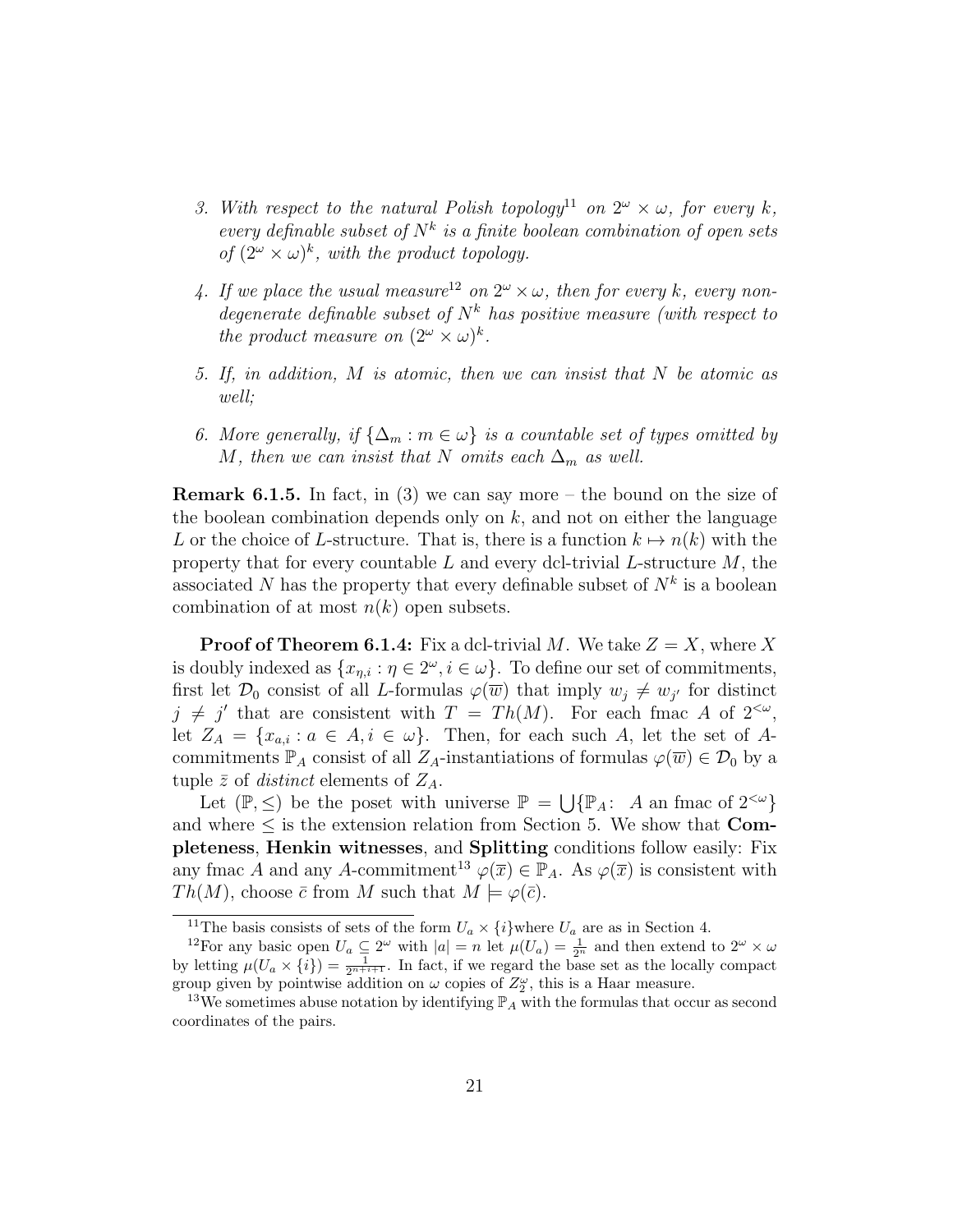**Completeness:** Given a  $\psi(\bar{z})$ , where  $\bar{z}$  is a subsequence of  $\bar{x}$ , we will show it is decided. Let  $\bar{b}$  be the corresponding subsequence of  $\bar{c}$ . Now, if  $M \models \psi(\bar{b})$ , then put  $\varphi^* := \varphi(\overline{x}) \wedge \psi(\overline{z})$ , and put  $\varphi^* := \varphi(\overline{x}) \wedge \neg \psi(\overline{z})$  otherwise.

**Henkin witnesses:** We must satisfy the condition for an arbitrary  $\theta(w,\bar{z})$ with  $\bar{z}$  a subsequence of  $\bar{x}$ . Let  $t := t(\bar{z})$  be the set of  $a \in A$  such that for some i, a variable  $x_{a,i}$  appears in  $\bar{z}$ . As above, let b be the subsequence of  $\bar{c}$ associated to  $\bar{z}$ . There are three cases. First, if  $M \models \neg \exists w \theta(w, \bar{c})$ , then, put  $\varphi^* := \varphi(\overline{x} \overline{y}) \wedge \neg \exists w \theta(w, \overline{z})$ . Then  $\overline{c}$  witnesses that  $\varphi^*$  is an A-commitment and it is evident that  $(A, \varphi^*)$  extends  $(A, \varphi)$ .

Second, suppose  $M \models \theta(c, \bar{c})$  for some  $c \in \bar{c}$ . Let  $z^*$  be the (unique) element of  $\bar{z}$  corresponding to c. Then  $\varphi^* := \varphi(\bar{x}) \wedge \theta(z^* \bar{z})$  is in  $\mathbb{P}_A$  and extends  $\varphi(\overline{x})$ .

Finally, suppose  $M \models \exists u \theta(u, \bar{c}) \land \bigwedge u \notin \bar{c}$ . Then, by the key property of dcl-triviality, choose  $b^* \in M \setminus \overline{c}$  such that  $M \models \theta(b^*, \overline{c})$ . Choose any  $a \in t(\overline{z})$ and  $j \in \omega$  such that  $x_{a,j} \notin \overline{x}$  and put

$$
\varphi(x_{a,j}\overline{x}) := \varphi(\overline{x}) \wedge \psi(x_{a,j}\overline{z}) \wedge \bigwedge x_{a,j} \notin \overline{x}
$$

Then  $b^*\bar{c}$  witnesses that  $\varphi^* \in \mathbb{P}_A$ , which visibly extends  $\varphi$ .

**Splitting:** Choose any  $a \in A$ . To handle this case, we start with a Claim, whose proof is an easy induction on k; the key property yields the case  $k = 1$ :

**Claim.** For every  $k \geq 1$ , for every  $\varphi(\overline{x}) \in \mathcal{D}_0$ , and for every partitioning of  $\overline{x} = \overline{u} \overline{v}$  with  $\lg(\overline{u}) = k$ , then for every b from M such that  $M \models \exists \overline{u} \varphi(\overline{u}, b)$ , there is an infinite, pairwise disjoint set  $\{\bar{c}_j : j \in \omega\} \subseteq M^k$  of realizations of  $\varphi(\bar{u}, b)$ .

Given the Claim, partition the variables of  $\varphi(\overline{x})$  into two disjoint subsequences  $\bar{x} = \bar{x}_a \bar{x}^*$ , where  $\bar{x}_a$  consists of all  $x_{a,i} \in \bar{x}$ , while  $\bar{x}^*$  consists of all  $x_{a',i} \in \overline{x}$  with  $a' \neq a$ . This partition induces a partition of our realizing sequence  $\bar{c}$  into  $\bar{c}_a\bar{b}$ , where  $\bar{c}_a$  corresponds to  $\bar{x}_a$ , while  $\bar{b}$  corresponds to  $\bar{x}^*$ . Put

$$
\varphi^*(\overline{x}_{a\hat{0}}, \overline{x}_{a\hat{1}}, \overline{x}^*) := \varphi(\overline{x}_{a\hat{0}}, \overline{x}^*) \wedge \varphi(\overline{x}_{a\hat{1}}, \overline{x}^*) \wedge \langle \overline{x}_{a\hat{0}}, \overline{x}_{a\hat{1}}, \overline{x}^* \text{ are distinct})
$$

Then the Claim implies that  $(A^{*a}, \varphi^*) \in \mathbb{P}_{A^{*a}}$ , and is as required.

Now, with our density conditions satisfied, the existence of a model N follows from Theorem 5.4. By our choice of  $\mathcal{D}_0$ , the congruence  $\sim$  on  $Z = X$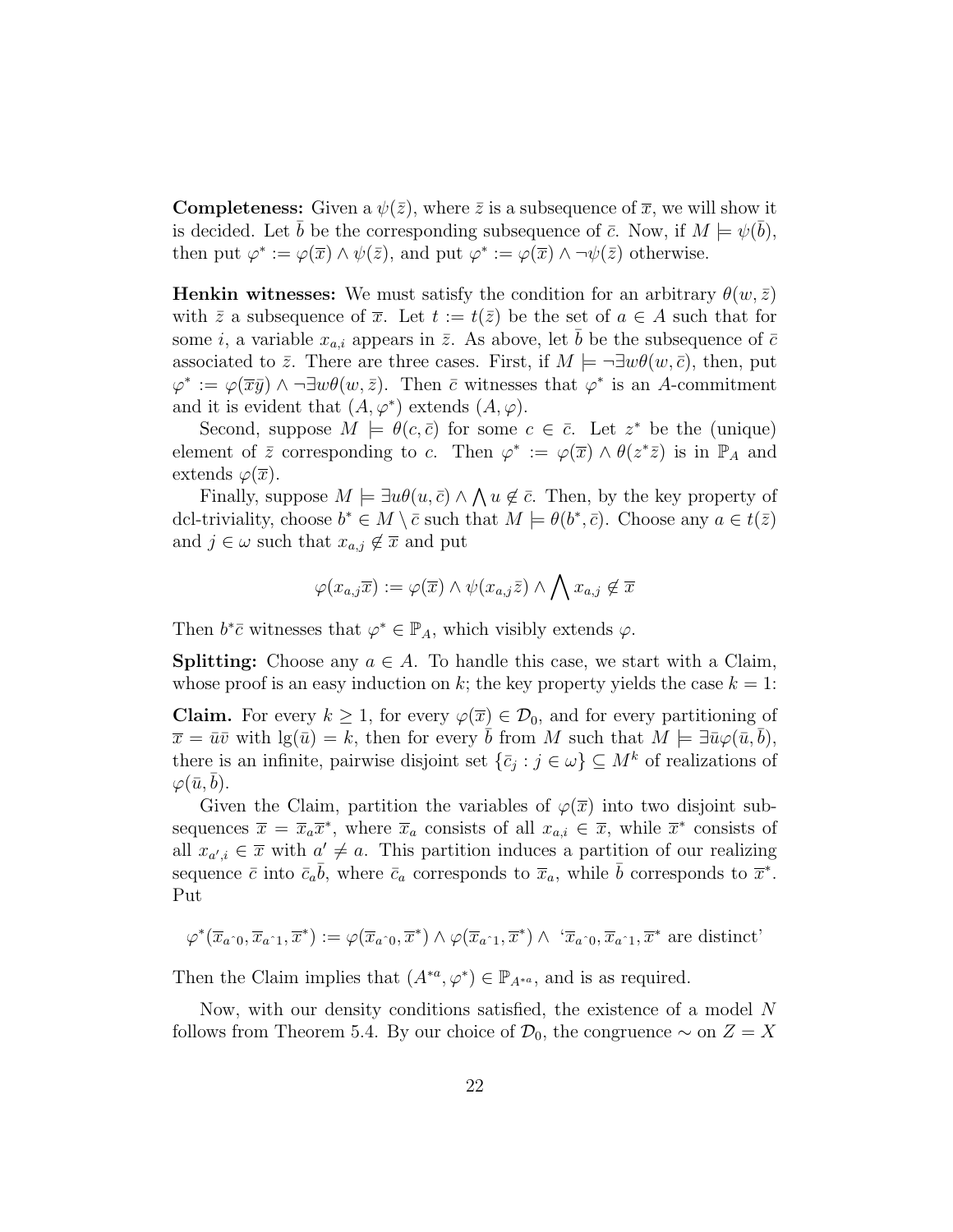is trivial, which establishes Clause 1) and the partition of Clause 2). The remaining Clauses are established by the properties guaranteed by Theorem 5.4 and the footnotes.

### 6.2 Sufficient pregeometries

In this and the following subsection we study the effect of having an atomic model that is equipped with a well behaved closure relation. In this subsection we give a sufficient set of conditions on a closure relation of an atomic model  $(M, c)$  to allow for the construction of an elementarily equivalent atomic model of size continuum. As an application, in the next subsection we prove a new result: among pseudo-minimal theories, the existence of an uncountable, atomic model implies one of size continuum.

Although we have cast our results in terms of the existence of atomic models, they translate to complete sentence of  $L_{\omega_1,\omega}$  as in Section 3.3 (equivalently for countable, first order theories that omit a given type).

**Definition 6.2.1.** Let  $M$  be any L-structure. A *formula-based closure relation on* M is a function cl :  $\mathcal{P}(M) \to \mathcal{P}(M)$  satisfying for all  $A, B \subseteq M$ ,  $A \subseteq cl(A); A \subseteq B$  implies  $cl(A) \subseteq cl(B); cl(cl(A)) = cl(A);$  and whenever  $a \in \text{cl}(B)$ , then there is a finite tuple  $\bar{b}$  from B and a formula  $\varphi(x, \bar{y}) \in \text{tp}(a\bar{b})$ such that  $a' \in \text{cl}(\bar{b}')$  whenever  $M \models \varphi(a', \bar{b}').$ 

Formula-based closure relations abound in model theory. Examples include equality  $(M, =)$ , where  $cl(A) = A$  for all  $A \subseteq M$ , definable closure  $(M, \text{dcl})$ , and *algebraic closure*  $(M, \text{acl})$ . Additionally, in the next subsection we introduce *pseudo-algebraic closure*  $(M, \text{pel})$ , which is well behaved whenever M is atomic. In order to apply our methods, we need our formula-based closure relation to satisfy more properties.

**Definition 6.2.2.** Consider a formula-based closure relation  $(M, c)$  on an arbitrary infinite L-structure. We call  $(M, c)$  sufficient if the following additional conditions hold:

- 1. 'Exchange:' i.e., if  $a \in \text{cl}(Bc) \setminus \text{cl}(B)$ , then  $c \in \text{cl}(Ba)$ ;
- 2. 'Extendible<sup>14</sup>:' There is  $a \in M \setminus cl(\emptyset)$ ; and

<sup>&</sup>lt;sup>14</sup>If any of dcl, acl, or pcl are not extendible, the Scott sentence of M has exactly one model.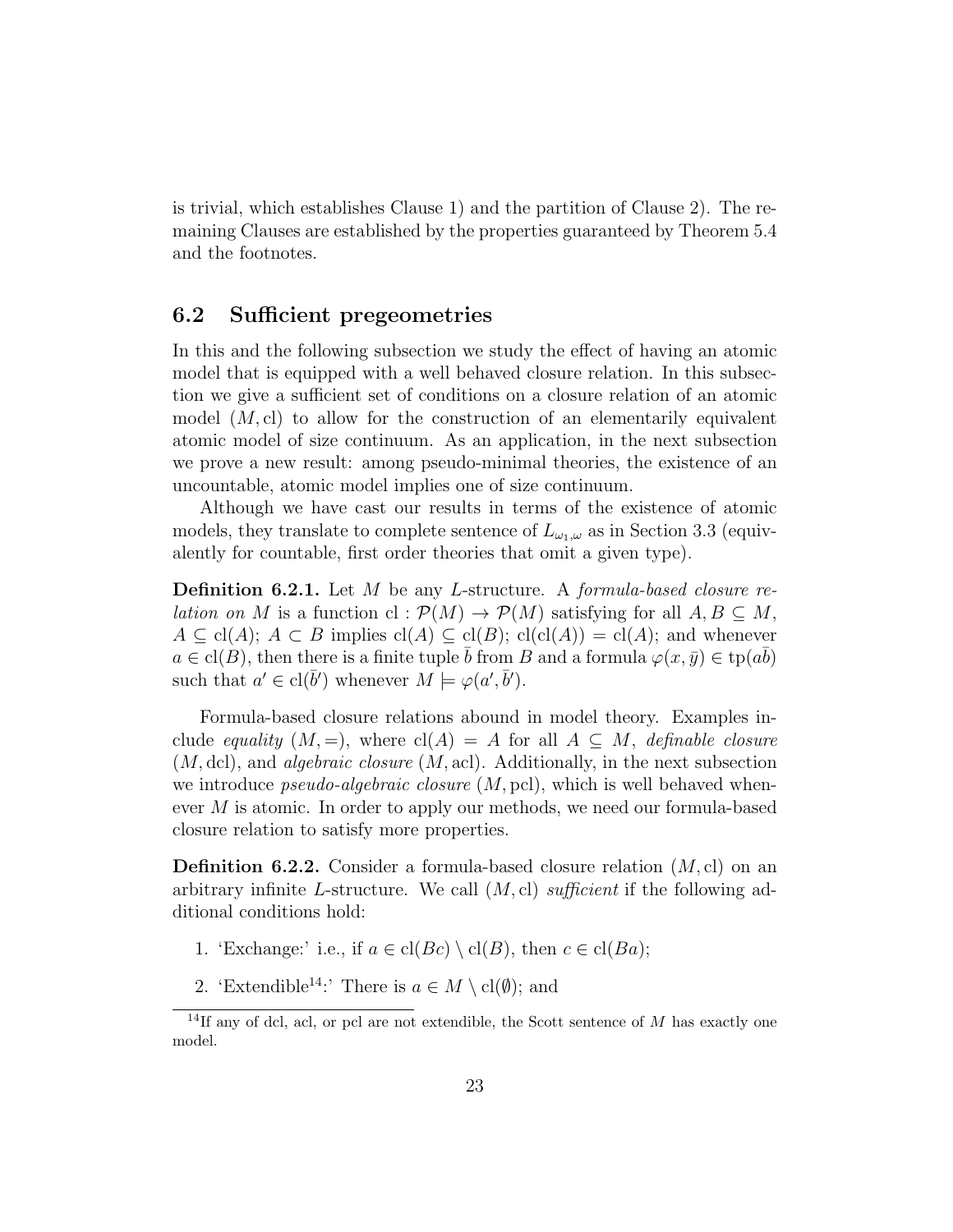3. 'Weak homogeneity:' For all finite b and L-formulas  $\varphi(w, b)$ , if there is  $a \notin cl(b)$  with  $M \models \varphi(a, b)$ , then for every finite  $E \subseteq M$ , there is  $a' \notin \text{cl}(E)$  that also satisfies  $M \models \varphi(a', \overline{b}).$ 

A closure relation that satisfies Exchange is also known as a pregeometry or a matroid. It is well known that pregeometries give rise to a well behaved notion of dimension. In particular, for any set  $B$ , any two maximal independent subsets of  $cl(B)$  have the same cardinality. One of many introductions to the role of

**Remark 6.2.3.** We say  $\bar{a}$  is independent over E if for every  $i < \lg(\bar{a})$ ,  $a_i \notin \text{cl}(\bar{a}-a_i\} \cup E)$ . A routine induction shows that the 'Weak homogeneity' condition implies that for every n, every  $\psi(\overline{w}, b)$ , if there is an n-tuple  $\overline{a}$ independent over  $\bar{b}$  with  $M \models \psi(\bar{a}, \bar{b})$ , then for every finite E, there is  $\bar{a}'$ independent over E with  $M \models \psi(\bar{a}', \bar{b})$ . Also, coupled with 'Extendible', we conclude that  $M$  contains an infinite independent subset  $I$ . Moreover, for any L-formula  $\varphi(w, b)$ , either  $\varphi(M, b) \subseteq$  cl(b), or for every finite set E,  $\varphi(M, b)$  contains an infinite, E-independent subset.

Examples of sufficient pregeometries are common. A structure  $(M, =)$ has a sufficient pregeometry if and only if M has trivial dcl. If  $T$  is strongly minimal, weakly minimal, o-minimal, or has SU-rank 1, then  $(M, \text{acl})$  is a pregeometry for any model of T. Moreover, an easy compactness argument shows that any (infinite) model  $M$  of such a theory has a proper, elementary extension N for which  $(N, \text{acl})$  is sufficient. In the next subsection we prove that whenever a pseudo-minimal theory has an uncountable atomic model, then  $(M, \text{pc})$  is sufficient for every atomic model. For now, we content ourselves with the following result.

**Theorem 6.2.4.** Suppose  $(M, cl)$  is a sufficient pregeometry. Then there is a Borel model  $N \equiv M$  of size continuum with a cl-independent, asymptotically similar subset  $\{a_n : n \in \mathbb{Z}\}$  from N. Moreover, if M is atomic (with respect to  $Th(M)$ ) then we may additionally choose N to be atomic. More generally, if  ${\{\Delta_m(\overline{w}_m): m \in \omega\}}$  is a countable set of partial types, each of which is omitted in M, then we may additionally require that N omits every  $\Delta_m$ .

**Proof.** In this application, it is helpful to doubly index the  $X$ -variables. That is, take as variables  $X = \{x_{\eta,i} : \eta \in 2^\omega, i \in \omega\}$ , as usual,  $Y = \{y_{s,i} : \eta \in 2^\omega, i \in \omega\}$  $s \subseteq 2^{\omega}$  finite,  $i \in \omega$  and  $Z = X \cup Y$ . The double indexing of the Xvariables is needed since a typical model (e.g., some  $M_n$ ) may have an infinite, independent subset.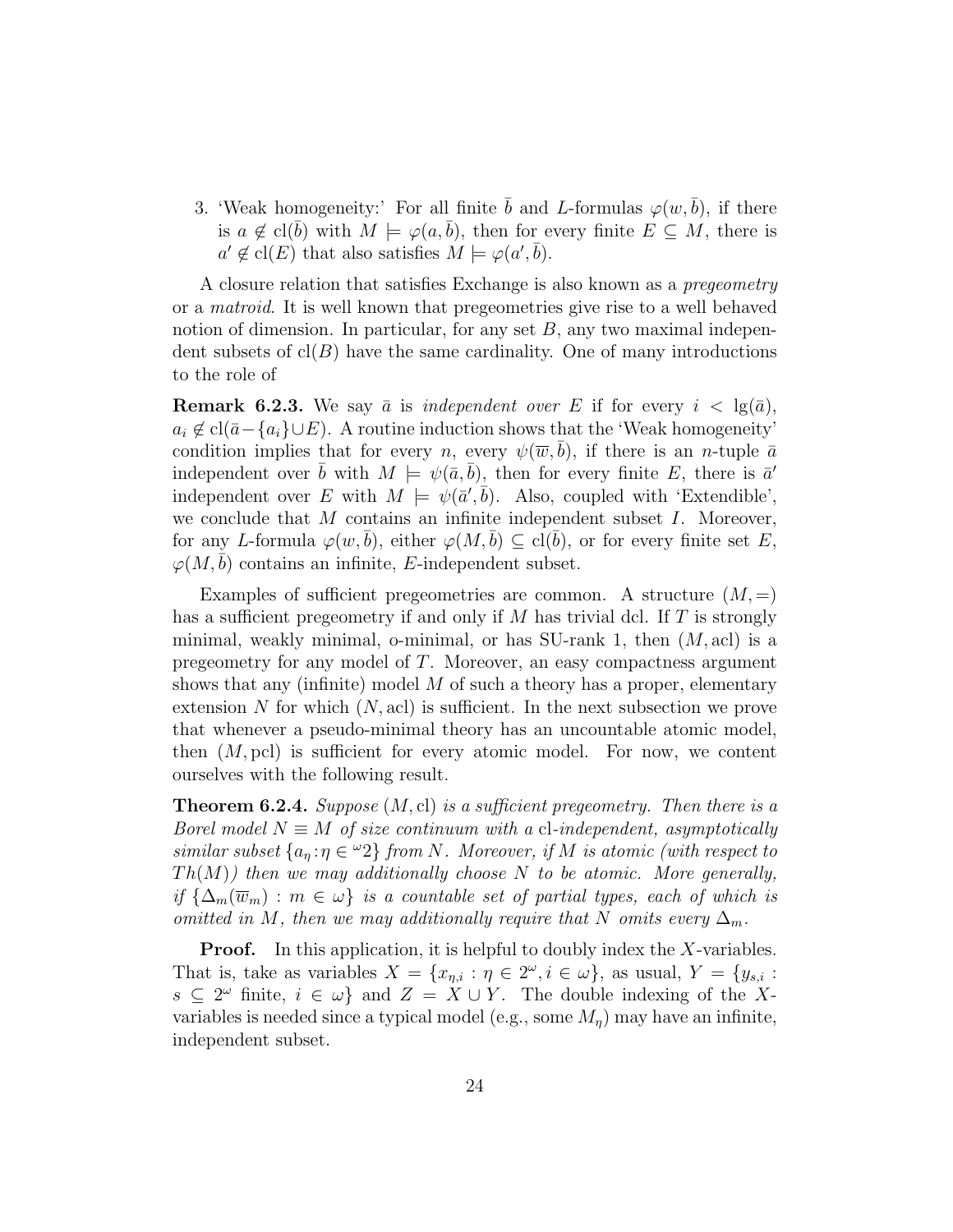As **notation**, for any fmac A, any non-empty subset  $t \subseteq A$ , and any  $\overline{x} \in X_A$ ,  $\overline{x}_t$  denotes the subsequence of  $\overline{x}$  from  $X_t$ , i.e., an element  $x_{a,i} \in \overline{x}$ is an element of  $\overline{x}_t$  if and only if  $a \in t$ . Similarly, for any  $\overline{y} \in Y_A$ ,  $\overline{y}_t$  is the subsequence of  $\bar{y}$  from  $Y_t$ , i.e., for  $y_{s,i} \in \bar{y}$ ,  $y_{s,i} \in \bar{y}_t$  if and only if  $s \subseteq t$ .

For any fmac A, let  $\mathbb{P}_A$  denote all  $Z_A$ -instantiated formulas  $\varphi(\overline{x}, \overline{y})$  where  $\overline{x} \in X_A$ ,  $\overline{y} \in Y_A$  and there are sequences  $\overline{c}$ , b from M satisfying:

- 1.  $M \models \varphi(\bar{c}, \bar{b});$
- 2.  $\bar{c}$  is cl-independent; and
- 3. For each  $t \subseteq A$ ,  $M \models \forall \overline{x} \forall \overline{y} (\varphi(\overline{x}, \overline{y}) \rightarrow \overline{y}_t \subseteq \text{cl}(\overline{x}_t))$  (cf., 'Formulabasedness')

As usual, let  $(\mathbb{P}, \leq)$  be the poset with universe

$$
\mathbb{P} = \{(A, \varphi) : A \text{ is a func and } \varphi \in \mathbb{P}_A\}
$$

and  $\leq$  is the usual extension relation. We argue that  $(\mathbb{P}, \leq)$  satisfies **Com**pleteness, Henkin witnesses, and Splitting.

Fix an fmac A and an A-commitment  $(A, \varphi(\overline{x}, \overline{y})) \in \mathbb{P}_A$ . Choose finite tuples  $\bar{c}$ , b from M witnessing that  $\varphi \in \mathbb{P}_A$ .

**Completeness:** Choose any  $\psi(\bar{z})$  with  $\bar{z}$  from  $Z_A$ , which we may assume is a subsequence of  $\overline{x}\overline{y}$ . Let  $\overline{d}$  be the corresponding subsequence of  $\overline{c}\overline{b}$ . There are now two cases: If  $M \models \psi(\bar{d})$ , then put  $\varphi^*(\bar{x}\bar{y}) := \varphi(\bar{x}\bar{y}) \wedge \psi(\bar{z})$ ; and put  $\varphi^*(\overline{x}\overline{y}) := \varphi(\overline{x}\overline{y}) \wedge \neg \psi(\overline{z})$  otherwise. In either case, the same pair  $\overline{a}\overline{b}$ demonstrate that  $\varphi^* \in \mathbb{P}_A$ .

**Henkin witnesses:** Choose  $\theta(w, \bar{z})$  with  $\bar{z}$  from  $Z_A$ , which we may again assume is a subsequence of  $\overline{x}\overline{y}$ . As above, let  $\overline{d}$  be the subsequence of  $\overline{c}\overline{b}$  corresponding to  $\bar{z}$ , and in the notation of Definition 5.2 as amplified just above, let  $t = t(\overline{z}) \subseteq A$ . There are now three cases. First, if  $M \models \neg \exists w \theta(w, d)$ , then put  $\varphi^*(\overline{x}\overline{y}) := \varphi(\overline{x}\overline{y}) \wedge \neg \exists w \theta(w, \overline{z}).$ 

Second, suppose there is  $h \in \text{cl}(\bar{c}_t)$  such that  $M \models \theta(h, \bar{d})$ . By 'formulabasedness' choose a formula  $\delta(w, \overline{x}_t) \in \text{tp}(h, \overline{c}_t)$  such that any realization of  $\delta(w, \bar{c}_t)$  in M implies  $w \in \text{cl}(\bar{c}_t)$ . Choose i such that  $y_{t,i} \notin \bar{y}$ . Put

$$
\varphi^*(\overline{x}, \overline{y}y_{t,i}) := \varphi(\overline{x}, \overline{y}) \wedge \theta(y_{t,i}, \overline{z}) \wedge \delta(y_{t,i}, \overline{x}_t)
$$

That  $\varphi^* \in \mathbb{P}_A$  is witnessed by appending h to  $\bar{b}_t$ .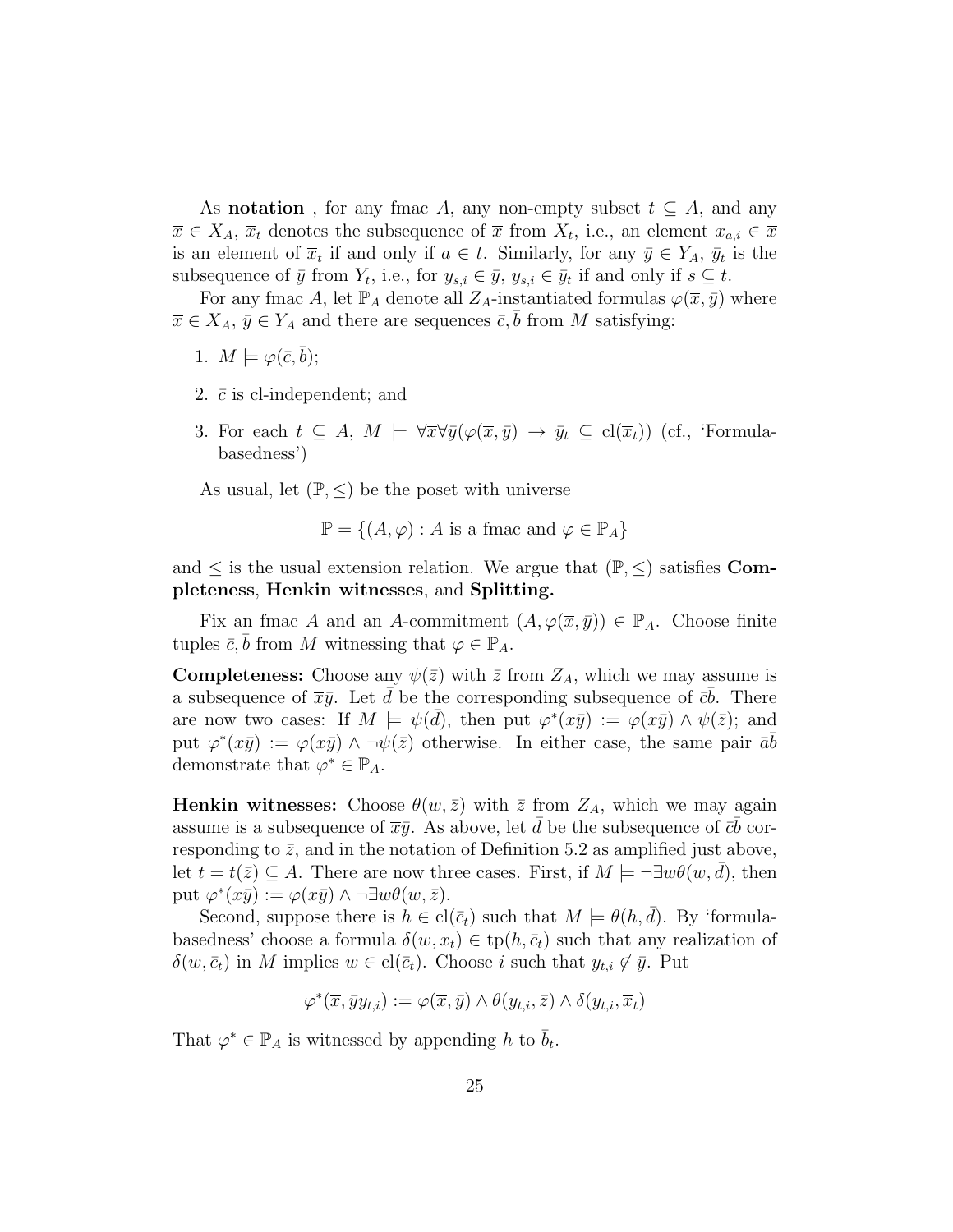Third, suppose there is  $h \in M \setminus cl(\bar{c}_t)$  such that  $M \models \theta(h, d)$ . Then, clearly,  $\{h\} \cup \bar{c}_t$  is independent. Choose any  $i \in \omega$  such that  $x_{t,i} \notin \bar{x}_t$ . Put

$$
\varphi^*(x_{t,i}\overline{x},\overline{y}) := \varphi(\overline{x},\overline{y}) \wedge \theta(x_{t,i},\overline{z})
$$

By Weak Homogeneity choose  $c^* \notin \text{cl}(\bar{c}\bar{b})$  with  $M \models \theta(c^*, \bar{d})$ . As  $\varphi^*$  is witnessed by  $c^*\bar{a}\bar{b}$ , it follows that  $\varphi^* \in \mathbb{P}_A$  and extends  $\varphi$ .

**Splitting:** Choose any  $a \in A$  and let  $A^- = A \setminus \{a\}$ . Partition the variables of  $\bar{z} = \bar{x}\bar{y}$  into four disjoint subsequences:

- $\bar{x}_a$  is the subsequence of  $\bar{x}$  consisting of all  $x_{a,i} \in \bar{x}$ ;
- $\overline{x}_0$  is the subsequence of  $\overline{x}$  consisting of all  $x \in X_{A^-}$ ;
- $\bar{y}_a$  is the subsequence of  $\bar{y}$  consisting of all  $y_{s,i} \in \bar{y}$  for which  $a \in s$ ; and
- $\bar{y}_0$  is the subsequence of  $\bar{y}$  consisting of all  $z \in Z_{A^-}$  (i.e., whose coordinates do not mention a).

As notation, let  $\bar{c}_a, \bar{c}_0, \bar{b}_a, \bar{b}_0$  denote the subsequences of  $\bar{c}\bar{b}$  corresponding to  $\overline{x}_a, \overline{x}_0, \overline{y}_a, \overline{y}_0$ , respectively. Put  $\psi(\overline{x}_a, \overline{x}_0, \overline{y}_0) := \exists \overline{y}_a \varphi$ . Then  $M \models$  $\psi(\bar{c}_a, \bar{b}_0, \bar{c}_0)$  as witnessed by  $\bar{b}_a$ . Furthermore,  $\bar{c}_a\bar{c}_0$  form a partition of  $\bar{c}$  and hence are independent. Thus, by condition 3)  $\bar{b}_a \bar{b}_0 \subseteq \text{cl}(\bar{c}_a \bar{c}_0)$  and  $\bar{c}_a$  is independent over  $cl(b_0\bar{c}_0)$ .

By Remark 6.2.3 choose  $\bar{c}'_a$  from M realizing  $\psi(\bar{x}_a, \bar{b}_0\bar{c}_0)$  and independent from all of  $\bar{c}\bar{b}$ . In particular,  $\bar{c}'_a$  is disjoint from  $\bar{c}_a$ . By choice of  $\psi$ , choose  $\bar{b}'_a$ from M such that  $M \models \varphi(\bar{c}'_a, \bar{c}_0, \bar{b}'_a, \bar{b}_0)$ . It follows that  $\bar{b}'_a \subseteq \text{cl}(\bar{c}'_a \bar{c}_0 \bar{b}_0)$ . It is easily checked that these tuples witness:  $[h_0(\varphi) \wedge h_1(\varphi) \wedge \overline{x}_{a\hat{0}} \cap \overline{x}_{a\hat{1}} = \emptyset] \in$  $\mathbb{P}_{A^{*a}}$ .

### 6.3 Pseudominimal Theories

In a series of papers, the authors and Shelah have attempted to determine whether every  $\aleph_1$ -categorical, complete sentence  $\Phi$  of  $L_{\omega_1,\omega}$  has a model of size continuum. By the reductions in Subsection 3.3, this is equivalent to asking whether a complete first order theory  $T$  that has a unique atomic model of size  $\aleph_1$  must also have an atomic model of size continuum.

To analyze this problem, in [BLS16], we introduced a new notion of closure, which we dubbed pseudo-closure, shortening pseudo-algebraic closure,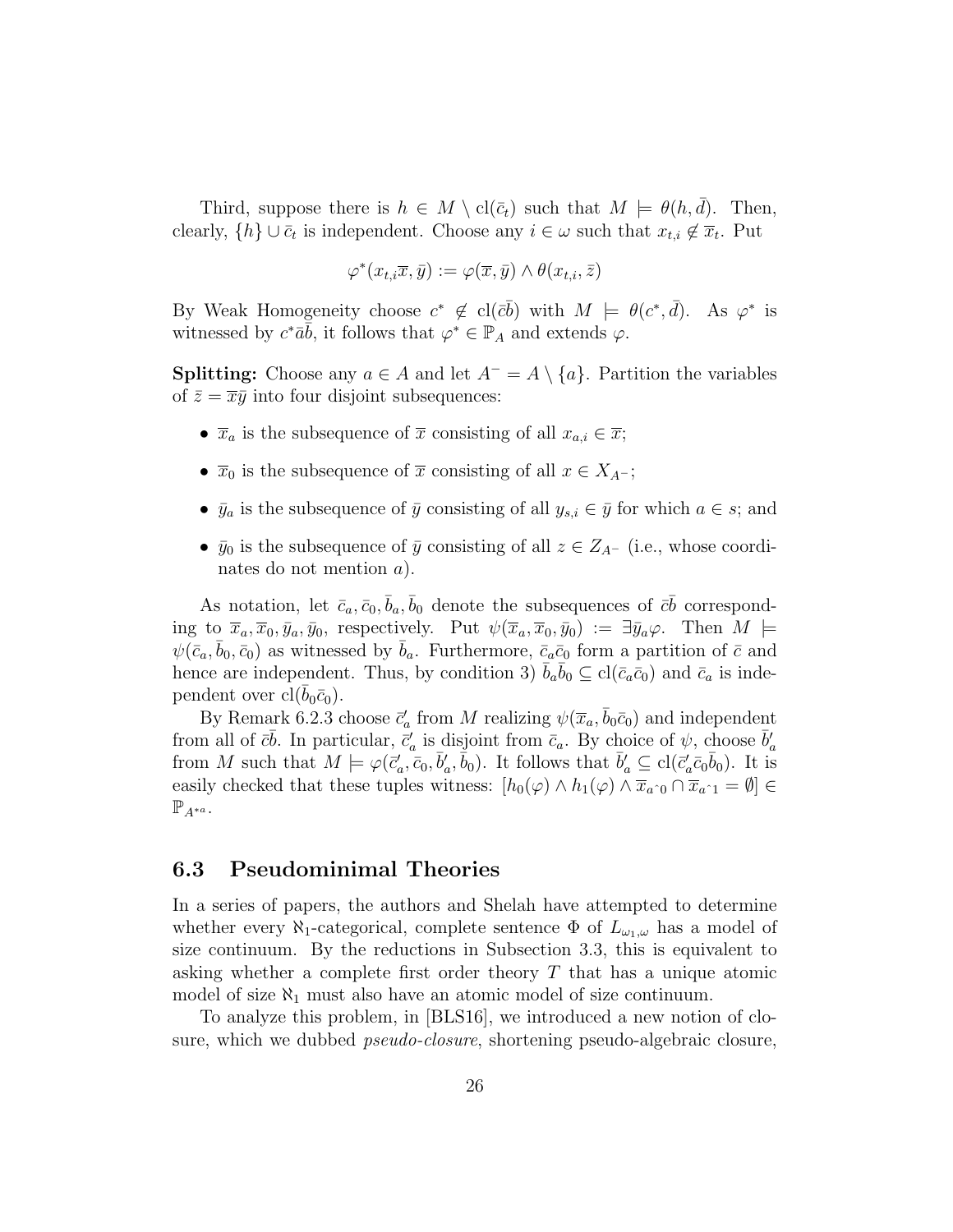that is appropriate for the study of atomic models of a first order theory. We proved that if pseudo-closure fails exchange in a strong way on the class of atomic models of a theory T then T has  $2^{\aleph_1}$  atomic models of cardinality  $\aleph_1$ . We give a slightly simplified account of pseudo-minimality which is adequate for the applications. Here we show that if  $T$  has an uncountable atomic model that is pseudo-minimal, then there is an atomic model of T in the continuum.

**Definition 6.3.1.** Let M be an atomic model and suppose  $a, \bar{b}$  are from M. We say a is pseudo-algebraic over  $\bar{b}$  in M, written  $a \in \text{pel}(\bar{b})$ , if every elementary substructure  $N \preceq M$  that contains  $\overline{b}$  also contains a.

We showed in [BLS16] that pseudo-algebraicity in atomic models is formulabased and a property of the theory as opposed to a particular model. That is, if M and M' are elementarily equivalent atomic models,  $\bar{a}, \bar{b}$  and  $\bar{a}', \bar{b}'$ are from  $M$  and  $M'$ , respectively, whose pairs realize the same complete formula, then  $\bar{a} \in \text{pel}(\bar{b})$  in M if and only if  $\bar{a}' \in \text{pel}(\bar{b})$  in M'. Also, Lemma 2.6 of [BLS16] implies that if M is atomic, then  $(M, \text{pc})$  satisfies the 'Weak homogeneity' clause from Definition 6.2.2.

Using this notion we can immediately add a clause to an old theorem of Vaught.

**Lemma 6.3.2.** Let  $T$  be a complete theory in a countable language that has an atomic model. The following notions are equivalent:

- T has an uncountable atomic model;
- the countable atomic model has a proper atomic extension;
- the countable atomic model is not minimal; and the new
- pcl( $\emptyset$ )  $\neq M$  for some/every atomic model.

**Definition 6.3.3.** Let M be an atomic model and suppose T satisfies the conditions of Lemma 6.3.2. We say that T is *pseudominimal* if  $(M, \text{pc})$ satisfies Exchange for some/every atomic model  $M$  of  $T$ . That is, for every finite set C from M and elements  $a, b \in M$ , if  $b \in \text{pel}(Ca)$  but  $b \notin \text{pel}(C)$ , then  $a \in \text{pel}(Cb)$ .

Thus, a complete theory  $T$  satisfying the hypotheses of Lemma 6.3.2 is pseudominimal if and only if  $(M, \text{pc})$  is a sufficient pregeometry for some/every atomic model M of T.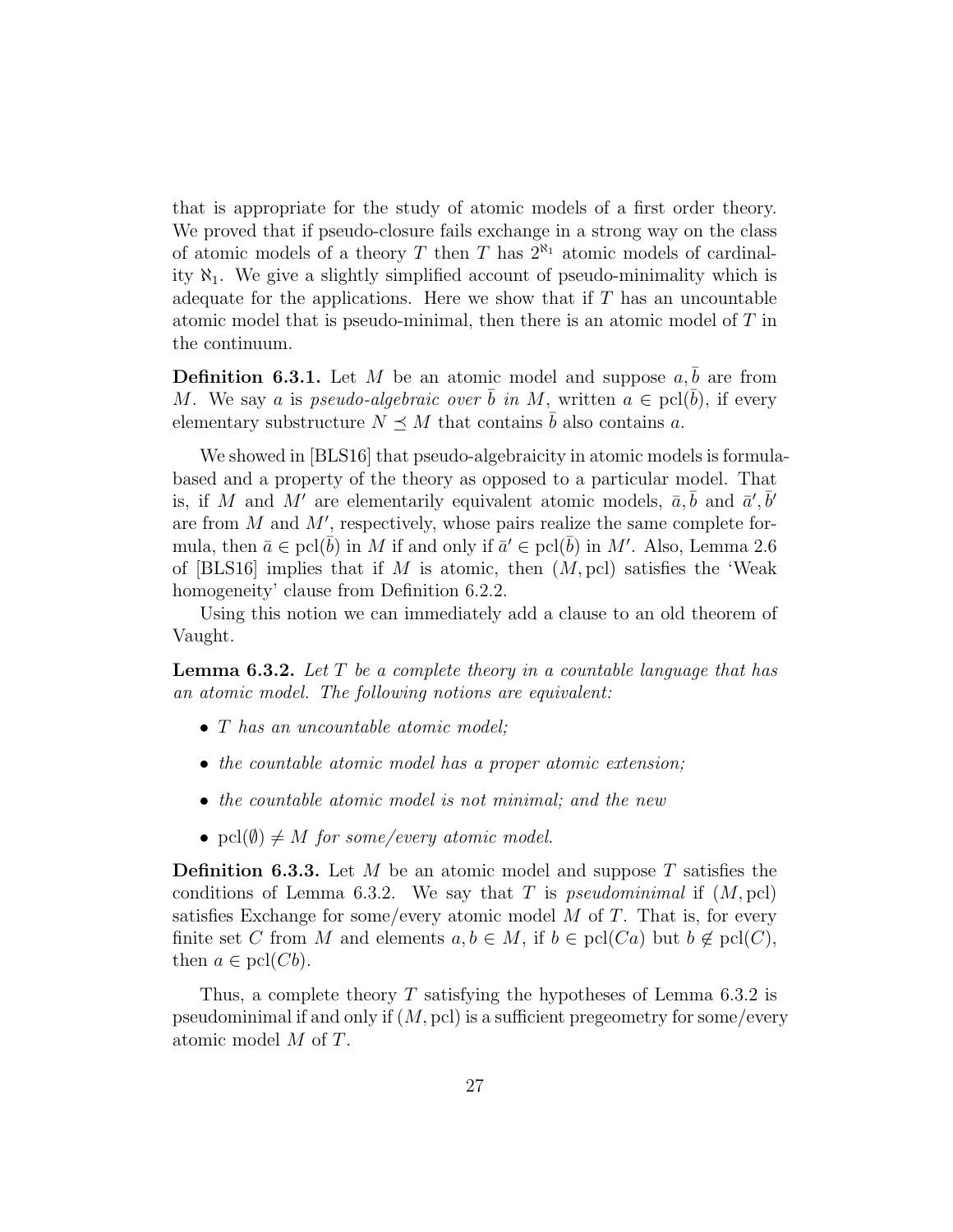The following new Theorem is a culmination of our previous results. It follows immediately from Lemma 6.3.2, the note above, and Theorem 6.2.4.

**Theorem 6.3.4.** If a countable first order theory  $T$  has an atomic pseudominimal model M of cardinality  $\aleph_1$  then there is an atomic pseudominimal model N of T with cardinality  $2^{\aleph_0}$ .

Equivalently, if the models of a complete sentence  $\Phi$  in  $L_{\omega_1,\omega}$  are pseudominimal and  $\Phi$  has an uncountable model, it has a model in the continuum.

Whereas Theorem 6.3.4 is of general interest, we note a special case. It is an easy exercise to prove that any weakly minimal theory  $T$  with an uncountable atomic model is pseudominimal. Thus, Theorem 6.3.4 gives a proof that such a theory has an atomic model of size continuum (a second is Theorem 6.4.1).

As an example of pseudominimality, Zilber [Zil05, Bal09] introduced the abstract notion of a quasiminimal (excellent) class and proved such classes are categorical in all uncountable powers. In general, these classes are axiomatized in  $L_{\omega_1,\omega}(Q)$  ([Kir10]) and the quasiminimal closure is distinct from our notion of pcl. However, in some cases, most notably [BZ11], the study of covers of certain algebraic groups e.g. [BZ11, Bay09], the countability of the quasiminal closure is expressible in  $L_{\omega_1,\omega}$  and then pcl = qcl.

### 6.4 Stable and superstable theories

Stable theories give rise to a well-behaved notion of independence, namely non-forking. Using this tool in conjunction with the methods of this paper, Hrushovski and Shelah [HS91] obtain the following transfer theorem:

**Theorem 6.4.1.** Suppose N is an uncountable model of a superstable theory T in a countable language. Then there is an atomic model M of T of size continuum that has an asymptotically similar subset  $\{a_{\eta} : \eta \in 2^{\omega}\}.$ 

We sketch their proof of Theorem 6.4.1 using the technology described here. In fact, in [HS91] they prove more – If  $\{\Delta_m(\overline{w}_m) : m \in \omega\}$  is any countable set of partial types and there is an uncountable model  $N$  of a countable, superstable theory T omitting each  $\Delta_m$ , then there is a model M of size continuum, again with an asymptotically similar subset, that also omits each  $\Delta_m$ . As well, using the same machinery they obtain the same conclusion for a countable stable theory, at the cost of requiring the original model N to have size  $\aleph_{\omega+1}$ .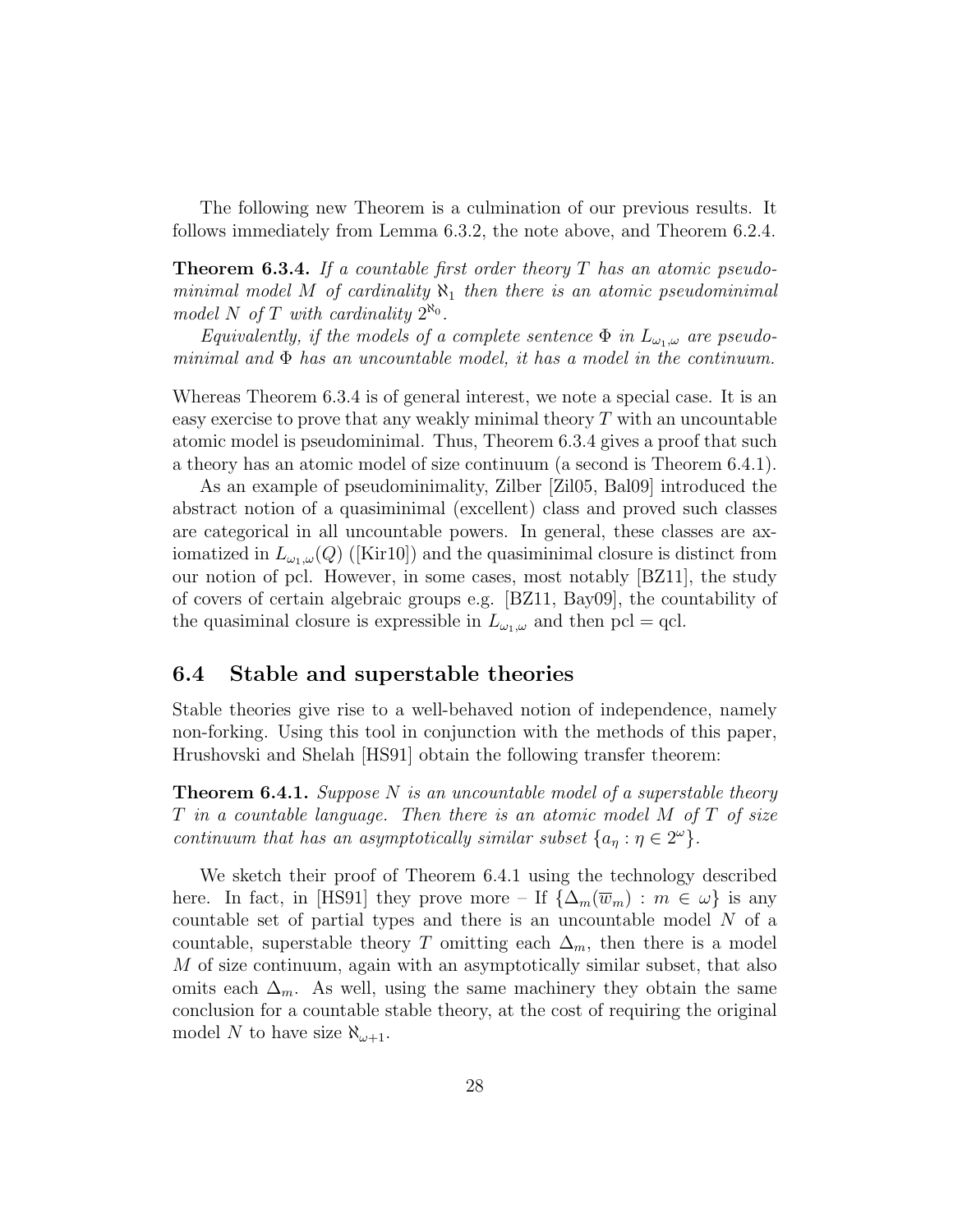By employing the extensive calculus of non-forking, Shelah has gleaned many structural consequences from his notion of a *stable system* of models.

**Definition 6.4.2.** Let I be any non-empty index set. A *stable system* of countable models of T is a set  $\{M(s) : s \in [I]^{<\omega}\}\$  of countable models of T satisfying:

- If  $s \subseteq t$ , then  $M(s) \preceq M(t)$ ;
- For all  $s, t \in [I]^{<\omega}$ , then  $M(s)$  and  $M(t)$  are independent (i.e., do not fork) over  $M(s \cap t)$ .

A primary tool for construction stable systems of models is domination. That is, given a pair of models  $M \preceq M'$  and a subset  $B \subseteq M'$ , we say B dominates M' over M if, for any set X (in some larger model), if X is independent from B over M, then X is independent from  $M'$  over M. As we are working over models in a stable theory, a sufficient condition for domination is Lachlan's notion [Lac72] of locally atomic models,  $\ell$ -atomicity:

**Definition 6.4.3.** Given a set B, a complete type  $p \in S_n(B)$  is locally ( $\ell$ *isolated*) if, for every partitioned formula  $\varphi(\overline{x}, \overline{y})$ , there is a formula  $\psi(\overline{x}) \in p$ such that  $\psi(\overline{x}) \vdash \varphi(\overline{x}, \overline{b})$  for every  $\varphi(\overline{x}, \overline{b}) \in p$ . We call a model M' l-atomic over B if, for every finite  $\bar{a}$  from  $M'$ , tp( $\bar{a}/B$ ) is  $\ell$ -isolated.

A fundamental fact is that for stable theories, if  $M \subseteq B$  and if  $M'$  is  $\ell$ -atomic over  $B$ , then  $M'$  is dominated by  $B$  over  $M$ .

Hrushovski and Shelah's proof of Theorem 6.4.1 breaks into two pieces. The first part, which uses some highly technical stability-theoretic machinery (including the existence of definable groups in some instances) states that one can find a 'very rich' stable system indexed by  $I = \omega_1$  of elementary substructures of any uncountable model  $N$  of a superstable theory  $T$ .

**Theorem 6.4.4.** [HS91] Let N be an uncountable model of a countable, superstable theory T. There is a stable system  $\{M(s): s \in [\omega_1]^{<\omega}\}\$  of countable, elementary substructures of N and an independent subset  $C = \{c_i : i \in \omega_1\}$ over  $M(\emptyset)$  of N that satisfy:

- 1. For each  $i \in \omega_1, c_i \in M(\{i\})$  and  $M(\{i\})$  is  $\ell$ -atomic over  $Mc_i$ ;
- 2. For each  $i \in \omega_1$  and  $\theta(x, \bar{b}) \in \text{tp}(c_i/M(\emptyset))$ , there are infinitely many  $j \in \omega_1$  such that  $M({j}) \models \theta(c_j, \overline{b})$ ; and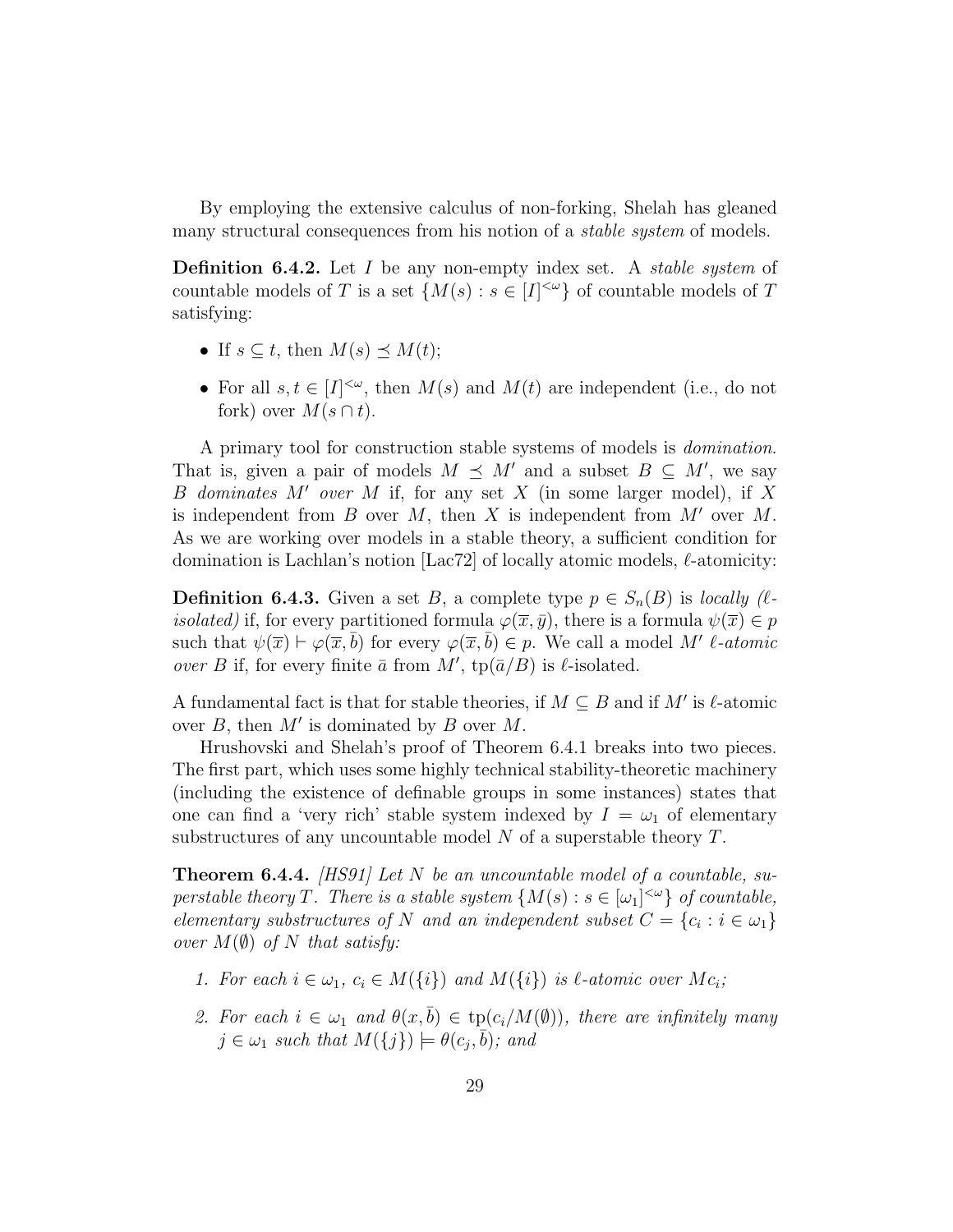3. For  $|s| \geq 2$ ,  $M(s)$  is  $\ell$ -atomic over  $\bigcup \{M(t): t \subsetneq s\}.$ 

As this theorem is rather technical, we only sketch the argument here and use some unexplained notation.

**Proof sketch.** Without loss, we may assume N has cardinality  $\aleph_1$ . Fix an enumeration  $\langle a_i : i \in \omega_1 \rangle$  of N. For each  $i \in \omega_1$ , let  $A_i = \{a_j : j < i\}$  and let  $p_i = tp(a_i/A_i)$ . As each  $p_i$  is based on a finite set, for each i there is some  $j < i$  such that  $p_i$  is based on  $A_j$ . By Fodor's Lemma, there is some  $j^*$  and a stationary subset  $S \subseteq \omega_1$  such that for each  $i \in S$ ,  $i > j^*$  and  $p_i$  is based on  $A_{j^*}$ . Fix such a  $j^*$  and put  $B := A_{j^*}$ . So B is countable, and by reindexing S, we have an uncountable set  $C = \{c_i : i \in \omega_1\}$  that is independent over B.

Next, choose a countable  $M \preceq N$  such that  $B \subseteq M$  and M is an nasubstructure of N. Using superstability, by removing at most countably many of the  $c_i$ 's we obtain that the remaining, uncountably many elements are independent over M.

Now that we have chosen  $M$  and  $I$ , it remains to construct our stable system  $\langle M(s) : s \in [\omega_1]^{<\omega} \rangle$ . But this follows immediately by successive applications of the Corollary on page 302 of [HS91].

The second part of the proof of Theorem 6.4.1 can be proved using the technology of this paper. For this half, only stability is needed.

**Theorem 6.4.5.** Suppose T is a countable, stable theory and  $\{M(s): s \in$  $[\omega_1]^{<\omega}$  is a stable system of countable elementary submodels of an atomic model N satisfying Clauses  $(1)-(3)$  of Theorem 6.4.4. Then there is a Borel, atomic model  $N_1$  of size continuum with an asymptotically similar subset  ${a_n : \eta \in 2^{\omega}}$ . More generally, if N omits a countable set  ${\{\Delta_m : m \in \omega\}}$  of types, then  $N_1$  can be chosen to omit each  $\Delta_m$ .

**Proof.** For this application, we take our set Z of variable symbols to be  $X \cup Y$ , where  $X = \{x_{\eta} : \eta \in 2^{\omega}\}\$  and  $Y = \{y_{s,i} : s \in [2^{\omega}]^{<\omega}, i \in \omega\}.$ 

Choose any fmac  $A \subseteq 2^{\lt \omega}$  with an enumeration  $\langle a_j : j \in A \rangle$ . Suppose that  $f : A \to \omega_1$  is any injective mapping. Any such f describes a finite tuple  $\bar{c}_f := \langle c_{f(j)} : j \in A \rangle$  from the distinguished independent set  $C = \{c_i : i \in \omega_1\}.$ Also, f extends to a map  $f : \mathcal{P}(A) \to [\omega_1]^{<\aleph_0}$  by  $f(t) := \{c_{f(j)} : j \in t\}.$ 

With this notation, define the set  $\mathbb{P}_A$  of A-commitments to be the set of instantiated Z<sub>A</sub>-formulas  $\varphi(\overline{x}, \overline{z})$ , where  $\overline{z} := \langle \overline{y}_s : s \subseteq A \rangle$  and each tuple  $\bar{y}_s$  is from  $\{y_{s,i} : i \in \omega\}$ , for which there is some injective  $f : A \to \omega_1$ and tuples  $\langle \bar{b}_s : s \subseteq A \rangle$  from  $M(f(s))$  so that  $N \models \varphi(\bar{c}_f, \bar{b}_s : s \subseteq A)$ . As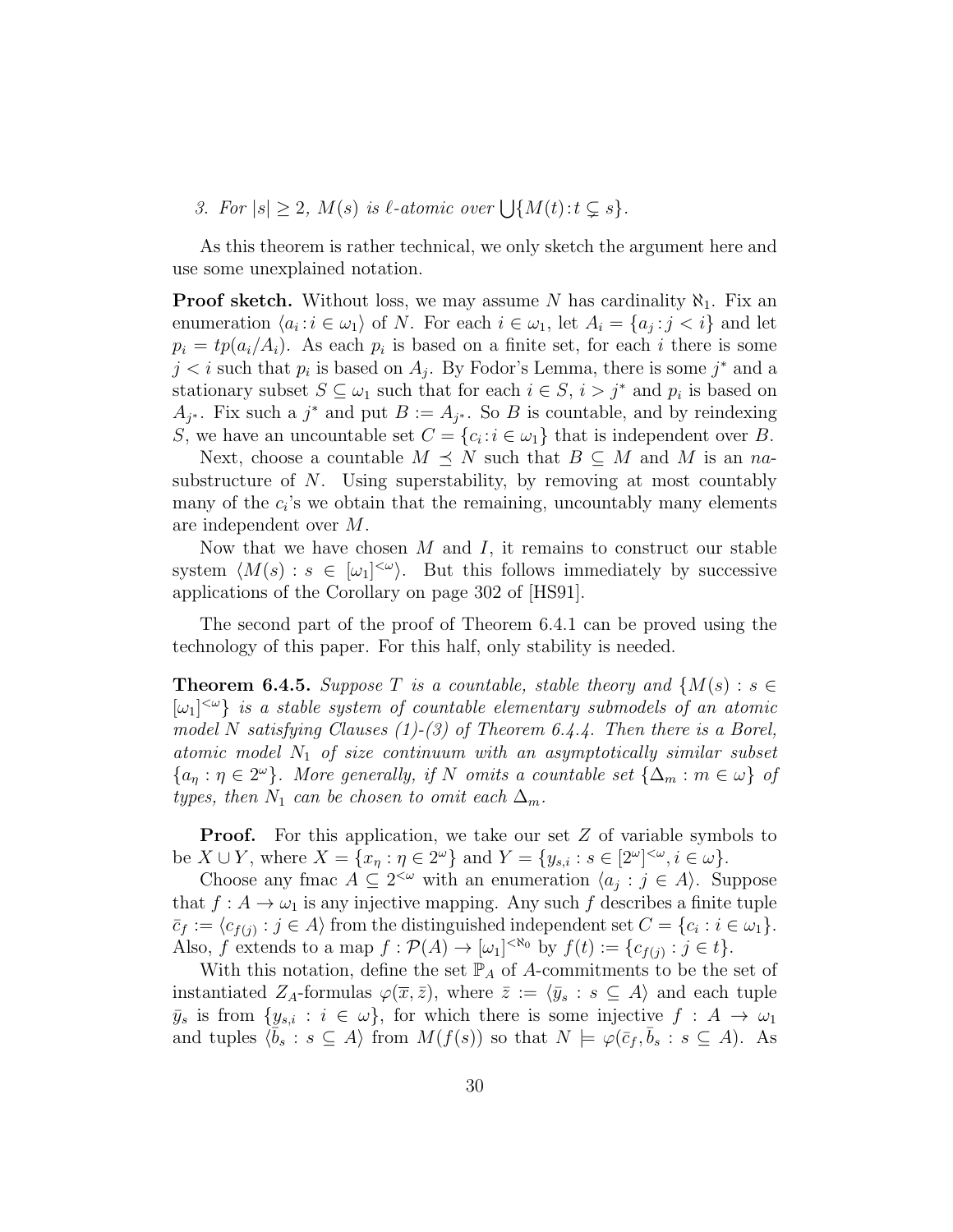usual, let  $(\mathbb{P}, \leq)$  be the partial order where  $\mathbb{P} = \bigcup \{ \mathbb{P}_A : A \text{ an frac} \}$  and  $\leq$  is defined as in Section 4. As the given model N and hence each of the submodels  $M(s)$  omit each  $\Delta_m$ , the **Omitting**  $\Delta_m$  conditions are easily verified. As well, the verifications of the density conditions Completeness and Henkin witnesses are straightforward. For both, fix an fmac A and an A-commitment  $\varphi(\overline{x}, \overline{y}) \in \mathbb{P}_A$ . Choose an injective function  $f : A \to \omega_1$ and tuples  $\bar{b}_s$  from  $\overline{M(f(s))}$  such that  $\overline{M(f(A))} \models \varphi(\bar{c}_f, \bar{b}_s : s \subseteq A)$ .

**Completeness:** Choose any instantiated  $Z_A$ -formula  $\psi(\bar{z})$  and partition its variables as  $\psi(\bar{x}, \bar{y}_s : s \subseteq A)$ . By adding dummy variables to both  $\varphi$  and  $\psi$ , we may assume they have the same instantiated variables. To decide how to extend  $\varphi$ , we simply appeal to  $M(f(A))$ . On one hand, if  $M(f(A)) \models$  $\psi(\bar{c}_f, \bar{b}_s : s \subseteq A)$ , then put  $\varphi^* := \varphi \wedge \psi$ ; put  $\varphi^* := \varphi \wedge \neg \psi$  otherwise.

**Henkin witnesses:** Choose any instantiated  $Z_A$ -formula  $\theta(w, \bar{z})$  with w free. In the notation of Definition 5.2, put  $t := t(\bar{z})$ . Then the subsequence d of  $\langle \bar{c}_f, \bar{b}_s : s \subseteq A \rangle$  corresponding to  $\bar{z}$  is contained in  $M(f(t))$ . As above, there are two cases. If  $M(f(A)) \models \neg \exists w \theta(w, \bar{d})$ , then put  $\varphi^* := \varphi \wedge \neg \exists w \theta(w, \bar{z})$ . Otherwise, append a new element  $y_{t,j}$  to  $\bar{y}_t$ , forming  $\bar{y}'_t$ , and put  $\varphi^* := \varphi \wedge \varphi$  $\theta(y_{t,j},\bar{z})$ . As  $M(f(t)) \preceq M(f(A))$ , there is  $b^* \in M(f(t))$  witnessing  $\theta(w,\bar{d})$ . This extra element witnesses that  $\varphi^* \in \mathbb{P}_A$ .

By contrast, the verification of Splitting is more involved, and requires new ideas. As above, fix an enumerated fmac  $A = \langle a_i : i \langle n \rangle$  and an injective  $f: A \to \omega_1$  that witnesses that  $\varphi(\overline{x}, \overline{z}) \in \mathbb{P}_A$ . Choose an arbitrary  $a \in A$ , but to ease notation, suppose that  $a = a_0$  and choose  $\varphi(\overline{x}, \overline{z}) \in \mathbb{P}_A$ . As notation, let  $A^- = A \setminus \{a_0\}$ , let  $A_0 = A^- \cup \{a^0\}$  and  $A_1 = A^- \cup \{a^0\}$ . Thus,  $A^{*a} = A_0 \cup A_1$  and the liftings  $h_0, h_1 : A \to A^{*a}$  map onto  $A_0, A_1$ , respectively. Fix an enumeration  $\langle s_i : i < 2^n \rangle$  of  $\mathcal{P}(A)$  that satisfies (I)  $i \leq j$ whenever  $s_i \subseteq s_j$  and (II) the initial segment  $\langle s_i : i < 2^{n-1} \rangle$  enumerates  $\mathcal{P}(A^-)$ .

Our first move is to 'improve' our formula  $\varphi(\overline{x}, \overline{z}) \in \mathbb{P}_A$ . As notation, for each  $i < 2^n$ , let  $\varphi_i(\overline{x}, \overline{y}_j : j < i)$  be the restriction of  $\varphi$  to the smaller set of variables (we write  $\bar{y}_j$  in place of the more cumbersome  $\bar{y}_{s_j}$ ). Call an A-commitment  $\varphi$  self-sufficient if, for every  $0 < i < 2<sup>n</sup> - 1$ ,

$$
\varphi_i(\overline{x}, \overline{y}_j : j < i) \ \vdash \ \exists \overline{y}_i \, \varphi_{i+1}(\overline{x}, \overline{y}_j : j \leq i)
$$

The notion of a self-sufficient commitment is a variant on what Hrushovski and Shelah call an 'S-condition' in [HS91]. There, with Proposition 2.3(a) they prove: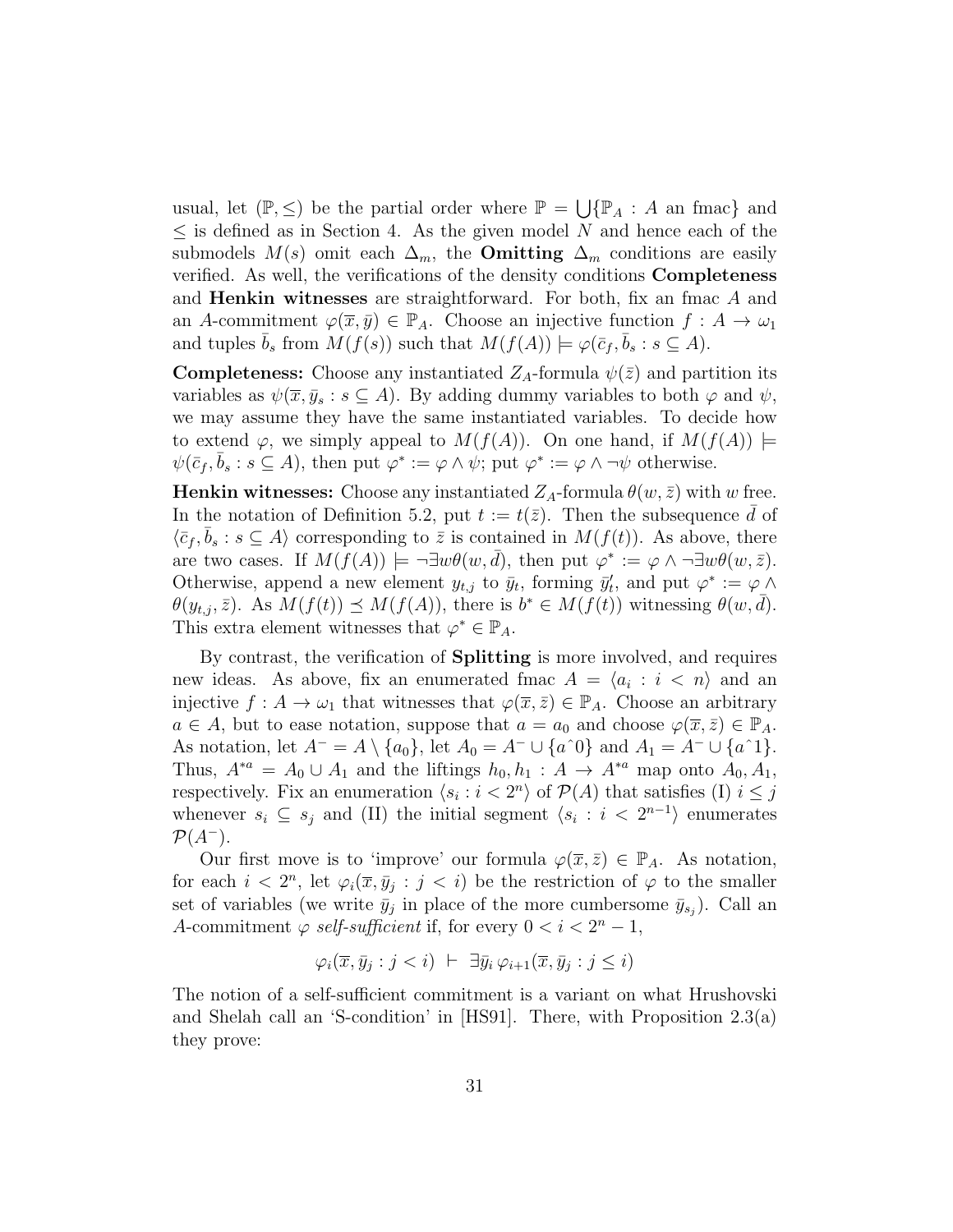**Claim:** For any fmac A, every  $\varphi \in \mathbb{P}_A$ , has a self-sufficient  $\varphi^* \in \mathbb{P}_A$  extending  $\varphi$ . Moreover, if  $f: A \to \omega_1$  witnesses that  $\varphi \in \mathbb{P}_A$ , then the same function f witnesses that  $\varphi^* \in \mathbb{P}_A$ .

Given the Claim, to verify **Splitting** we may assume that  $\varphi$  itself is self-sufficient. Choose an injective function  $f : A \to \omega_1$  and tuples  $\bar{b}_i$  from  $M(f(s_i))$  for each  $i < 2^n$  such that  $N \models \varphi(\bar{c}_f, \bar{b}_i : i < 2^n)$ , where  $\bar{b}_i$  is short for  $\bar{b}_{s_i}$ . Getting half of the witnessing set is routine, and just amounts to adjusting the notation. Let  $f_0: A_0 \to \omega_1$  be defined as  $f_0(a^0) = f(a)$ and  $f_0(a') = f(a')$  for all  $a' \in A^-$ . In particular,  $\bar{c}_{f_0} = \bar{c}_f$  so  $f_0$  witnesses that  $h_0(\varphi)$  is consistent. Write  $\bar{c}_f$  as  $c_0^{\hat{c}^*}$ . The second half will require us to find an element  $c' \in C \setminus \bar{c}_f$  so that  $tp(c'/M(\emptyset))$  is sufficiently close to  $\text{tp}(c_0/M(\emptyset))$  and then finding tuples  $\langle \bar{b}'_i : 2^{n-1} \leq i < 2^n \rangle$  from the stable system. First, note that  $c_0$  is independent from  $\bar{c}^*$  over  $M(\emptyset)$ . Coupled with the fact that each  $\bar{b}_i$  is dominated by  $\{c_{f(a)} : a \in s_i\}$  over  $M(\emptyset)$ , there is a formula  $\delta(x) \in \text{tp}(c_0/M(\emptyset))$  so that if c' is any realization of  $\delta$  that is independent from  $\bar{c}^*$  over  $M(\emptyset)$ , then

$$
N \models \varphi_i(c'\bar{c}^*, \bar{b}_j : j < i) \quad \text{for all } i < 2^{n-1}
$$

However, Clause (1) of our hypotheses on our stable system imply that there is some  $c_{\beta} \in C \setminus \bar{c}_f$  that satisfies these requirements. Now, define  $f_1 : A_1 \to$  $\omega_1$  by  $f_1(a^1) = \beta$  and  $f_1(a') = f(a')$  for all  $a' \in A^-$ . Then, using the self-sufficiency of  $\varphi$ , one recursively finds tuples  $\bar{b}'_j$  from  $M(f_1(s_j))$  for each  $2^{n-1} \leq j < 2^n$  such that

$$
N\models \varphi_k(c_\beta\bar{c}^*,\langle\bar{b}_i:i<2^{n-1}\rangle,\langle\bar{b}'_j:2^{n-1}\leq j
$$

Combining these two halves yields that  $f^* = f_0 \cup f_1$  witnesses that  $\varphi' :=$  $h_0(\varphi) \wedge h_1(\varphi) \wedge x_{a^0} \neq x_{a^0}$  is in  $\mathbb{P}_{A^{*a}}$ .

With the verification of **Splitting** in hand, Theorem 6.4.5 and hence Theorem 6.4.1 follow immediately by an application of Theorem 5.4.

Remark 6.4.6. This result does not immediately translate to the study of complete sentences of  $L_{\omega_1,\omega}$ . While stability notions are defined in that context ([Bal09]), the superstability hypothesis on the ambient theory here is vastly stronger than infinitary stability which concerns only the atomic models.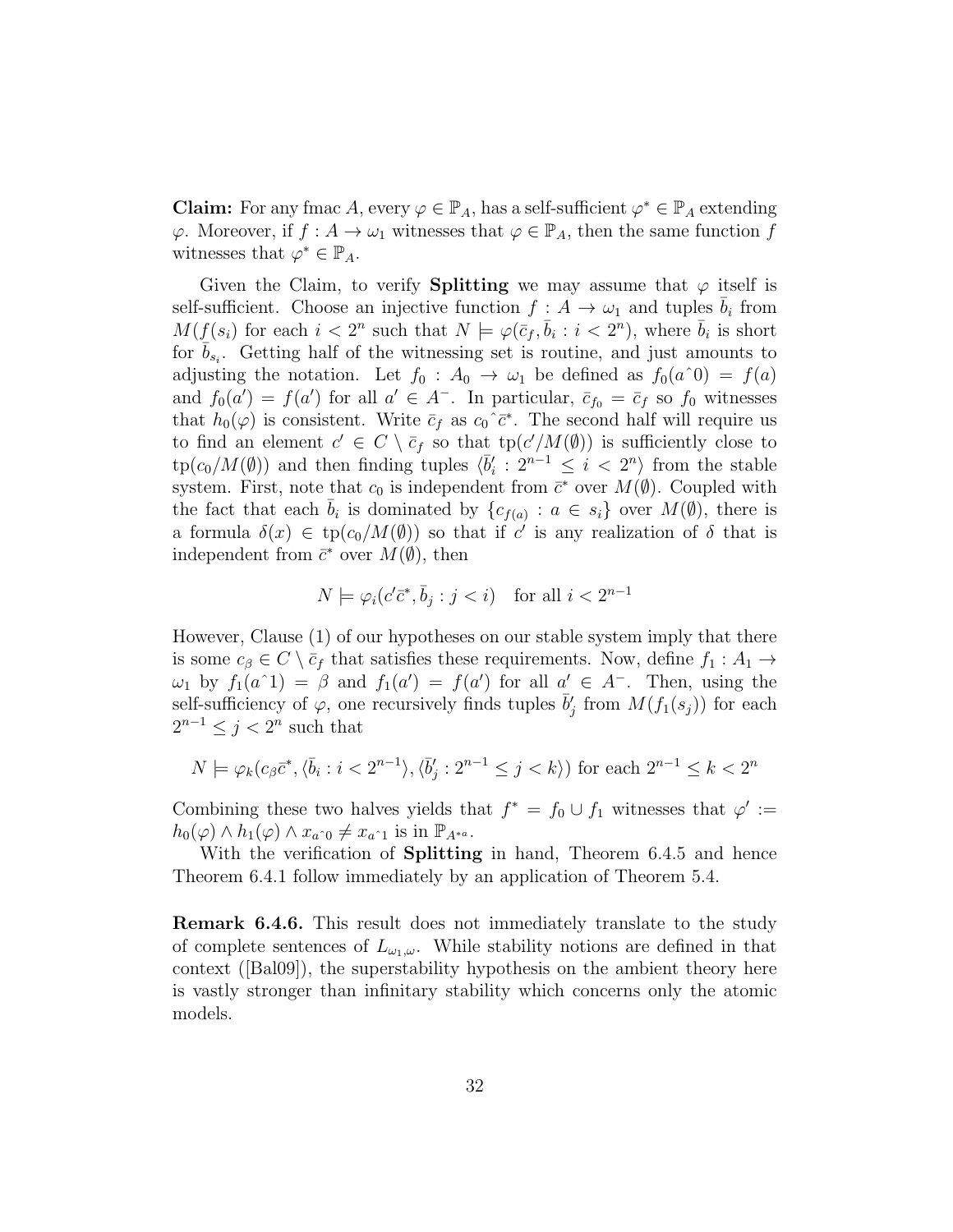## 7 Applications II – Theories with Skolem functions

In this section we give applications of the Henkin method outlined in the previous sections to construct customized models of size continuum of theories that have Skolem functions. We first indicate how the existence of Skolem functions allows for a streamlining of our technique. Recall that if  $T$  is a complete theory that has Skolem functions, then given any model  $M$  of  $T$ , the Skolem hull of any subset  $C \subseteq M$  will be an elementary substructure  $N \preceq M$  in which each  $b \in N$  is the interpretation of  $\tau(c_1, \ldots, c_k)$  for some L-term  $\tau$  and some sequence  $(c_1, \ldots, c_k)$  of distinct elements of C. In particular, having such tight control obviates the need for Y -variables! More precisely, extra elements are needed to close  $X$  to a model, but the existence of Skolem functions makes their interpretations unique, and thus redundant. Within this section, we will take  $Z = X = \{x_{\eta} : \eta \in 2^{\omega}\}\$ as our set of variable symbols and we will construct a complete type  $\Gamma(X)$  that is consistent with  $T$ . As noted above, since  $T$  admits Skolem functions, simply by taking the definable closure of any realization of  $\Gamma$  inside any model,  $\Gamma(X)$  uniquely determines a model of T.

Thus, if  $T$  has definable Skolem functions, then the **Henkin witnesses** condition becomes vacuous. As we are only concerned with  $X$ -variables, the Completeness and Splitting are easier to verify. As usual, the Modeling T clause is satisfied so long as every formula describing a commitment is satisfied in a model of  $T$ . However, more care must be taken with **Omitting**  $\Delta$ . In particular, our construction has to ensure that no X-instantiated Lterm  $t(x_{\eta_1},\ldots,x_{\eta_n})$  (or m-tuple of terms if  $\Delta$  is m-ary) realizes  $\Delta$ . In practice this will be easy to ensure, so long as the 'witnessing models' each omit  $\Delta$ .

It might seem that definable Skolem functions are in irreconcilable conflict with the existence of large atomic models. Indeed, if such a theory is countable, it cannot have an uncountable atomic model. Despite that, we can use the technique here to construct atomic models of size continuum by expanding the language as follows.

**Definition 7.0.1.** A representation of an  $L(\Phi)$ - $L_{\omega_1,\omega}$ -sentence  $\Phi$  is a triple  $(L, T', \Delta(w))$  such that L is a countable extension of  $L(\Phi)$ , T is an L-theory, and  $\Delta(w)$  is a 1-type such that  $Mod(\Phi)$  is equal to the class of  $L(\Phi)$ -reducts of models of  $T'$  that omit  $\Delta$ . Abusing notation somewhat, a *Skolemized rep*resentation is a representation in which  $T'$  admits definable Skolem functions,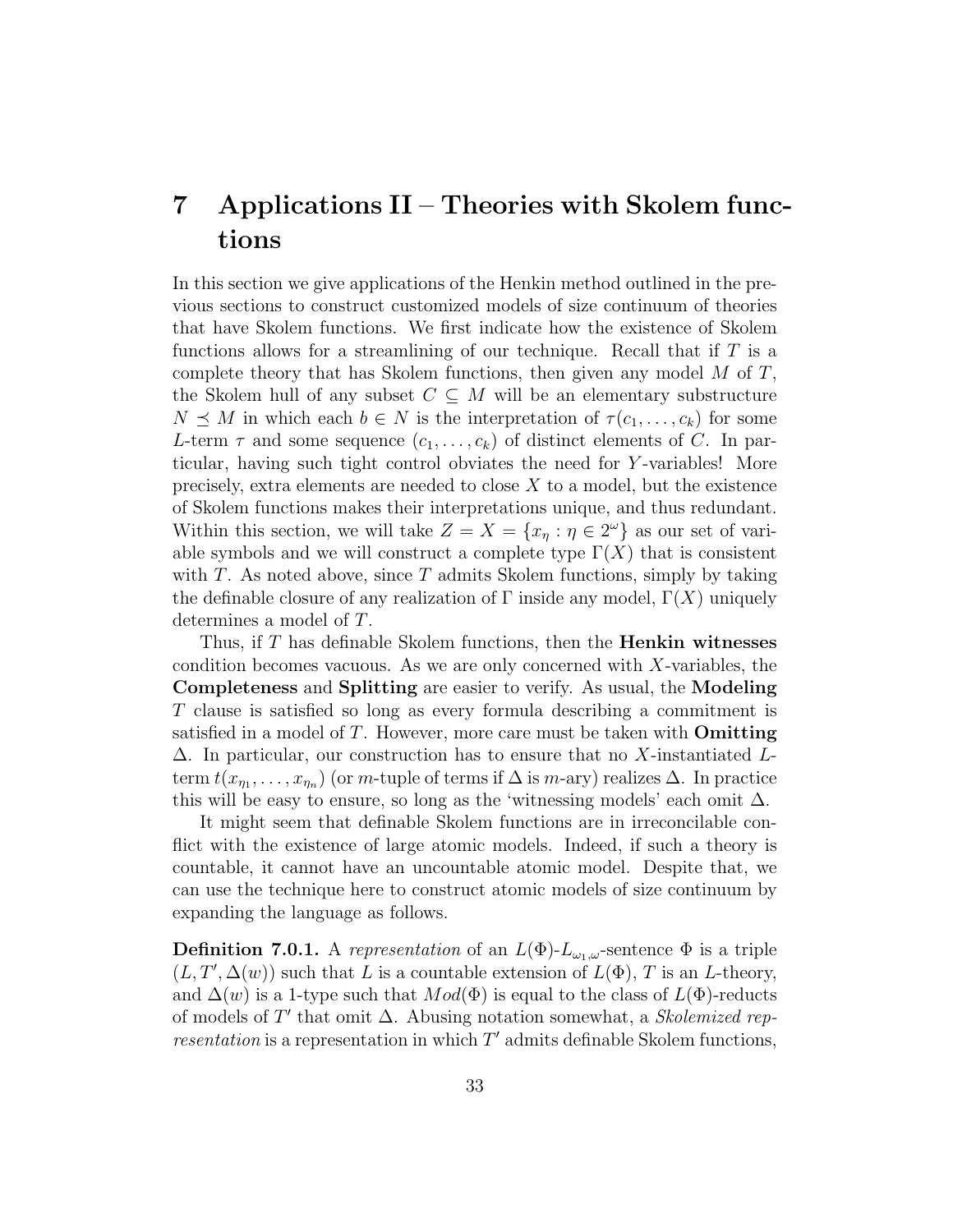admits elimination of quantifiers, and has a pairing function.

Applying Remark 3.3, it easy to find  $(L, T', \Delta(w))$ , a Skolemized representation, for an arbitrary complete  $L_{\omega_1,\omega}$ -sentence; choose a countable language  $L' \supseteq L$ , a first-order L'-theory T', and a partial type  $\Delta(w)$  such that the models of  $\Phi$  are precisely the *L*-reducts of models of  $T'$  that omit  $\Delta(w)$ . By expanding the language still further (but maintaining countability) we may assume  $(L, T', \Delta(w))$  is a Skolemized representation. Then, if we construct a model  $M'$  of  $T'$  of size continuum that omits each of the partial types  $\Delta_n$  given in the proof of Remark 3.3.2, its reduct M to L is a large atomic model of T.

### 7.1 Two-cardinal models

In a pair of papers, [She75b, She76], Shelah proves a celebrated two-cardinal transfer theorem. For us, it is noteworthy as this is apparently the first place where he uses the concept of asymptotic similarity. In this situation we are able to simplify by assuming Skolem functions as just discussed in the introduction.

Let  $T$  be a theory in a countable language  $L$  with a distinguished unary predicate U. A model M of T is a  $(\kappa, \lambda)$ -model if M has cardinality  $\kappa$ , but  $|U(M)| = \lambda$ . We are interested in constructing a  $(2^{\aleph_0}, \aleph_0)$ -model of T. Clearly, we will not be able to succeed for an arbitrary theory  $T$ , but we seek a sufficient condition on T for a  $(2^{\aleph_0}, \aleph_0)$ -model to exist.

Suppose that a countable theory  $T$  has Skolem functions. Thus, as suggested in the introduction to this section, take  $X = \{x_{\eta} : \eta \in 2^{\omega}\}\)$  to be our distinguished set of variables, and let  $\Gamma(X)$  be the **partial** type in these variables satisfying:

- 1.  $\neg U(x_\eta)$  and  $x_\eta \neq x_{\eta'}$  for distinct  $\eta, \eta' \in 2^\omega$ ;
- 2. For each  $k, \ell \in \omega$ , for each k-ary L-term  $\tau(w_1, \ldots, w_k)$  and for all pairs of  $\ell$ -similar k-tuples  $\overline{\eta} = (\eta_1, \ldots, \eta_k)$  and  $\overline{\eta}' = (\eta'_1, \ldots, \eta'_k)$  we have:

$$
U(\tau(x_{\eta_1},\ldots,x_{\eta_k}))\to [\tau(x_{\eta_1},\ldots,x_{\eta_k})=\tau(x_{\eta'_1},\ldots,x_{\eta'_k})]
$$

The following Lemma is immediate.

**Lemma 7.1.1** (Shelah, She75b). Suppose that T is a countable L-theory with Skolem functions. If  $T \cup \Gamma(X)$  is consistent, then T has a  $(2^{\aleph_0}, \aleph_0)$ model.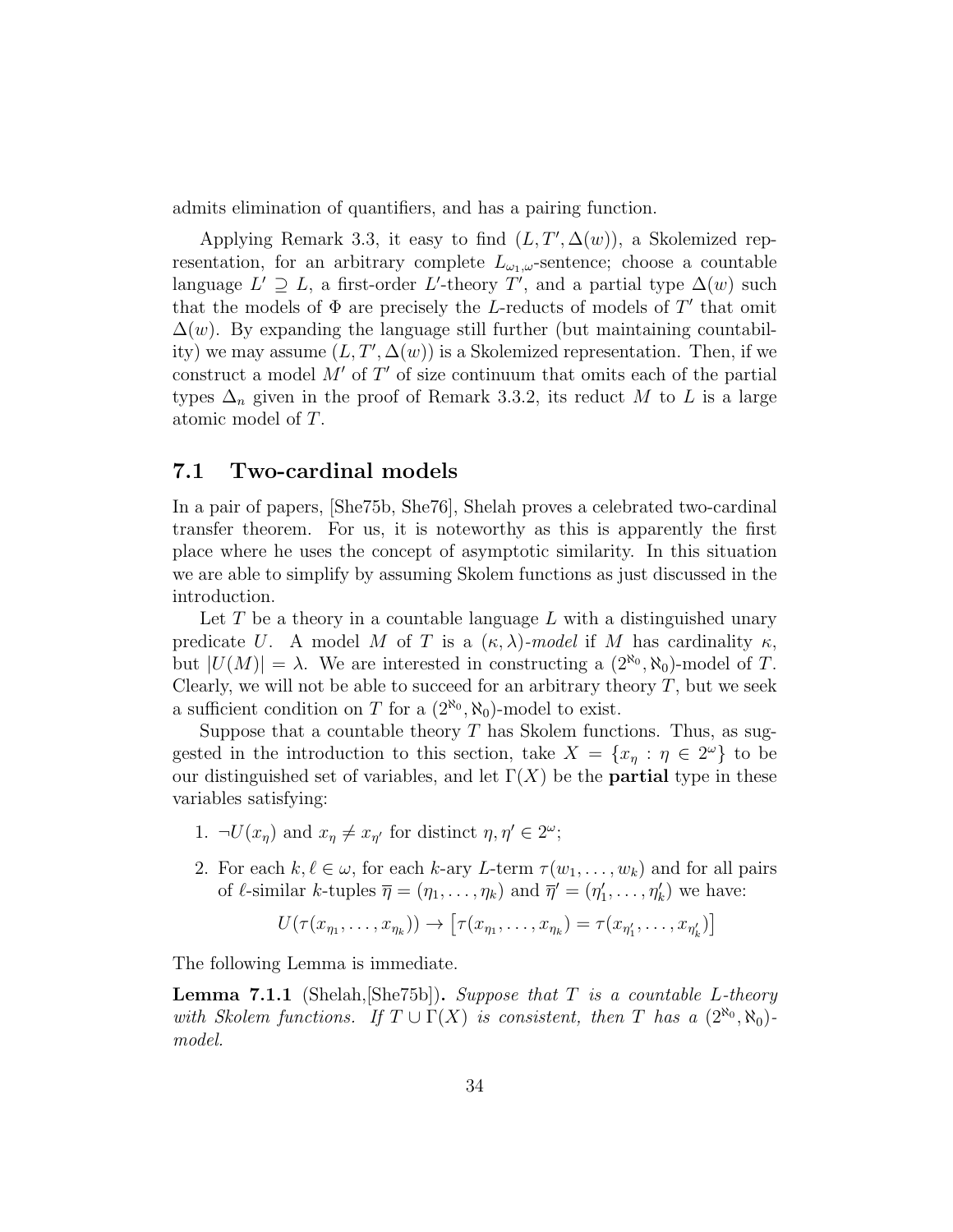**Proof.** Choose a model  $M \models T$  with a subset  $\{c_{\eta} : \eta \in 2^{\omega}\}\)$  satisfying  $\Gamma(X)$ . It is easily checked that the Skolem hull of  $\{c_{\eta} : \eta \in 2^{\omega}\}\)$  is a  $(2^{\aleph_0}, \aleph_0)$ model of T.

But when is the type  $\Gamma(X)$  consistent with T? By compactness, it suffices to show that every finite subset of  $\Gamma(X)$  is consistent with T. That is, it suffices to show that every partial type  $\Gamma_{\mathcal{T}}(X_F)$  is consistent with T, where T is a finite set of L-terms (of various arities), F is a finite subset of  $2^{\omega}$ , and  $\Gamma_{\mathcal{T}}(X_F)$  is the finite subset of  $\Gamma(X)$  that mention only terms  $\tau \in \mathcal{T}$  and variables  $\{x_{\eta} : \eta \in F\}.$ 

For the remainder of this discussion, fix a finite set  $\mathcal T$  of L-terms. Note that for any finite set  $F \subseteq 2^{\omega}$ , there is a  $k < \omega$  such that  $\{\eta | k : \eta \in F\}$  are distinct elements of  $2^k$ . Choose any  $m \geq k$ , and consider the standard fmac  $2^m \subseteq 2^{<\omega}$ . Let  $\Gamma_{\mathcal{T}}(X_{2^m})$  be the set of  $X_{2^m}$ -instantiated formulas formed by replacing each variable symbol  $x_{\eta} \in X_F$  by  $x_{\eta|m} \in X_{(2^m)}$ . As any finite tuple  $\bar{c}$  from any model  $M \models T$  (indeed, any L-structure) realizes  $\Gamma_{\mathcal{T}}(X_F)$  if and only if it realizes  $\Gamma_{\mathcal{T}}(X_{2^m})$ , in order to show that  $T \cup \Gamma_{\mathcal{T}}(X)$  is consistent, it suffices to prove that  $T \cup \Gamma_{\mathcal{T}}(X_{2^m})$  is consistent for each of the standard fmacs  $2^m$ .

This overview of the proof was clear to Shelah at the time he wrote [She75b], but it took him over a year to work out the combinatorics in [She76] that led to the proof of  $(\aleph_{\omega}, \aleph_0) \to (2^{\aleph_0}, \aleph_0)$ . We can now view his arguments as a slight variant on **Splitting**. Indeed, with our finite choice  $\mathcal T$  of terms remaining fixed, choose any fmac A (and an enumeration  $\langle a_i : i < n \rangle$  thereof). Suppose  $M \models T$  and  $\bar{c} = \langle c_a : a \in A \rangle \in M^n$  is a tuple from M realizing  $\Gamma_{\mathcal{T}}(X_A)$ . Choose any  $a \in A$  (say  $a = a_i$ ). We want to find an element  $c^* \in M \setminus \{c_a : a \in A\}$  so that the  $(n+1)$ -tuple  $\bar{c}^c c^*$  realizes  $\Gamma_{\mathcal{T}}(X_{A^{*a}})$ . To obtain a sufficient condition for this, consider the equivalence relation  $E_n$  on  $(M)^n$ , the set of *n*-tuples of *distinct* elements from M given by  $E_n(\bar{c}, \bar{d})$  if and only if:

For each 
$$
\tau(\overline{w}) \in \mathcal{T}
$$
 and corresponding subsequences  $\overline{c}', \overline{d}'$  with  $\lg(\overline{w}) = \lg(\overline{c}') = \lg(\overline{d}')$ , either  $M \models \neg U(\tau(\overline{c}')) \land \neg U(\tau(\overline{d}'))$  or  $M \models \tau(\overline{c}') = \tau(\overline{d}')$ .

It is easily verified that if M is a  $(\kappa, \lambda)$ -model, then  $E_n$  is an equivalence relation on  $(M)^n$  with at most  $\lambda$  classes. In terms of the discussion above, given  $\bar{c} \in (M)^n$ , we are seeking  $c^*$  such that  $E_n(\bar{c}, \bar{c}^*)$  holds, were  $\bar{c}^*$  is formed by replacing  $c_i$  by  $c^*$  in  $\bar{c}$ .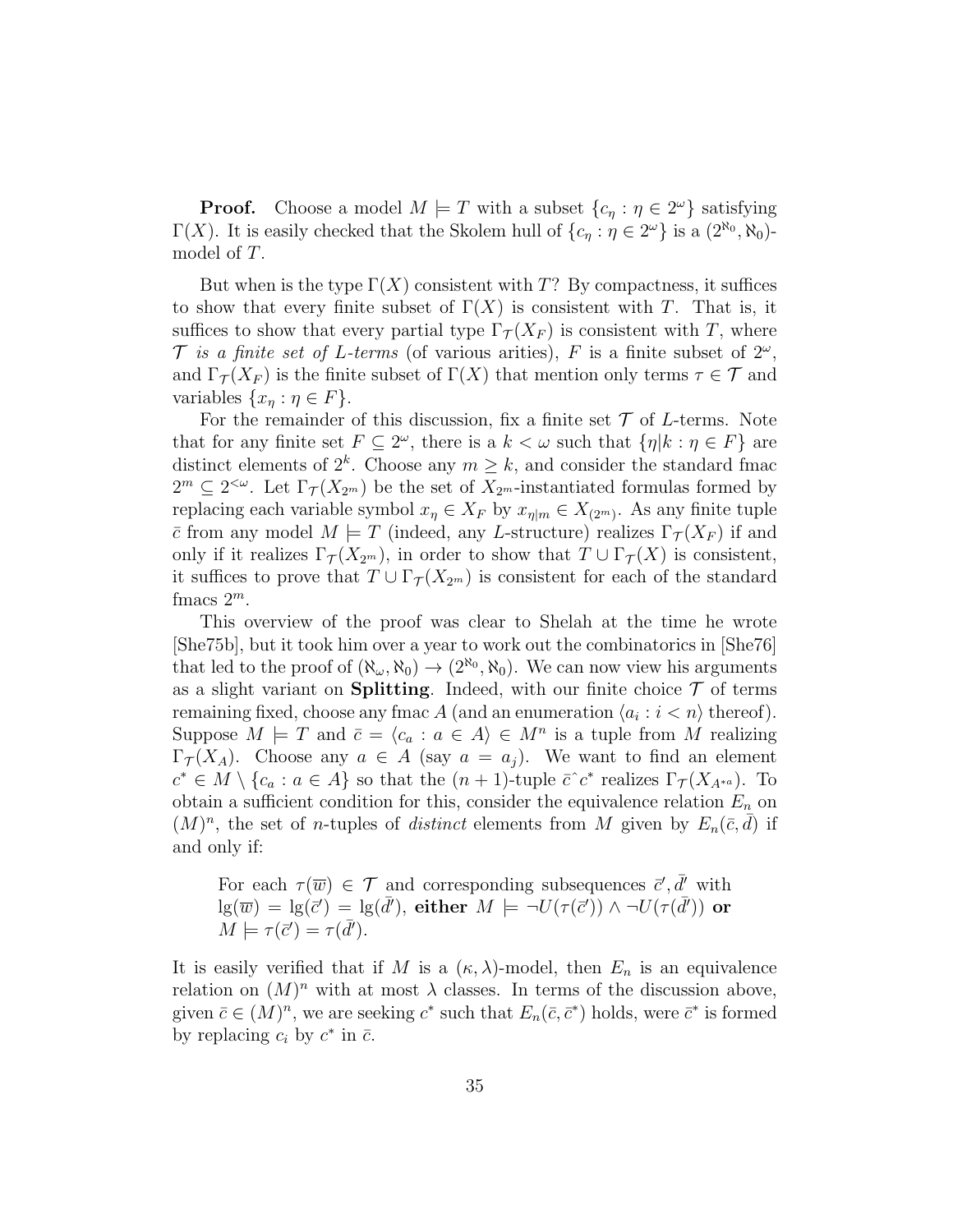Finally, recall that every fmac A can be constructed from  $\{\langle\rangle\}$  by a sequence of  $(|A| - 1)$  splittings. The following Proposition is merely a restatement of Theorem 5 of [She76], noting that any equivalence relation  $E_n$  on  $(M)^n$  with at most  $\lambda$  classes can be identified with a function  $f: (M)^n \to \lambda$ .

**Proposition 7.1.2** (Shelah). Fix any m, let  $n = 2^m - 1$ , and fix a sequence  $\langle A_{\ell} : \ell \leq n \rangle$  of fmacs and a sequence  $\langle a_{\ell} : \ell < n \rangle$  such that  $A_0 = {\langle \langle \rangle \rangle}$ ,  $A_n = 2^m$ , and each  $A_{\ell+1} = (A_{\ell})^{*a_{\ell}}$ . If M is a  $(\lambda^{+n}, \lambda)$ -model of T, then there is a tuple  $\bar{c} = \langle c_0, \cdots, c_n \rangle$  such that for every  $0 < \ell \leq n$ ,  $M \models E_{\ell}(\bar{c} | \ell, \bar{c} | \ell^*),$ where  $\bar{c}\vert_{\ell}^*$  is obtained by substituting  $c_n$  for the element of  $\bar{c}_{\ell}$  coded by  $a_{\ell}$ . In particular, for each  $\ell \leq n$ ,  $\bar{c}_{\ell}$  realizes  $\Gamma_{\mathcal{T}} (X_{A_{\ell}})$ .

Given this Proposition, the following Theorem of Shelah is immediate.

**Theorem 7.1.3** (Shelah, [She76]).  $(\aleph_{\omega}, \aleph_0) \rightarrow (2^{\aleph_0}, \aleph_0)$ . Indeed, if for every n, a theory T admits a gap n-model, i.e.  $a\left(\left(\lambda_n\right)^{+n}, \lambda_n\right)$ -model, then T admits  $a\ (2^{\aleph_0}, \aleph_0)$ -model.

**Proof.** First, we may assume T has Skolem functions. Next, by Lemma 7.1.1 we need only show that  $T \cup \Gamma(X)$  is consistent. Fix any finite set  $\mathcal T$  of Lterms. By applying the Proposition for each  $m$ , we obtain the consistency of  $T \cup \Gamma_{\mathcal{T}}(X_{2^m})$  for each of the standard fmacs  $2^m$ , so we finish by compactness.

The proof of Theorem 7.1.3 is an early exemplar of the 'method of identities' which has had many applications to prove two cardinal theorems and compactness theorem in logics with generalized quantifiers. See the account in [SV06].

### 7.2 What is the Hanf number for an atomic model in the continuum?

Classically, a 'Hanf number' for a class of structures is the least cardinal  $\lambda$ such that if the class of structures has one of size  $\lambda$ , then it has arbitrarily large structures. For example, Morley proved that if a sentence  $\Phi$  of  $L_{\omega_1,\omega}$ has a model of size  $\mathbb{L}_{\omega_1}$ , then  $\Phi$  has arbitrarily large models. Here, we vary the Hanf number question by asking for the smallest cardinal  $\lambda$  for which the existence of a model of  $\Phi$  of size  $\lambda$  implies the existence of a model of size continuum. Since every model of a complete  $L_{\omega_1,\omega}$ -sentence  $\Phi$  is atomic (for a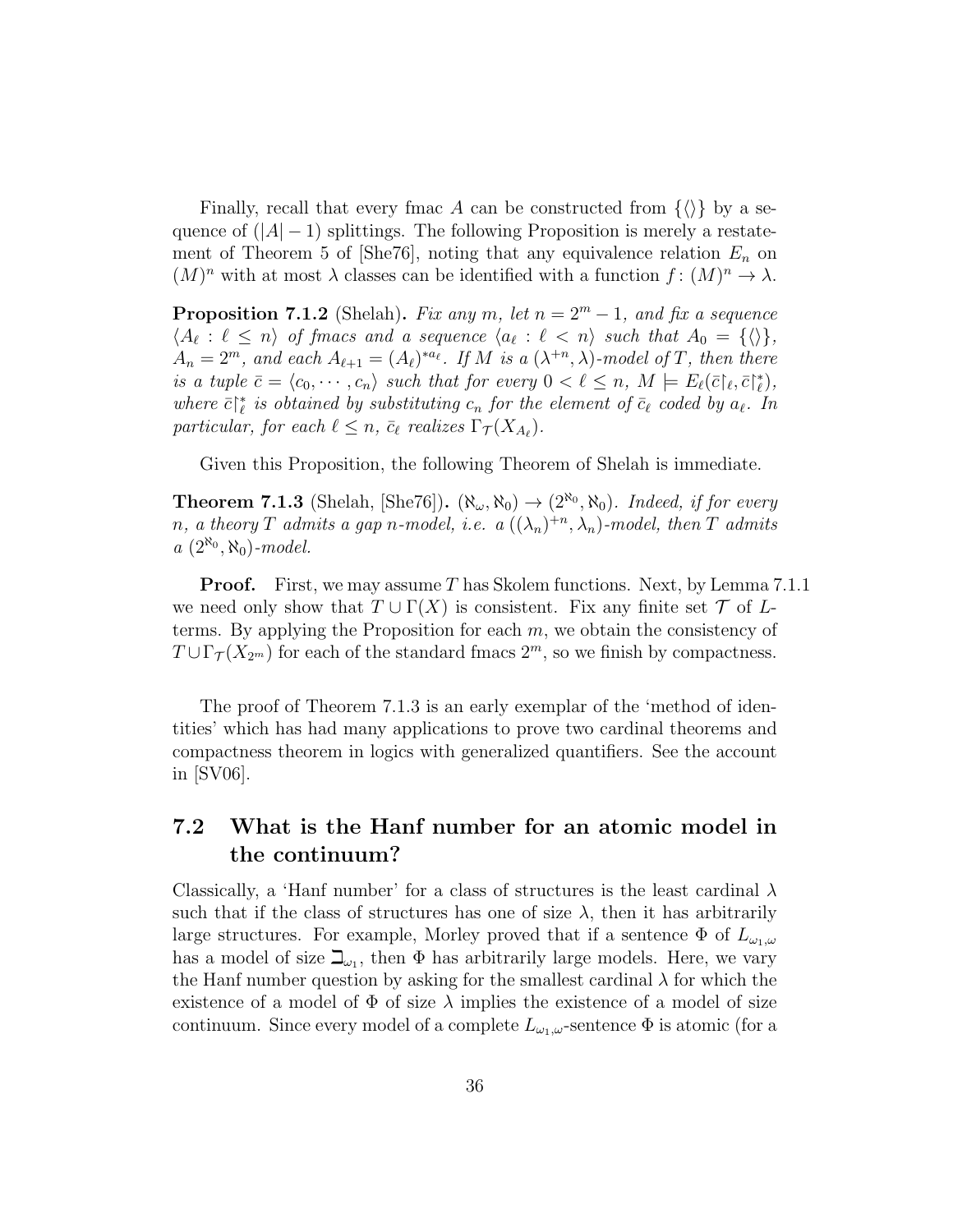fixed expansion of the language of  $\Phi$ ) answering this question for a complete sentence gives the Hanf number for atomic models in the continuum.

Clearly, the value of  $\lambda$  can vary, depending on the size of the continuum. However, in [She99], Shelah defines (Definition 7.2.2) a cardinal  $\lambda_{\omega_1}(\aleph_0)$  that is invariant under c.c.c. forcings (hence by adding enough Cohen reals, we may assume that  $2^{\aleph_0} > \lambda_{\omega_1}(\aleph_0)$  and proves that if a sentence  $\Phi$  of  $L_{\omega_1,\omega}$  has a model of size  $\lambda_{\omega_1}(\aleph_0)$ , then it has a model of size  $2^{\aleph_0}$ .

He defines what we call (since it measures the ability to split in the sense here) a *splitting rank* for finite subsets of L-structures M in a countable language as follows:

**Definition 7.2.1.** For every non-empty, finite  $B = \{b_0, \ldots, b_{n-1}\} \subseteq M$ , we define the *splitting rank*,  $sprk(B, M)$ , by induction on  $\alpha$  via the following clauses:

- sprk $(B, M) \geq 0$  if  $B \cap \operatorname{acl}_M(\emptyset) = \emptyset;$
- For arbitrary  $\alpha$ ,  $sprk(B, M) \ge \alpha + 1$  if and only if, for every  $j < n$  and quantifier-free<sup>15</sup> L-formula  $\varphi(w_0, \ldots, w_{n-1})$ , there is  $b_j^* \in (M \setminus B)$  such that

$$
M \models \varphi(b_0, \ldots, b_j, \ldots, b_{n-1}) \leftrightarrow \varphi(b_0, \ldots, b_j^*, \ldots, b_{n-1})
$$

and sprk $(Bb_j^*, M) \ge \alpha$ ; and

• For  $\alpha$  a non-zero limit, sprk $(B, M) \ge \alpha$  if and only if sprk $(B, M) \ge \beta$ for every  $\beta < \alpha$ .

Then define sprk $(M)$  = sup $\{sprk(B, M) + 1 : B$  a finite subset of M if the supremum exists, or sprk $(M) = \infty$  otherwise.

As extreme examples, suppose B is a finite subset of M satisfying  $B \cap$  $\text{acl}(\emptyset) = \emptyset$ , but some  $b \in B$  is algebraic over  $\overline{b} = B \setminus \{b\}$ . Then, if the formula  $\varphi(u, \bar{b})$  witnesses the algebraicity, i.e.,  $M \models \varphi(b, \bar{b}) \land \exists^{=k}u\varphi(u, \bar{b}),$ then as successive splittings of this  $B$  would require more and more distinct witnesses, we conclude that  $sprk(B, M) < k$ . On the other extreme, an easy induction on  $\alpha$  shows that sprk $(B, M) \geq \alpha$  for any finite subset B of any asymptotically similar subset  $\{a_{\eta} : \eta \in 2^{\omega}\}\subseteq M$  and any ordinal  $\alpha$ . Thus,  $sprk(M) = \infty$  whenever M contains an asymptotically similar subset.

<sup>&</sup>lt;sup>15</sup>The restriction to quantifier-free formulas is inessential in our applications here, but is stated in this manner to match the usage in [She99].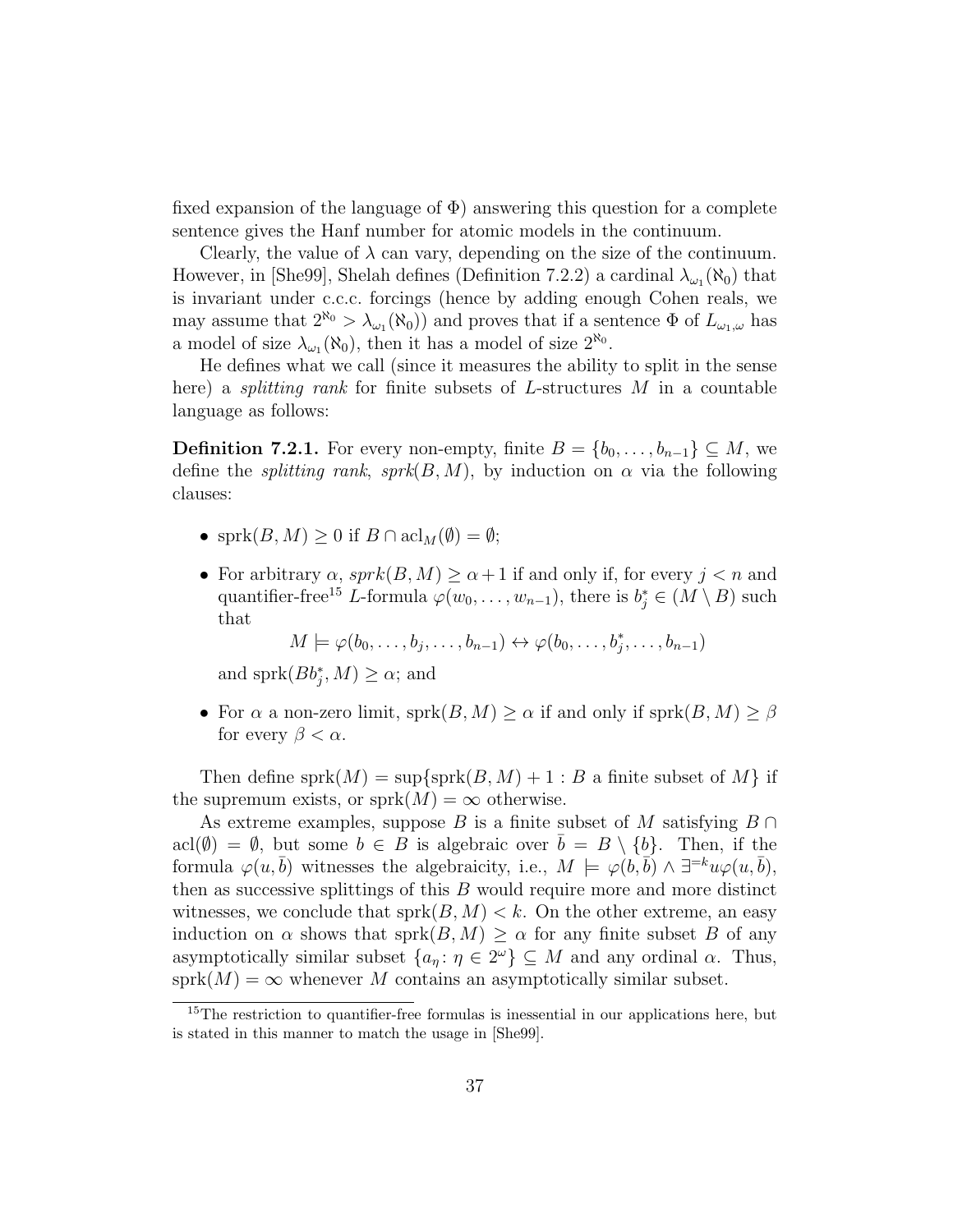**Definition 7.2.2.**  $\lambda_{\omega_1}(\aleph_0)$  is the least cardinal  $\lambda$  such that any structure M of size  $\lambda$  for any countable language necessarily has sprk $(M) \geq \omega_1$ .

In [She99], Shelah proves that  $\aleph_{\omega_1} \leq \lambda_{\omega_1}(\aleph_0) \leq \beth_{\omega_1}$  and that this cardinal is preserved under c.c.c. forcings. As the continuum can be made arbitrarily large by adding enough Cohen reals (which is a c.c.c. forcing) it is consistent that  $2^{\aleph_0} > \lambda_{\omega_1}(\aleph_0)$ . Despite considerable work on the problem, the question

'Does ZFC prove that  $\lambda_{\omega_1}(\aleph_0) = \aleph_{\omega_1}$ ?'

remains open. He also gives examples of sentences  $\Phi_{\alpha}$  of  $L_{\omega_1,\omega}$  for each  $\alpha < \omega_1$ such that each  $\Phi_{\alpha}$  has a model M with sprk $(M) = \alpha$  and no models of larger splitting rank; thus, in general,  $\lambda_{\omega_1}(\aleph_0) \geq \aleph_{\omega_1}$ . The main theorem of [She99] is a pleasant application of the methods developed in the previous sections:

**Theorem 7.2.3** (Shelah, [She99]). has a model M of size at least  $\lambda_{\omega_1}(\aleph_0)$ , then  $\Phi$  has a Borel model of size continuum that contains an asymptotically similar subset  $\{c_{\eta} : \eta \in 2^{\omega}\}.$ 

**Proof.** Let  $(L, T', \Delta(w))$  be a Skolemized representation of  $\Phi$ . As T' has Skolem functions, take  $Z = X = \{x_{\eta} : \eta \in 2^{\omega}\}\.$  We will construct a complete type  $\Gamma(Z)$  that is consistent with T' and such that, if N is any model of T' and  $\{c_\eta : \eta \in 2^\omega\}$  realizes  $\Gamma(Z)$  in N, then the Skolem hull of  ${c_{\eta} : \eta \in 2^{\omega} }$  will omit  $\Delta(w)$ .

To accomplish this, for each fmac A of  $2^{<\omega}$ , let  $\mathbb{P}_A$  denote all instantiated formulas  $\varphi(\overline{x}) = \varphi(x_a : a \in A)$  that satisfy:

For every  $\alpha < \omega_1$  there is some  $\bar{b}_\alpha$  from M' that realizes  $\varphi$  and such that  $sprk(M', \bar{b}_{\alpha}) \geq \alpha$ .

Take  $\mathbb{P} = \bigcup {\mathbb{P}_A : A \text{ an } \text{frac}}$  and define  $\leq$  to be the usual extension relation on commitments given in Section 4.

As  $M'$  is a model of  $T'$ , the structures we build will be models of  $T'$ . Also, as  $T'$  has Skolem functions, the **Henkin witnesses** conditions are trivial. More interesting verifications are:

**Completeness:** Fix an fmac A and an A-commitment  $\varphi(x_a : a \in A) \in \mathbb{P}_A$ , and choose any instantiated  $X_A$ -formula  $\psi(x_a : a \in A)$ . As  $\varphi \in \mathbb{P}_A$ , for each  $\alpha < \omega_1$ , choose  $\bar{b}_{\alpha}$  from M' realizing  $\varphi(\bar{x})$  with sprk $(M', \bar{b}_{\alpha}) \geq \alpha$ . There are now two cases: First, if  $Y = \{ \alpha < \omega_1 : M' \models \psi(\bar{b}_\alpha) \}$  is uncountable, then put  $\varphi^*(\overline{x}) := \varphi \wedge \psi$ . By passing to this uncountable collection, it is evident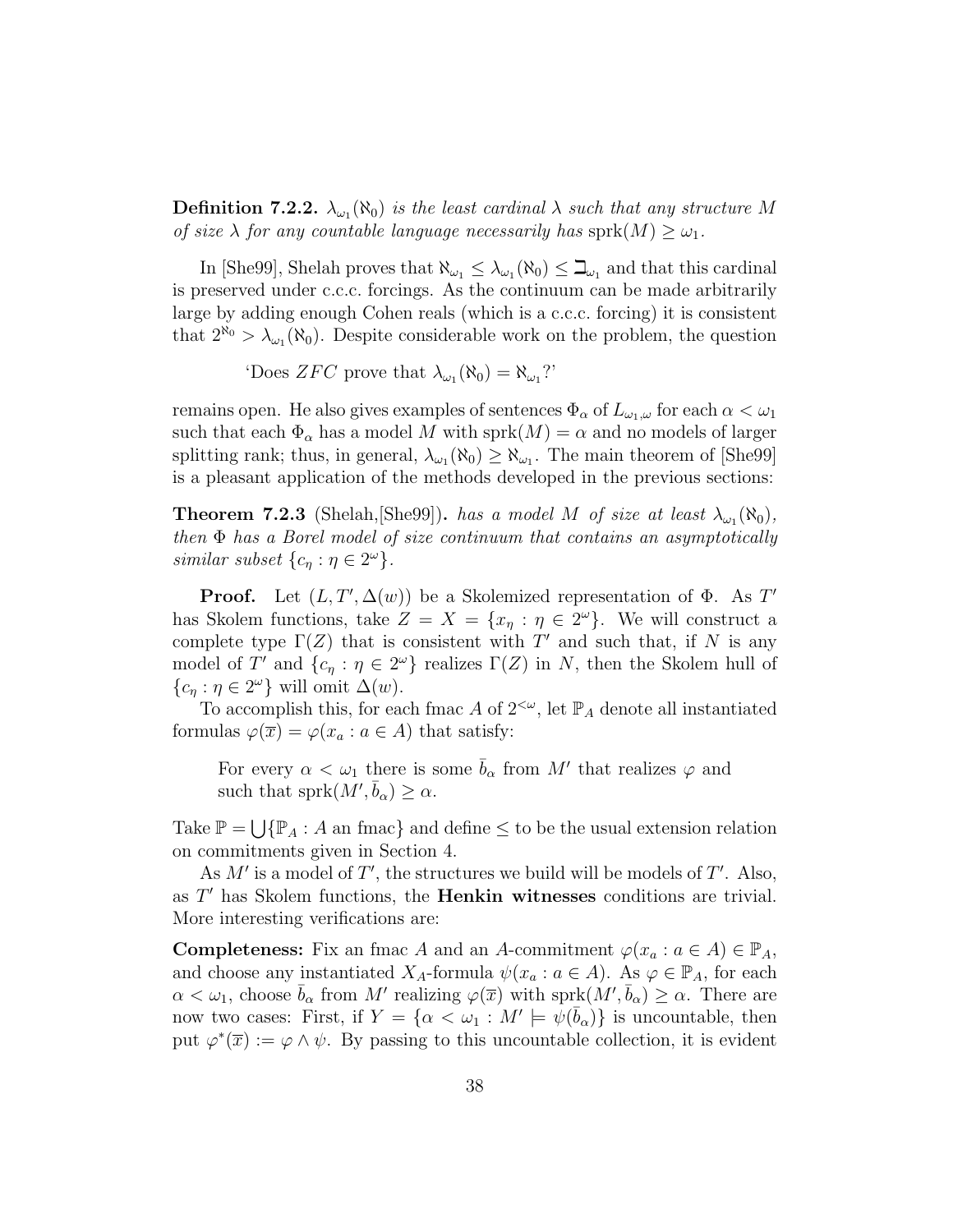that  $\varphi^* \in \mathbb{P}_A$ . On the other hand, if Y is countable, then as its complement is uncountable, put  $\varphi^*(\overline{x}) := \varphi \wedge \neg \psi$  and again,  $\varphi^* \in \mathbb{P}_A$  and extends  $\varphi$ .

The verification of **Omitting**  $\Delta$  is similar.

**Omitting**  $\Delta$ **:** Given an fmac A and  $\varphi \in \mathbb{P}_A$ , choose any  $X_A$ -instantiated Lterm  $t(x_a : a \in A)$ . As above, for each  $\alpha < \omega_1$  choose a realization  $b_\alpha$  of  $\varphi$  in M' with sprk $(M, \bar{b}_{\alpha}) \geq \alpha$ . As M' omits  $\Delta(w)$ , for every  $\alpha$  there is  $\delta_{\alpha}(w) \in \Delta$ such that  $M' \models \neg \delta_{\alpha}(t(\bar{b}_{\alpha}))$ . As  $\Delta$  is countable, choose a single  $\delta^* \in \Delta$  such that  $\{\alpha < \omega_1 : M' \models \neg \delta^*(t(\bar{b}_\alpha))\}$  is uncountable. Put  $\varphi^*(\bar{x}) := \varphi \wedge \neg \delta^*(t(\bar{x})),$ which clearly extends  $\varphi(\overline{x})$ . By reindexing, it is evident that  $\varphi^* \in \mathbb{P}_A$ .

The 'shift' that occurs in the verification of **Splitting** is reminiscent of the proof of Morley's Omitting Types theorem.

**Splitting:** Fix any fmac A, any A-commitment  $\varphi(\overline{x})$ , and choose any  $a \in A$ . As in Definition 5.1, let  $A^{*a} = A \setminus \{a\} \cup \{a^0, a^1\}$ , and put  $\varphi^* := \varphi(h_0(\overline{x})) \wedge$  $\varphi(h_1(\overline{x})) \wedge x_{\delta^0} \neq x_{\delta^0}$ . It suffices to show that  $\varphi^* \in \mathbb{P}_{A^{*a}}$ . To see this, for each  $\alpha < \omega_1$ , choose  $\bar{b}_\alpha$  such that  $M' \models \varphi(\bar{b}_\alpha)$  and sprk $(M', \bar{b}_\alpha) \ge \alpha + 1$ . As  $T'$  admits elimination of quantifiers, it follows from the definition of sprk that there is a 1-point extension  $\bar{b}'_\alpha$  from M' extending  $\bar{b}_\alpha$  that realizes  $\varphi^*$ with sprk $(M', \bar{b}'_{\alpha}) \geq \alpha$ . Thus,  $\varphi^* \in \mathbb{P}_{A^{*a}}$ .

Once all of these conditions are satisfied, it follows from Theorem 5.4 that there is a Borel model  $N^*$  of size continuum that models  $T'$  and omits  $\Delta(w)$  with an asymptotically similar subset  $\{c_{\eta} : \eta \in 2^{\omega}\}\$ . As T' has Skolem functions, the substructure  $N' \preceq N^*$  generated by  $\{c_\eta : \eta \in 2^\omega\}$  also models T' and omits  $\Delta(w)$ . Thus, as explained in the introduction to Section 7 the reduct N of N' to the original language L is a Borel model of  $\Phi$  that has both size continuum and an asymptotically similar subset.

In [She99], Shelah draws an immediate Corollary from Theorem 7.2.3. Given what we have proved above, all that is required is to code the hypotheses into a suitable structure of cardinality  $\lambda_{\omega_1}(\aleph_0)$ .

**Corollary 7.2.4** (Shelah). Let  $B \subseteq 2^{\omega} \times 2^{\omega}$  be a Borel subset of the product. If B contains a  $\lambda_{\omega_1}(\aleph_0)$ -square (i.e., a subset  $E \subseteq 2^{\omega}$  of size  $\lambda_{\omega_1}(\aleph_0)$  such that  $E \times E \subseteq B$ ) then there is a perfect subset  $E^*$  of the continuum with  $E^* \times E^* \subseteq B$ .

Recall that classically, Morley's Omitting Types theorem states that if there is a model of power  $\mathbb{L}_{\omega_1}$  omitting a type, then there are Ehrenfeucht-Mostowski models that also omit the type. However, by looking more closely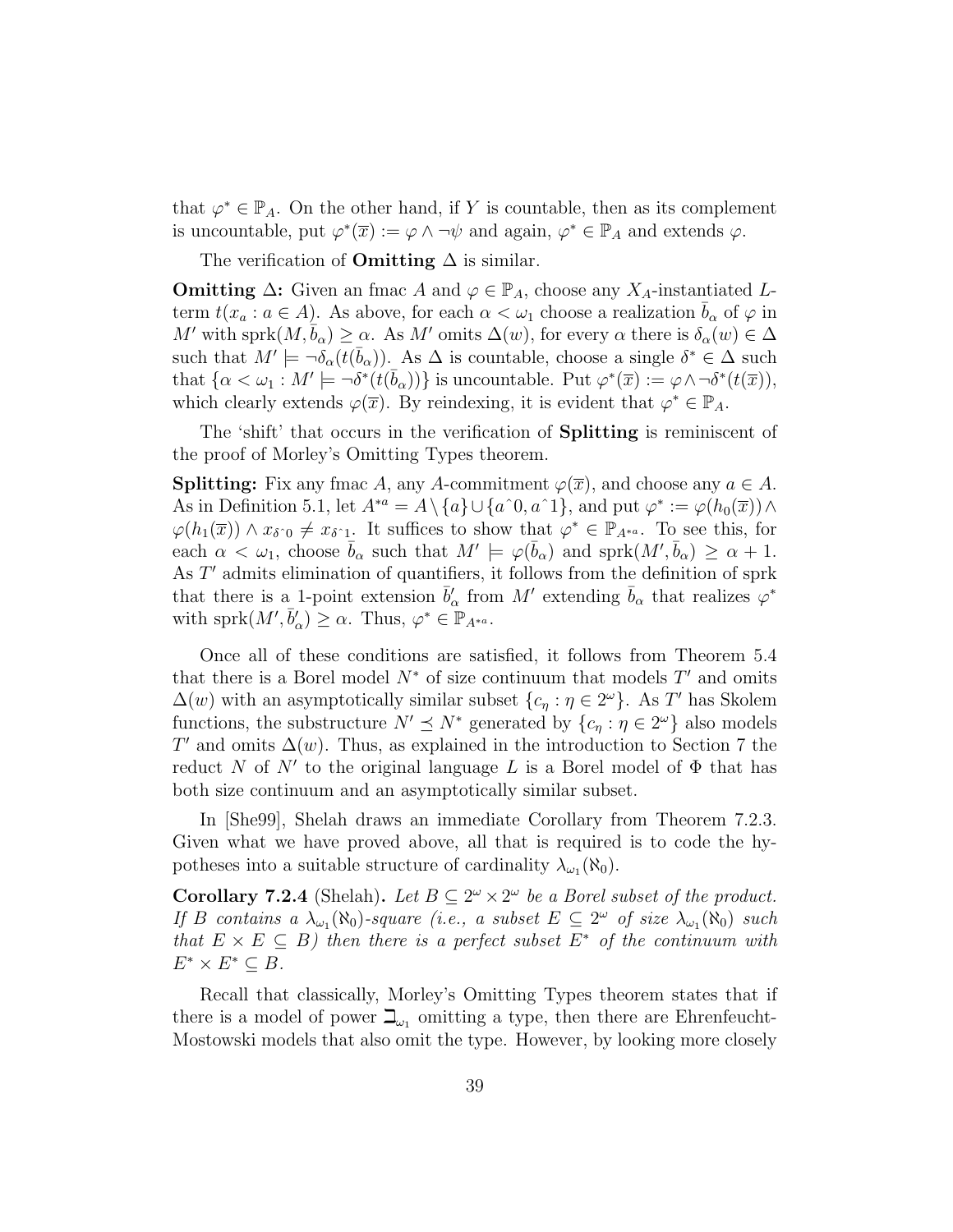at the proof, the hypotheses can be weakened to: 'For every  $\alpha < \omega_1$ , there is a model  $M_{\alpha}$  of power at least  $\beth_{\alpha}$  that omits the type.' We note a similar analogy gives the following strengthening of Theorem 7.2.3. Specifically, to prove Theorem 7.2.5, take, for each fmac  $A$ ,  $\mathbb{P}_A$  to be the set of all formulas  $\varphi(x_a : a \in A)$  such that for each  $\alpha < \omega_1$ , there is  $\beta(\alpha) \geq \alpha$  and  $b_\alpha$  from  $M_{\beta(\alpha)}$  realizing  $\varphi$ .

**Theorem 7.2.5.** Suppose a sentence  $\Phi$  of  $L_{\omega_1,\omega}$  has a Skolemized representation  $(L, T', \Delta)$ . If, for every  $\alpha < \omega_1$  there is a model  $M_\alpha$  of T' that omits  $\Delta(w)$  and has sprk $(M_{\alpha}) \geq \alpha$ , then there is a model N of T of size continuum that omits  $\Delta(w)$  and has an asymptotically similar subset  $\{c_{\eta} : \eta \in 2^{\omega}\}.$ 

Theorem 7.2.5 entails the following amusing Corollary.

**Corollary 7.2.6.** Let  $\Phi$  be any sentence of  $L_{\omega_1,\omega}$  with a Skolemized representation  $(L, T', \Delta)$ . If there is a ZFC-proof of the existence of a model of  $\Phi$  of size continuum, then there is a Borel model of  $\Phi$  with an asymptotically similar subset  $\{c_{\eta} : \eta \in 2^{\omega}\}.$ 

**Proof.** It is easily seen by induction on  $\alpha$  that for every  $\alpha < \omega_1$  there is an  $L_{\omega_1,\omega}$ -sentence  $\Psi_\alpha$  in the language L' such that an L'-structure  $N' \models \Psi_\alpha$ if and only if  $sprk(N') \geq \alpha$ .

To begin the proof of the Corollary, by forcing enough Cohen reals, work in a model  $\mathbb{V}[G]$  of  $ZFC$  in which  $2^{\aleph_0} > \lambda_{\omega_1}(\aleph_0)$ . As our forcing has the c.c.c.,  $\omega_1^{\mathbb{V}[G]} = \omega_1$ . Working in  $\mathbb{V}[G]$ , choose a model  $N \models \Phi$  of size continuum. Let  $N' \models T'$  be an expansion of N to L' that omits  $\Delta$ .

As  $|N'| \geq \lambda_{\omega_1}(\aleph_0), N' \models \Psi_\alpha$  for every  $\alpha < \omega_1$ . Thus, for each  $\alpha, \Phi \wedge \Psi_\alpha$ is formally consistent. So, working in V, for each  $\alpha < \omega_1$  an application of Karp's Completeness Theorem yields a (countable) model  $M'_\alpha \models \Phi \land \Psi_\alpha$ . Collectively, expansions of the models  $\{M'_\alpha : \alpha < \omega_1\}$  satisfy the hypotheses of Theorem 7.2.5, so we finish.

Remark 7.2.7. Both Theorem 7.2.3 and Corollary 7.2.6 have analogues for atomic models. Indeed, given a countable, complete theory  $T$ , let  $T'$  be a Skolemization of T and let  $\{\Delta_n\}$  be the partial types given at the end of Subsection 3.2. Let  $\Phi$  be the sentence of  $L_{\omega_1,\omega}$  given in Remark 3.3.2 (with respect to  $T'$ ). Then, the L-reduct of any model  $M'$  of  $\Phi$  will be an atomic model of  $T$ ; and conversely, every atomic model  $M$  of  $T$  has an expansion to a model  $M'$  of  $\Phi$ . Thus, it follows from Theorem 7.2.3 that if a countable,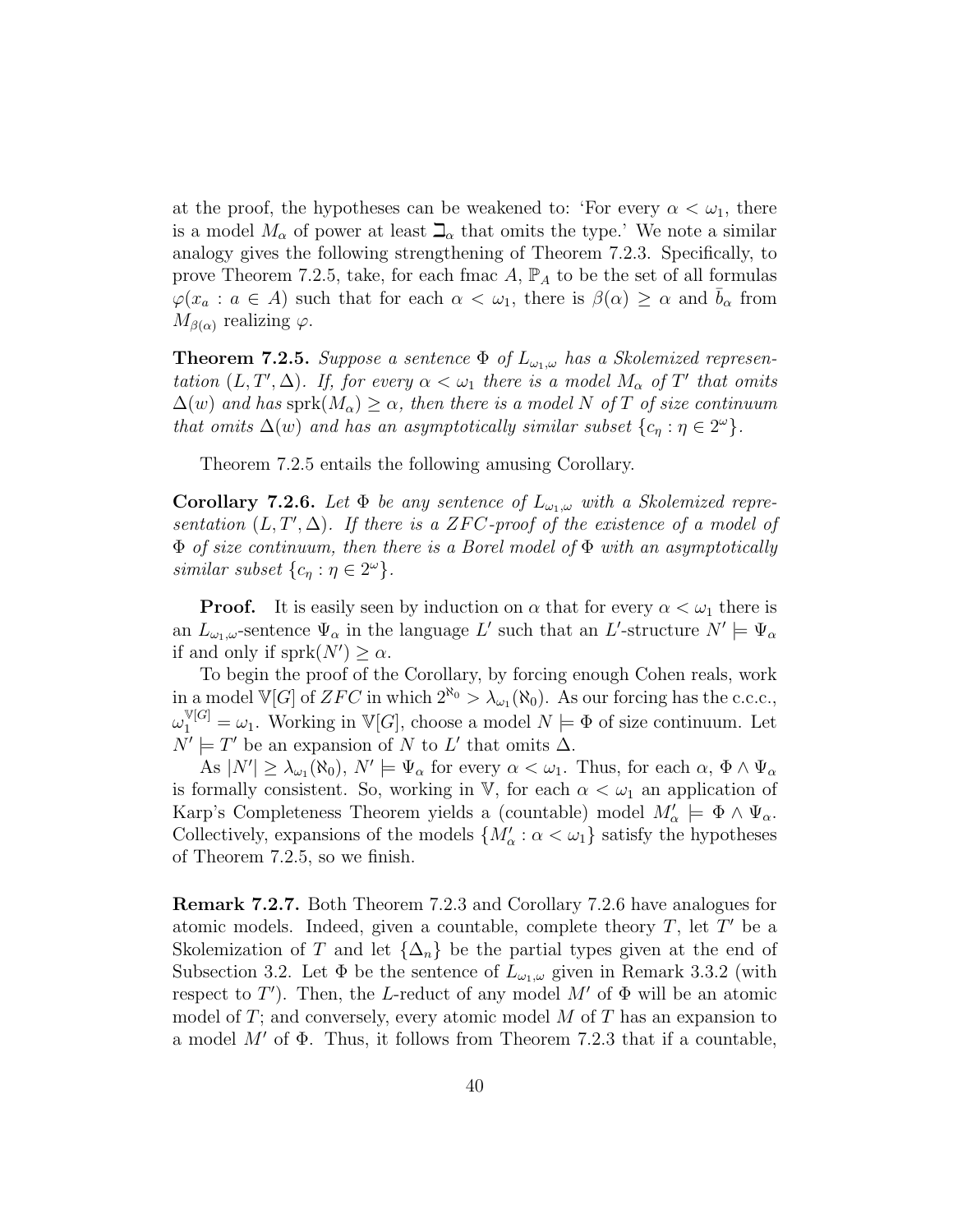complete, first order theory T has an atomic model of size  $\lambda_{\omega_1}(\aleph_0)$ , then T has a Borel atomic model of size continuum. Similarly, the analogue of Corollary 7.2.6 is that if there is a  $ZFC$  proof of the existence of an atomic model of size continuum for a countable, complete, first order  $T$ , then there is a Borel, atomic model of  $T$  of size continuum with an asymptotically similar subset.

Remark 7.2.8. A glance at the definitions shows that having definable Skolem functions is the antithesis of dcl-triviality (see Section 6.1). In fact, the lack of non-trivial algebraic formulas directly implies that every finite subset of M has unbounded splitting rank, i.e.,  $sprk(A, M) = \infty$  for every finite subset  $A$  of  $M$ . In fact, this 'arbitrary splitting; condition characterizes trivial-dcl. In fact, we have two proofs that theories with trivial dcl have atomic models in the continuum. The first (Subsection 6.1) took place in a extension of the given vocabulary by predicates *definable in*  $L_{\omega_1,\omega}$ . But the result also follows from the methods of this section using the next easy Fact and the fact that uncountable splitting rank gives a model in the continuum.

Fact 7.2.9. The following are equivalent for an L-structure M:

- 1. M has trivial dcl;
- 2. acl $(A) = A$  for all subsets  $A \subseteq M$ ;
- 3. For every finite subset  $A \subseteq M$ , sprk $(A, M) \geq 1$ ;
- 4. For every finite subset  $A \subseteq M$ , sprk $(A, M) = \infty$ ;
- 5.  $(M, =)$  is a sufficient pregeometry.

## References

- [AFP16] N. Ackerman, C. Freer, and R. Patel. Invariant measures concentrated on countable structures. Forum of Mathematics Sigma, 4:e17, 59 pages, 2016.
- [Bal09] John T. Baldwin. Categoricity. Number 51 in University Lecture Notes. American Mathematical Society, Providence, USA, 2009.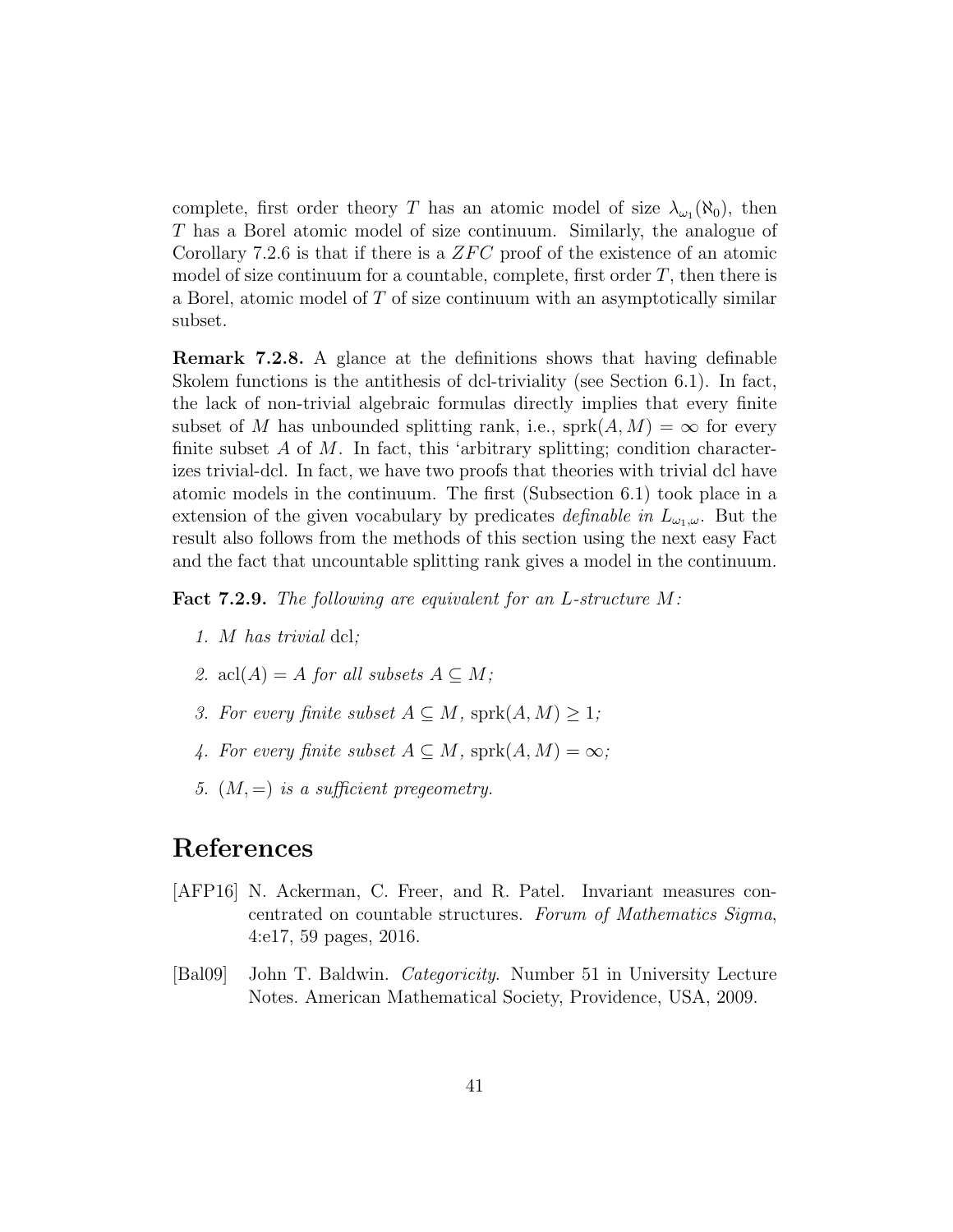- [Bal17] John T. Baldwin. The explanatory power of a new proof: Henkin's completeness proof. In M. Piazza and G. Pulcini, editors, Philosophy of Mathematics: Truth, Existence and Explanation, Boston Studies in the History and Philosophy of Science, page 14. Springer-Verlag, 2017. to appear: on line.
- [Bay09] M. Bays. Categoricity results for exponential maps of 1-dimensional algebraic groups & Schanuel Conjectures for Powers and the CIT. PhD thesis, Oxford, 2009. http://people.maths.ox.ac.uk/ ~bays/dist/thesis/.
- [BLS16] John T. Baldwin, C. Laskowski, and S. Shelah. Constructing many atomic models in  $\aleph_1$ . *Journal of Symbolic Logic*, 81:1142–1162, 2016.
- [BZ11] M. Bays and B.I. Zilber. Covers of multiplicative groups of an algebraically closed field of arbitrary characteristic. Bulletin of the London Mathematical Society, pages 689–702, 2011.
- [Hen49] Leon Henkin. The completeness of the first-order functional calculus. Journal of Symbolic Logic, 14:159–166, 1949.
- [Hjo02] Greg Hjorth. Knight's model, its automorphism group, and characterizing the uncountable cardinals. Journal of Mathematical Logic, pages 113–144, 2002.
- [Hjo07] Greg Hjorth. A note on counterexamples to Vaught's conjecture. Notre Dame Journal of Formal Logic, 2007.
- [HM05] J. Hafner and P. Mancosu. The varieties of mathematical explanation. In P. Mancosu, K.F. Jorgensen, and S. Pedersen, editors, Visualization, Explanation, and Reasoning Styles in Mathematics, pages 251–249. Springer, 2005.
- [HS91] Ehud Hrushovski and Saharon Shelah. Stability and omitting types. Israel J Math, 74:289–321, 1991.
- [HSS09] D. Hirschfeldt, R. Shore, and T. Slaman. The atomic model theorem and type omitting. Transactions of the American Mathematical  $Society, 361:5805 - 5837, 2009.$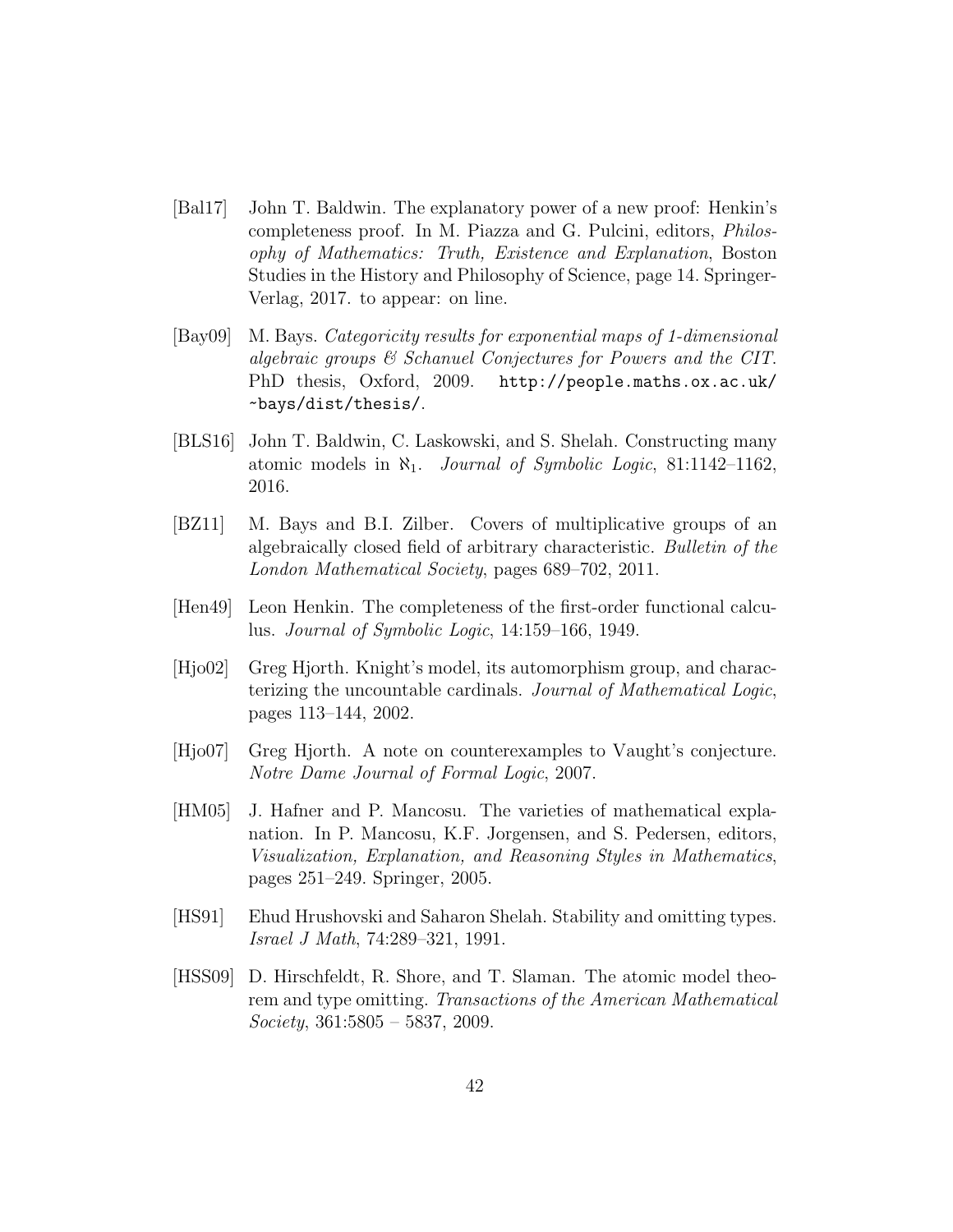- [Kei71] H.J Keisler. *Model theory for Infinitary Logic*. North-Holland, 1971.
- [Kir10] Jonathan Kirby. On quasiminimal excellent classes. Journal of Symbolic Logic, 75:551–564, 2010.
- [KKS14] Byunghan Kim, Hyeung-Joon Kim, and Lynn Scow. Tree indiscernibilities, revisited. Archive for Math. Logic, 53:211–232, 2-14.
- [Kni77] J.F. Knight. A complete  $L_{\omega_1,\omega}$ -sentence characterizing  $\aleph_1$ . Journal of Symbolic Logic, 42:151–161, 1977.
- [Kue78] D. W. Kueker. Uniform theorems in infinitary logic. In A. Macintyre, L. Pacholski, and J. Paris, editors, Logic Colloquium 77. North Holland, 1978.
- [Lac72] A.H. Lachlan. A property of stable theories. Fundamenta Mathematicae, 77:9–20, 1972.
- [LS93] Michael C. Laskowski and Saharon Shelah. On the existence of atomic models. Journal of Symbolic Logic, 58:1189–1194, 1993.
- [MN13] A. Montalban and A. Nies. Borel structures, a brief survey. In Noam Greenberg, Joel David Hamkins, Denis Hirschfeldt, and Russell Miller, editors, Effective Mathematics of the Uncountable, volume 41 of Lecture Notes in Logic, pages 124–134. Association of Symbolic Logic/Cambridge University Press, 2013.
- [RK87] M. Resnik and D. Kushner. Explanation, independence, and realism in mathematics. British J. Philos. Sci., 38:141–158, 1987.
- [Ruc80] R. Rucker. White Light. Ace, 1980.
- [She75a] S. Shelah. Categoricity in  $\aleph_1$  of sentences in  $L_{\omega_1,\omega}(Q)$ . Israel Journal of Mathematics, 20:127–148, 1975. Sh index 48.
- [She75b] S. Shelah. A two-cardinal theorem. Proc American Math Soc, 48:207–213, 1975. Sh index 37.
- [She76] S. Shelah. A two-cardinal theorem and a combinatorial theorem. Proc American Math Soc, 62:134–136, 1976. Sh index 49.